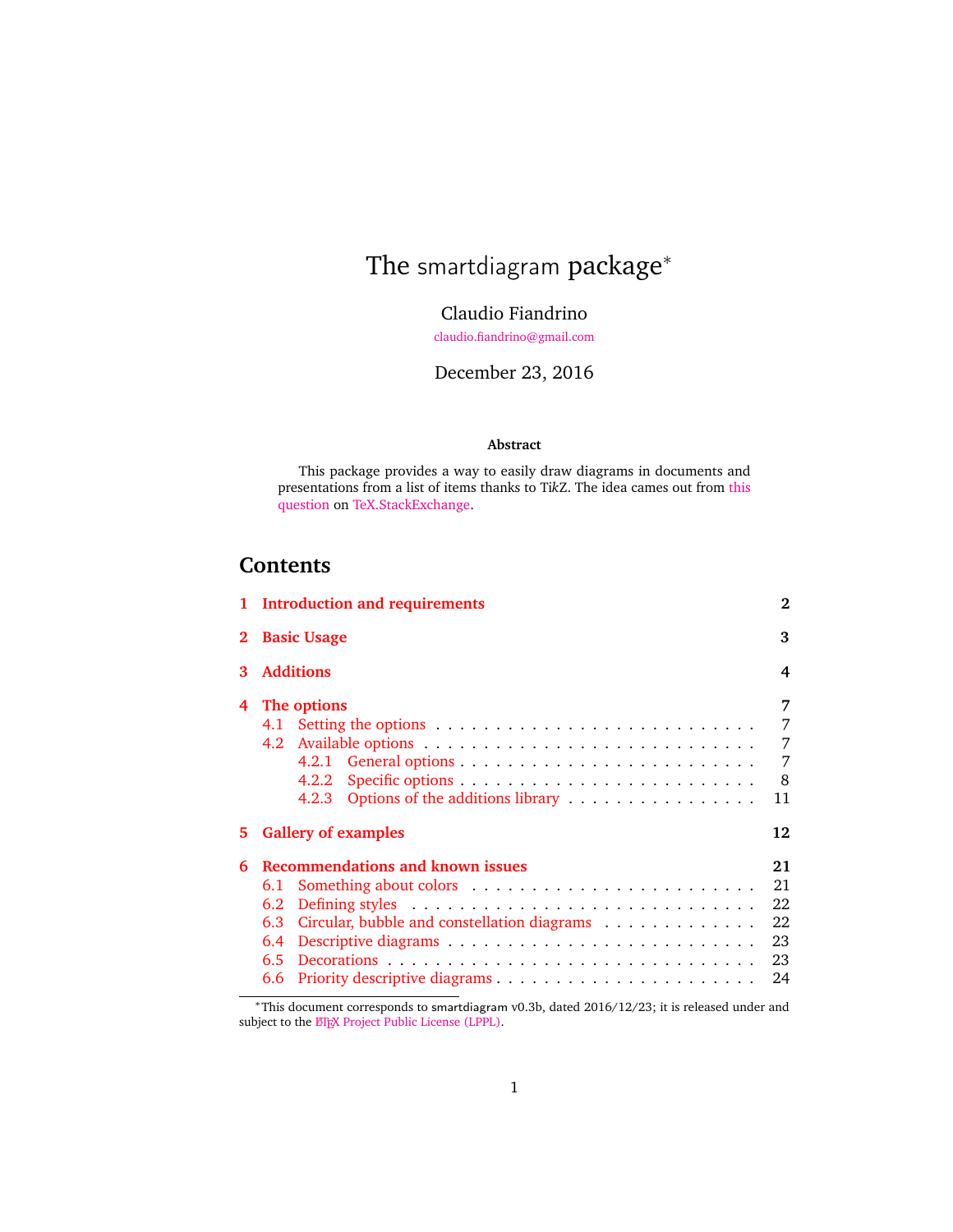|  | 7 Aknowledgements                         | 25. |
|--|-------------------------------------------|-----|
|  | 8 Implementation                          | 25. |
|  | 8.1 Initialization and Package Options 25 |     |
|  |                                           |     |
|  |                                           |     |
|  |                                           |     |

## <span id="page-1-0"></span>**1 Introduction and requirements**

The aim of the package is to provide a way to draw diagrams starting from a list of items colored automatically. The diagrams created could be used in a simple document or in a presentation: in the latter case, while using the Beamer class, the user could decide if diagrams should be overlay-awared or not.

Automatically, the smartdiagram package loads:

- Ti*k*Z;
- etoolbox;
- xparse;
- xstring (from version 0.2).

Moreover, the package loads the following Ti*k*Z libraries:

- backgrounds;
- calc;
- fadings;
- shadows;
- shapes.arrows;
- shapes.symbols (from version 0.2).

and it sets a new layer called smart diagram arrow back. From version 0.3, the package is composed of three core libraries:

- core.definitions,
- core.styles,
- core.commands

which actually form the package smartdiagram.sty and of the external library:

• additions

which can be loaded separately by the user. By loading this library:

\usesmartdiagramlibrary{additions}

forces the Ti*k*Z library positioning to be loaded as well.

The package could be loaded by means of \usepackage{smartdiagram}.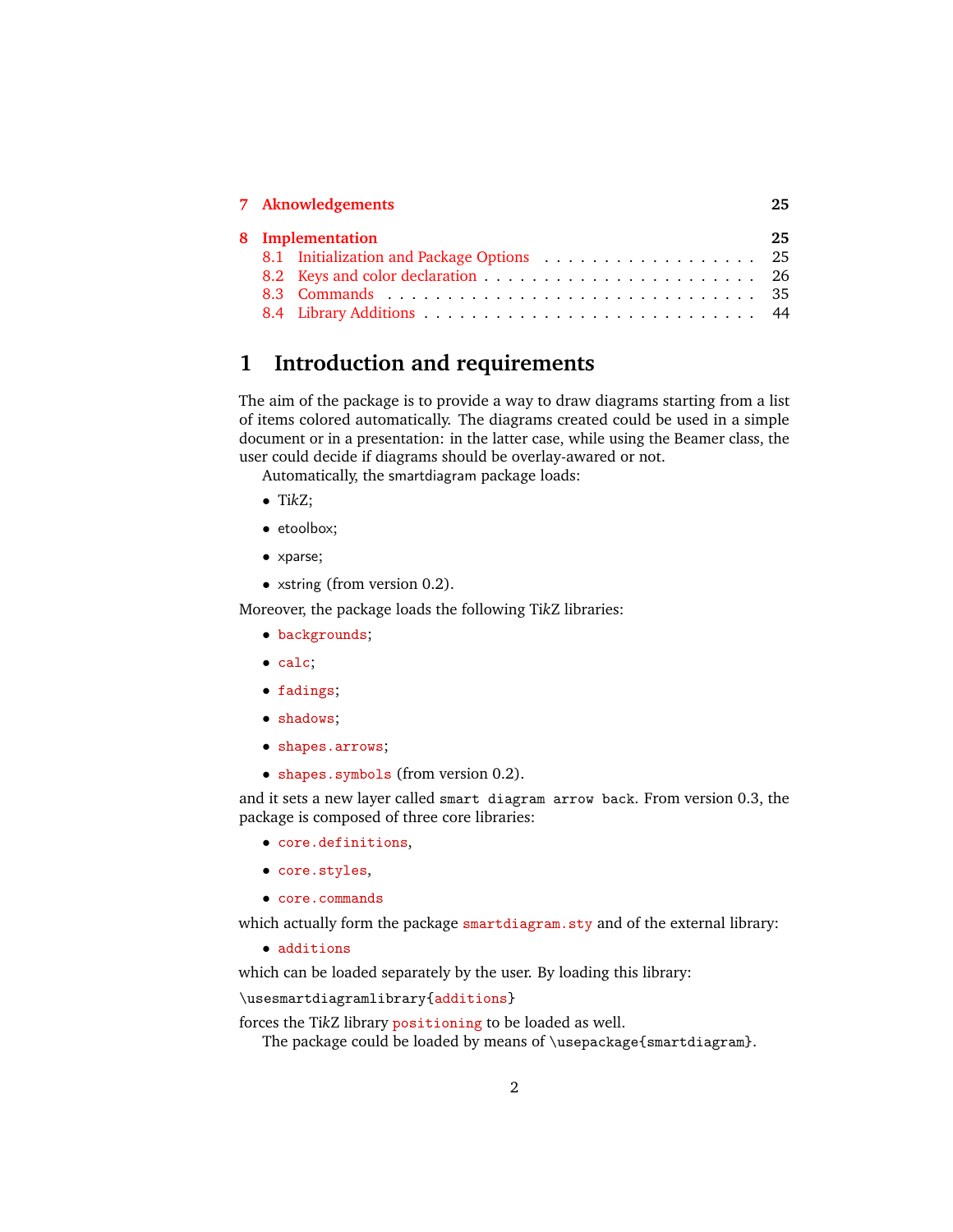## <span id="page-2-0"></span>**2 Basic Usage**

\smartdiagram The basic command is \smartdiagram[ $\langle$ *type of diagram*}]{ $\langle$ *list of items*}}. The { $\langle$ *list of items*)} should be comma-delimited: to insert, for example, a comma as part of the item label use \smartdiagram[..]{elem1,{elem2,text},elem3}.

The possible diagrams that could be created are:

- circular diagram: the items in the list are diplayed around a circle typically in counterclockwise order;
- circular diagram:clockwise: same as before, but now items are placed in clockwise order (no space between names and :);
- flow diagram: the items in the list are diplayed as a flow chart;
- flow diagram:horizontal: the items in the list are diplayed as an horizontal flow chart (no space between names and :);
- descriptive diagram: a diagram in which are displayed concepts and their description;
- priority descriptive diagram: a diagram in which the items are deployted based on their relevance;
- bubble diagram: each item is a bubble deployted around a bubble center, which is the first element in the list;
- constellation diagram: each item is a circle connected to the center, the first element in the list again;
- connected constellation diagram: each item is a circle and, a part from the first element in the list, the other ones are connected toghether;
- sequence diagram: the items in the list are diplayed in sequence and each item points to the subsequent.

For example:

```
\begin{center}
```

```
\smartdiagram[circular diagram]{Set up, Run, Analyse, Modify~/ Add}
\end{center}
```
produces: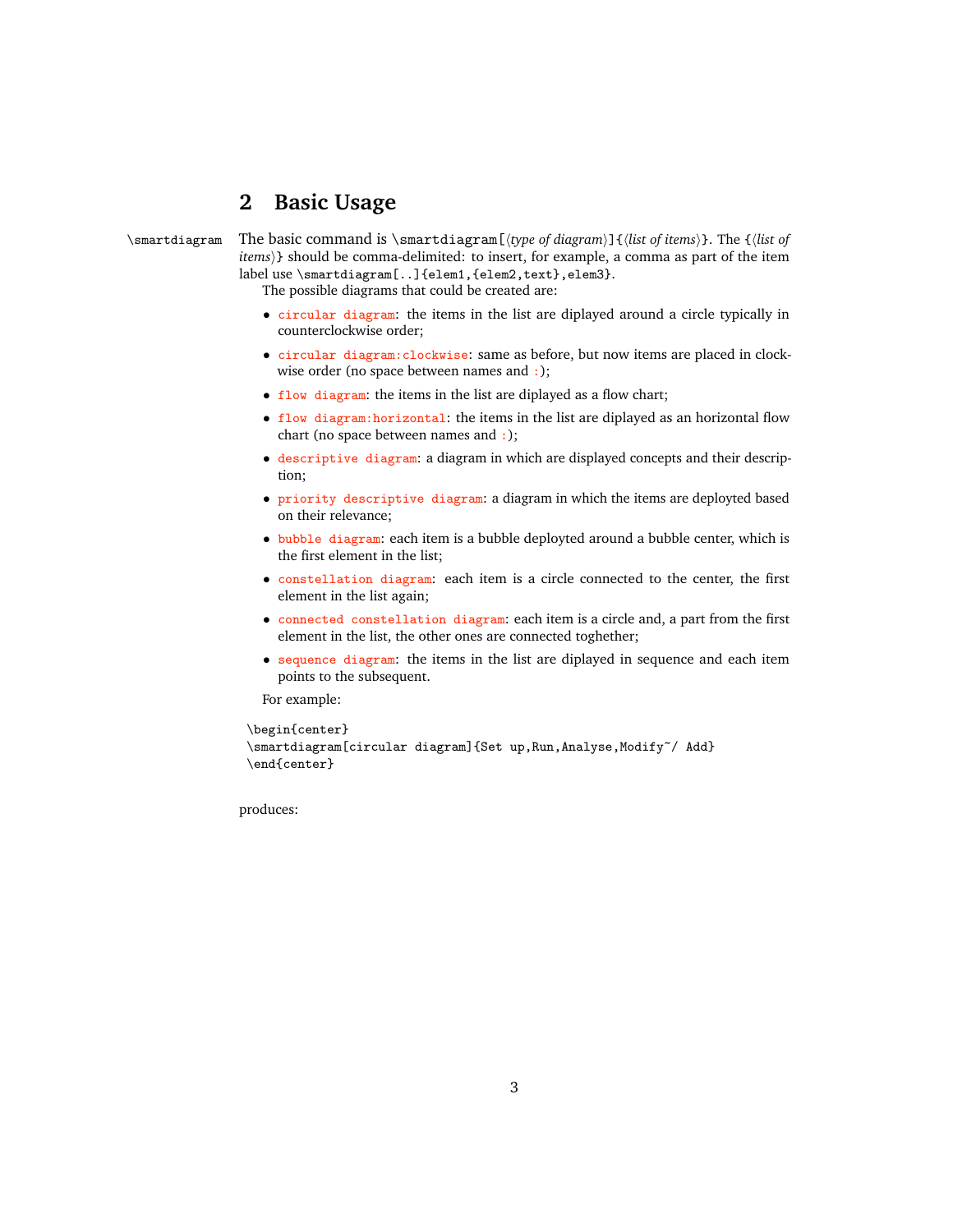

All diagrams could be customized in various ways, from the selection of the background colors to the font size, from the size of the items to the shape of the border. The keys necessary for this task will be analysed in detail in section [4.](#page-6-0)

For what concern the bubble diagram, the constellation diagram and the connected constellation diagram, they are a bit different from the rest of the diagrams, in the sense that the first item in the {h*list of items*i} is particular: called *bubble center* and *planet*, respectively, its aspect is different and it could be customized with dedicated keys.

From version 0.2 there is availble also the sequence diagram which displays the  $\frac{1}{\delta}$ *of items*)*}* with a particular shape.

\smartdiagramanimated Inside presentations, the user could select if the diagram should be displayed in a *persistent* way, or with an animation. The *persistent* way is achieved by exploiting, again, \smartdiagram, while to have the diagram *overlay-aware* the command is \smartdiagramanimated[ $\langle type\ of\ diagram\rangle$ ]{ $\langle lists\ of\ items\rangle$ }.

> For diagrams like the circular diagram and the flow diagram the animation runs as follows: at the beginning the first item of the list is displayed, then each time appears an arrow connecting the previous element with the new one; at the end it is displayed the arrow connecting the last element with the first one. Considering instead the descriptive diagram, per couple description title-description, first it is shown the description title and subsequently the description. In the priority descriptive diagram, very simply, the list of items is deployted starting from the bottom, that is the less relevant item, to the top to progressively show much relevant items. For what concern the bubble diagram, the constellation diagram and the connected constellation diagram, at first it is always shown the *bubble center* and *planet*, respectively and later all the items subsequently. Finally, in the sequence diagram, the items are presented one at a time starting from the left one ending with the right one.

## <span id="page-3-0"></span>**3 Additions**

\usesmartdiagramlibrary From version 0.3, it is possible to load a separate library called additions which allows to create annotations over a smart diagram. Load the library through:

\usesmartdiagramlibrary{additions}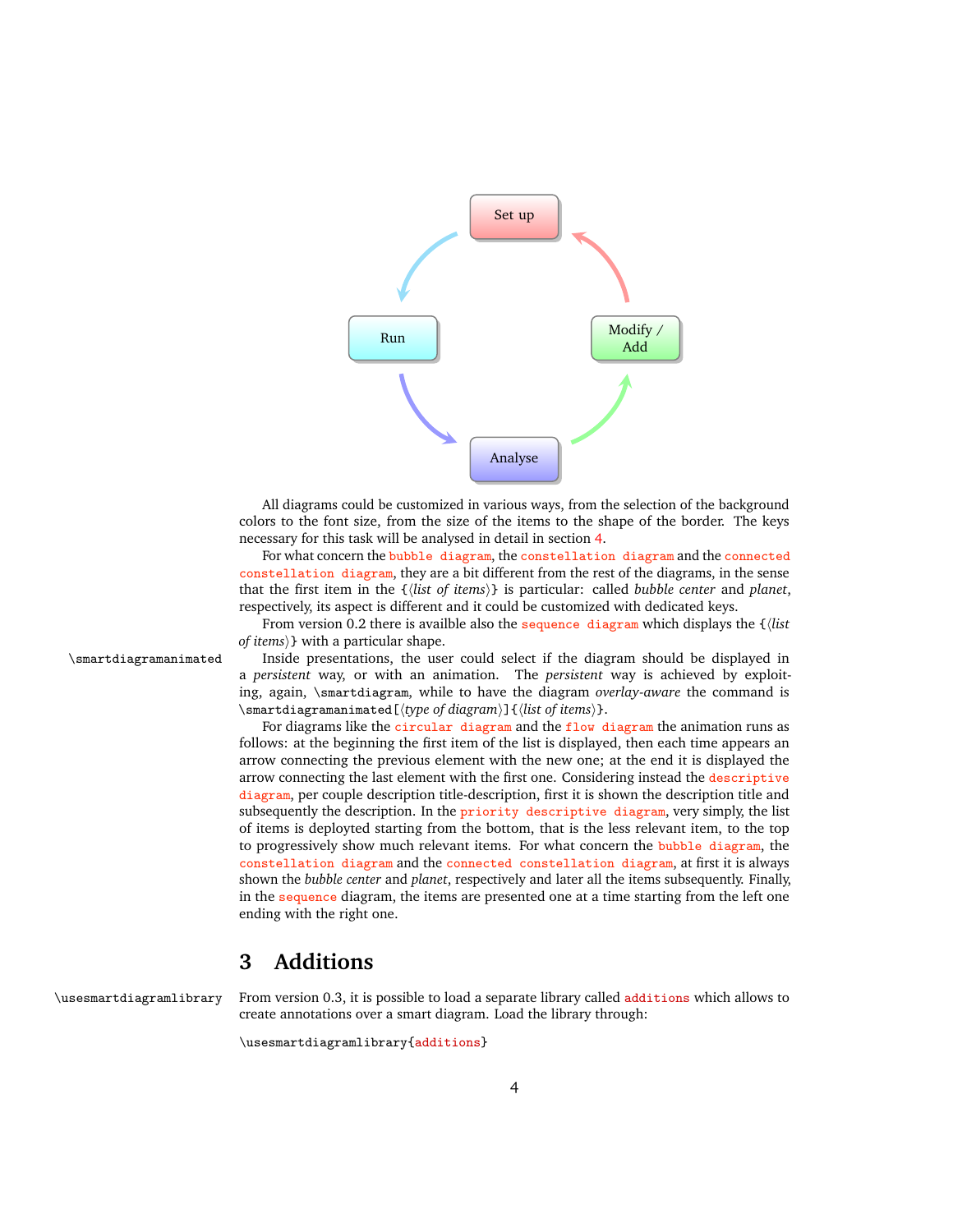#### \smartdiagramadd in the preamble. The basic command introduced by the library is \smartdiagramadd[h*type of diagram*)]{ $\{$ *list of items* $\}$ }{ $\{$ *list of additions*}. The  $\{$ *list of additions*}} have a special syntax:

h*position of module/Annotation text*i

where:

- *position* is an anchor of Ti*k*Z (i.e above, below right and so on);
- *module* is the name of a module in the smart diagram;
- *position* and *module* should be separated by the string of: spaces before and after the string are *mandatory*.

Smartdiagram defines as names:

- for the diagrams circular diagram and circular diagram:clockwise: moduleprogressive-number (no space or other symbols in between); example: module1;
- for the diagrams flow diagram and flow diagram:horizontal: moduleprogressive-number; example: module3;
- for the diagram descriptive diagram: module-titleprogressive-number for titles and moduleprogressive-number for descriptions; example: module-title1 and module1;
- for the diagram bubble diagram: center bubble for the center module and moduleprogressive-number for the other modules; example: center bubble and module2;
- for the diagrams constallation diagram and connected constellation diagram: planet for the center module and satelliteprogressive-number for the other modules; example: planet and satellite3;
- for the diagram priority descriptive diagram: moduleprogressive-number;
- for the diagram sequence diagram: sequence-itemprogressive-number; example: sequence-item1.

The use of the library additions in a document requires two compilation runs at least because of the Ti*k*Z options remember picture and overlay.

An example:

```
\begin{minipage}[t][3.5cm]{\textwidth}
\begin{center}
\smartdiagramset{
uniform color list=gray!60!black for 3 items,
back arrow disabled=true,
additions={
 additional item offset=0.85cm,
 additional item border color=red,
 additional connections disabled=false,
 additional arrow color=red,
 additional arrow tip=stealth,
 additional arrow line width=1pt,
 additional arrow style=]-latex',
 }
```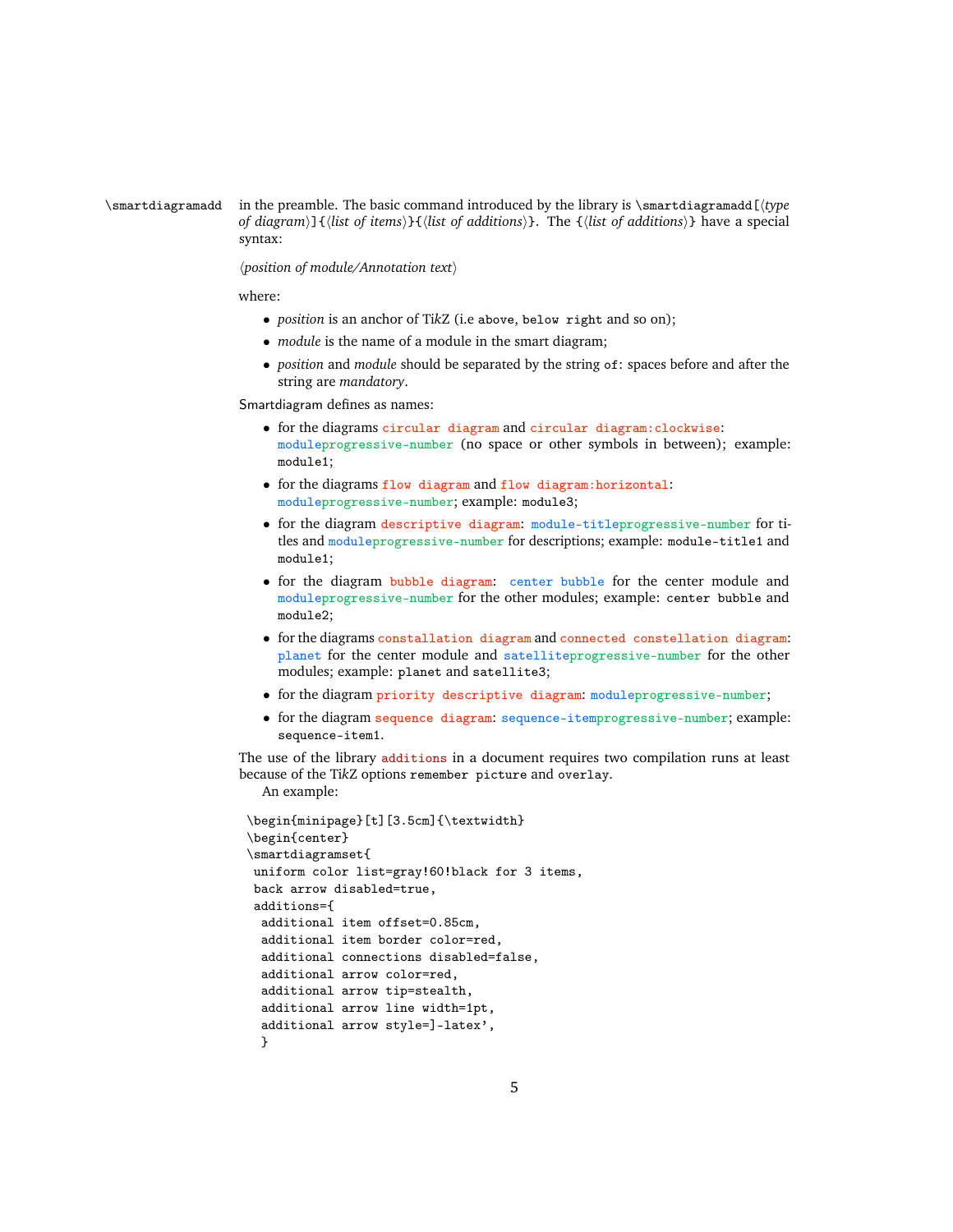```
}
\smartdiagramadd[flow diagram:horizontal]{%
PGF,Ti\textit{k}Z,Smartdiagram%
}{%
below of module1/Low Level, below of module3/High level%
}
\end{center}
\end{minipage}
```
The result:

For example:



\smartdiagramconnect Notice that with the \smartdiagramadd facility it is not possible to fine customize the direction of the arrow tips. Since each additional module has as name additional-moduleprogressive-number, then by means of the specific command \smartdiagramconnect{*{arrow options}*}{*{start module/end module}*} one could do better.

```
\begin{minipage}[t][3.5cm]{\textwidth}
\begin{center}
\smartdiagramset{
 uniform color list=gray!60!black for 3 items,
 back arrow disabled=true,
 additions={
  additional item offset=0.85cm,
  additional item border color=red,
  additional arrow color=red,
  additional arrow tip=stealth,
  additional arrow line width=1pt,
  additional arrow style=]-latex',
  }
}
\smartdiagramadd[flow diagram:horizontal]{%
PGF,Ti\textit{k}Z,Smartdiagram%
}{%
below of module1/Low Level, below of module3/High level%
}
\smartdiagramconnect{{]-latex'}}{additional-module1/module1}
\smartdiagramconnect{{latex'-[}}{additional-module2/module3}
\end{center}
\end{minipage}
```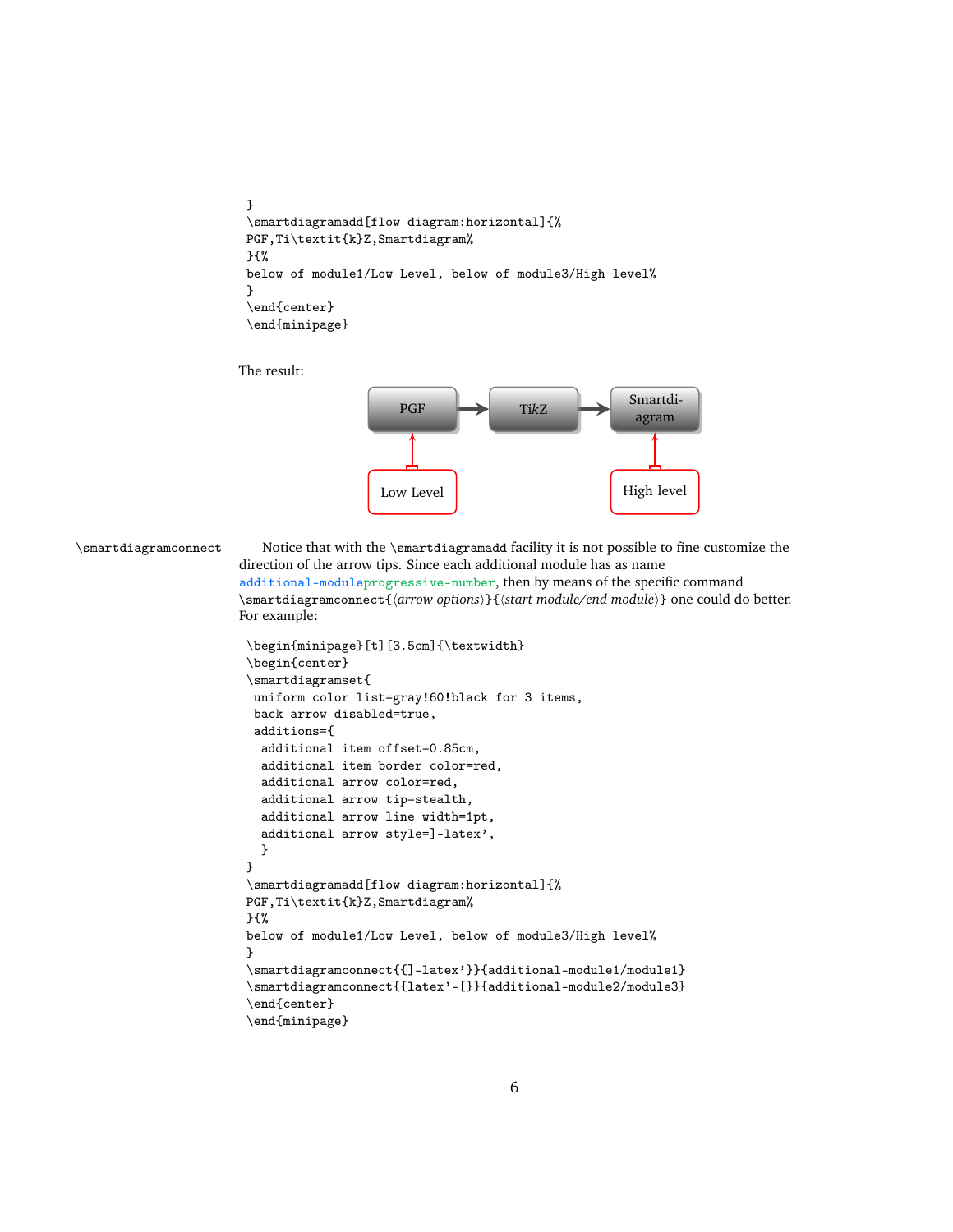

Because of the option overlay, it is better to protect within a minipage the diagram: in this way the missing bounding box update would not affect the subsequent/precedent text.

By default, the arrows are customized by the keys which start with additional (explained more in detail in the subsubsection [4.2.3\)](#page-10-0), but it is possible to override locally this definition, for example with:

```
\smartdiagramconnect{{latex'-[},green}{additional-module2/module3}
```
For the moment, the library additions *does not work* in the animated mode.

## <span id="page-6-0"></span>**4 The options**

gives:

## <span id="page-6-1"></span>**4.1 Setting the options**

\smartdiagramset The options should be introduced similarly to what happens with \tikzset in Ti*k*Z: \smartdiagramset{h*list of options*i}. As well as in Ti*k*Z, it is possible to collect options within styles: see for more details subsection [6.2.](#page-21-0) Examples in which the options are used are shown in section [5.](#page-11-0)

#### <span id="page-6-2"></span>**4.2 Available options**

Here follows the list of general available options: these options are related to generic aspects as color lists or arrows.

#### <span id="page-6-3"></span>**4.2.1 General options**

- set color list (initial: none): this option allows the user to define the list of colors usable in the diagram;
- uniform color list (initial: none): this option allows the user to set one single color for the whole list of colors usable in the diagram;
- use predefined color list (initial: none): this option allows the user to reuse the pre-defined colors whenever in a previous diagram they have been changed;
- insert decoration (initial: none): this option allows to decorate the border of the module; the user should declare properly a decoration style and load manually the libraries required, e.g. decorations.pathmorphing; some more hints are given in section [6;](#page-20-0)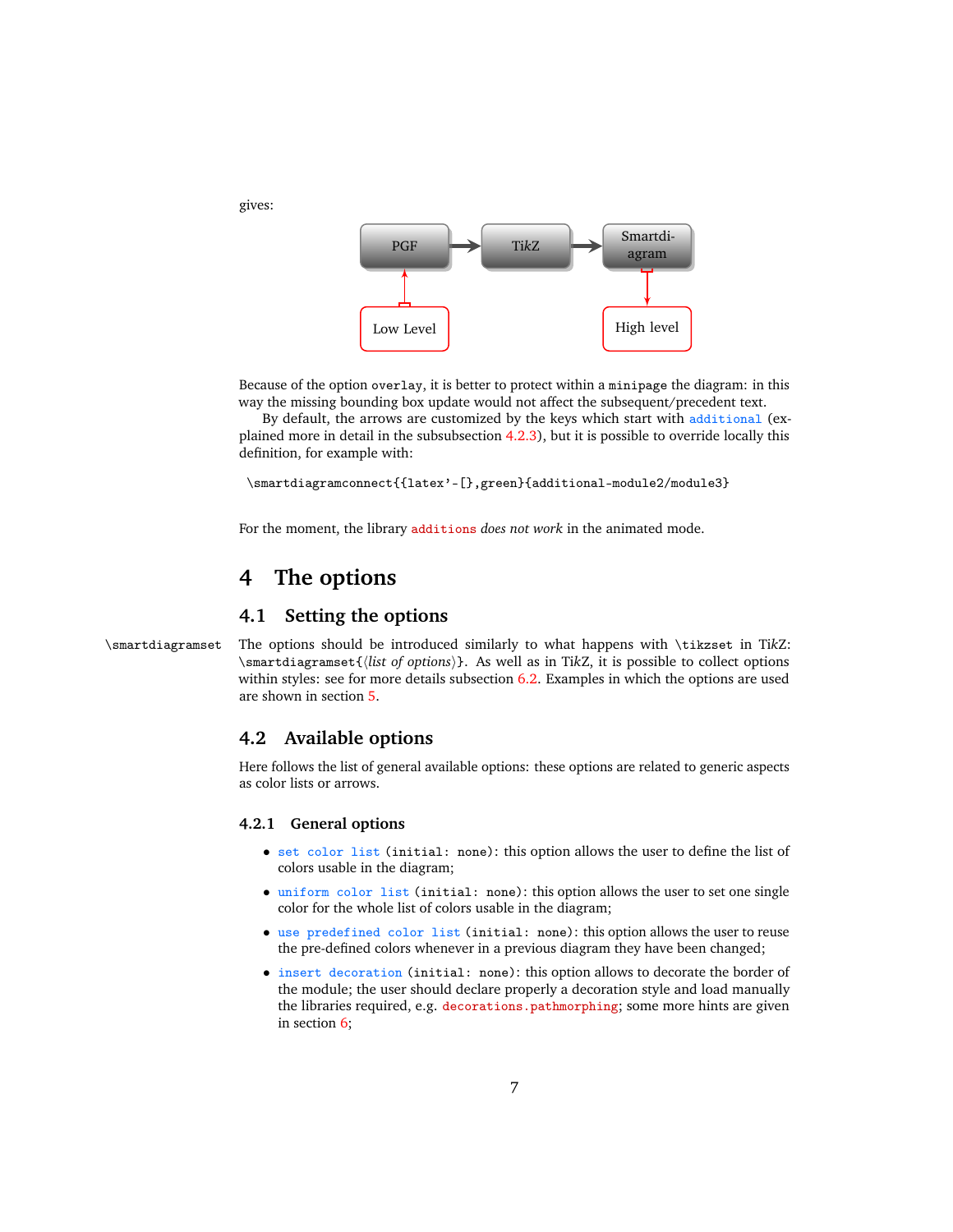- arrow line width (initial: 0.1cm): this option sets the width of the connection arrows within two modules;
- arrow tip (initial: stealth): this option allows to select the single arrow tip; possible choices are described in the pgfmanual and for particular types it is recommended to load the library arrows;
- arrow style (initial: <-): this option allows the user to define a new style for the arrow; as well as the key arrow tip, see the pgfmanual to see a list of possible arrow styles;
- uniform arrow color (initial: false): this option, set to true, activates the possibility to use one single arrow color for all the connections;
- arrow color (initial: gray): this option, when the key uniform arrow color is set to true, allows to select the uniform arrow color.

#### <span id="page-7-0"></span>**4.2.2 Specific options**

Here follows the list of specific available options per type of diagram.

For what concern the circular diagram, circular diagram:clockwise, the flow diagram and the flow diagram:horizontal:

- module minimum width (initial: 2cm): this option sets the minimum width of the module;
- module minimum height (initial: 1cm): this option sets the minimum height of the module;
- module y sep (initial: 1.65): this option sets a vertical distance factor among the modules in a flow diagram;
- module x sep (initial: 2.75): this option sets an horizontal distance factor among the modules in a flow diagram: horizontal;
- module shape (initial: rectangle,rounded corners): this option should be used to change the shape of the module, but the user should load manually the proper Ti*k*Z library; for example, to user an ellipse, load shapes.geometric in the preamble;
- text width (initial: 1.75cm): this option sets the text width inside the module;
- font (initial: \small): this option sets the module font;
- border color (initial: gray): this option sets the border color of the module;
- text color (initial: black): this option sets the text color of the module;
- circular distance (initial: 2.75cm): this option sets the radius of cirle around which the modules in a circular diagram;

Considering just the flow diagram and the flow diagram:horizontal, there is a specific option to disable the back arrow going from the final module to the first one and to set its distance from the modules:

- back arrow distance (initial: 0.5): the option sets the distance (it hold for both types);
- back arrow disabled (initial: false): the option, set to true disables the back arrow.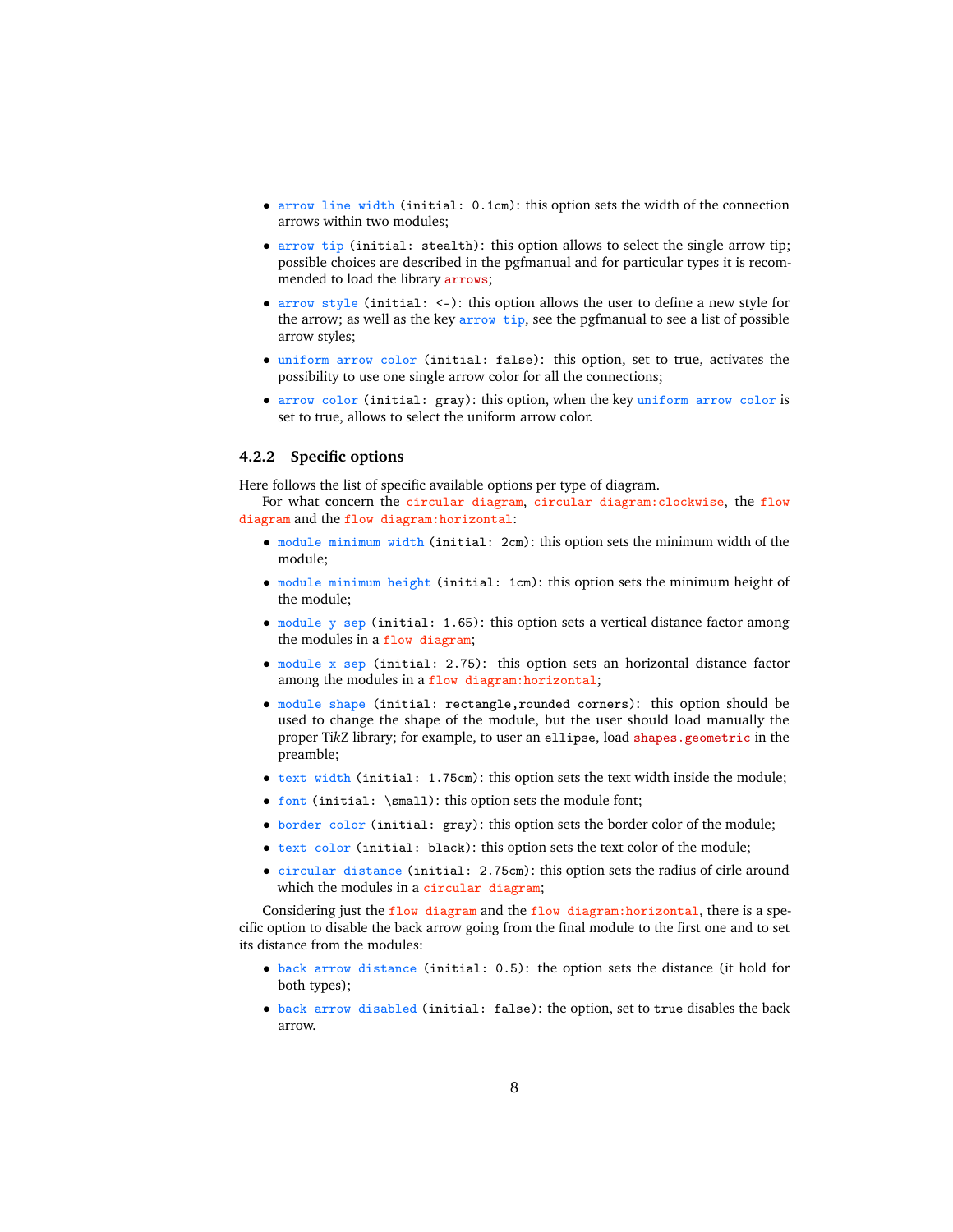Similarly, in the circular diagram and in the circular diagram:clockwise, there is a specific option to disable the back arrow going from the final module to the first one:

• circular final arrow disabled (initial: false): the option, set to true disables the final connection.

For what concern the descriptive diagram and the priority descriptive diagram:

- descriptive items y sep (initial: 1.75): this option sets a vertical distance factor among the descriptive items;
- description title width (initial: 1.5cm): this option sets the minimum width of the description-title;
- description title text width (initial: 1.25cm): this option sets the text width of the description-title;
- description text width (initial: 5cm): this option sets the text width of the description;
- description title font (initial: \small): this option sets the font size of the description-title;
- description font (initial: \small): this option sets the font size of the description;
- description width (initial: 5.5cm): this option sets the minimum width of the description;
- priority arrow width (initial: 1.5cm): this option sets the width of the vertical arrow;
- priority arrow head extend (initial: 0.15cm): this option sets the width of the arrow head extend;
- priority tick size (initial: 5pt): this option sets the size of the line denoting the relevance position of items in the vertical arrow;
- priority arrow height advance (initial: 2cm): this option specifies how much the vertical arrow is vertically extended above the most relevant item.

For what concern the bubble diagram, the constellation diagram and the connected constellation diagram:

- bubble center node size (initial: 4cm): the option specifies the minimum size of the bubble center node;
- bubble center node font (initial: \large): this option sets the font size of the bubble center node;
- bubble center node color (initial: lightgray!60): this option allows to customize the background color of the bubble center node;
- distance center/other bubbles (initial: 0.8cm): this options specifies which is the distance among the bubble center node and the other bubbles; keep this value under controll to avoid that bubbles do not overlap anymore the bubble center node;
- distance text center bubble (initial: 0.5cm): this option sets the distance from the text to the border of the bubble center node;
- bubble fill opacity (initial: 0.5): this option sets the opacity at which the bubbles are shown;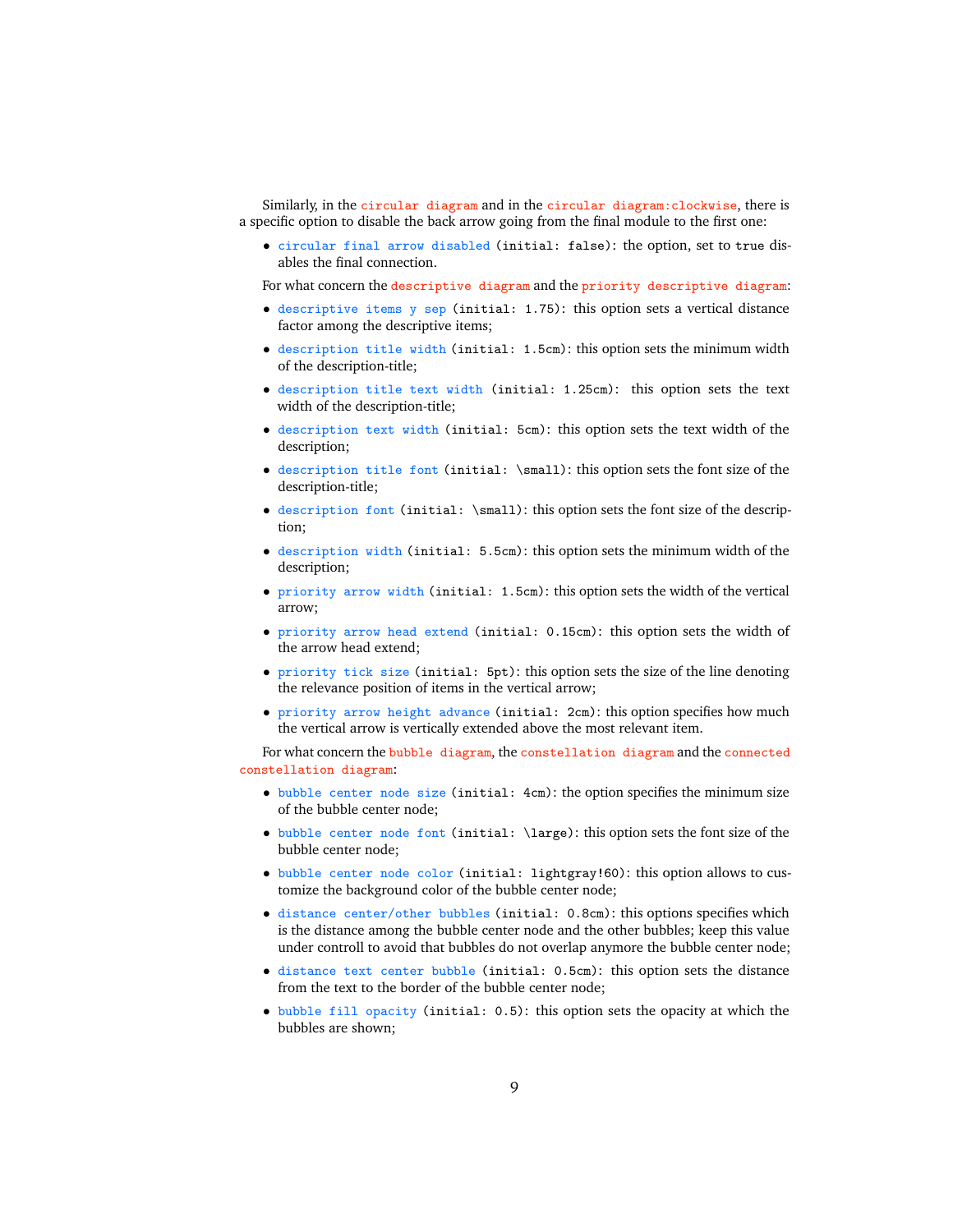- bubble node size (initial: 2.5cm): the option specifies the minimum size of the bubbles;
- bubble text opacity (initial: 0.8): this option sets the opacity at which the bubble text is shown;
- bubble node font (initial: \normalfont): this option sets the font size of the bubbles;
- planet size (initial: 2.5cm): the option specifies the minimum size of the planet;
- planet color (initial: lightgray!60): this option allows to customize the background color of the planet;
- planet font (initial:  $\langle$  large): this option sets the font size of the planet;
- distance planet-connection (initial: 0.1cm): this option sets the distance from the planet to the arrow directed to the satellites;
- distance planet-text (initial: 0.5cm): this option sets the distance from the text to the border of the planet;
- planet text width (initial: 1.75cm): this option sets the planet text width;
- satellite size (initial: 1.75cm): the option specifies the minimum size of the satellites;
- satellite font (initial: \normalfont): this option sets the font size of the satellites;
- satellite fill opacity (initial: 0.5): this option sets the opacity at which the satellites are shown;
- satellite text opacity (initial: 0.8): this option sets the opacity at which the satellite text is shown;
- satellite text width (initial: 1.5cm): this option sets the satellite text width;
- distance satellite-connection (initial: 0.075cm): this option sets the distance from the satellites to the arrows directed to the planet;
- connection line width (initial: 0.1cm): this option allows to customize the width of the connections from the planet to the satellites;
- distance planet-satellite (initial: 3.5cm): this option determine the distance among any pair of planet-satellite.

Considering just the the constellation diagram and the connected constellation diagram:

- uniform connection color (initial: false): the option, set to true overrides the color list definition;
- connection color (initial: gray): this option allows to specify the color valid for all the connections.

For what concern the sequence diagram:

- sequence item height (initial: 1cm): the option specifies the minimum height of the items;
- sequence item width (initial: 2cm): the option specifies the minimum width of the items;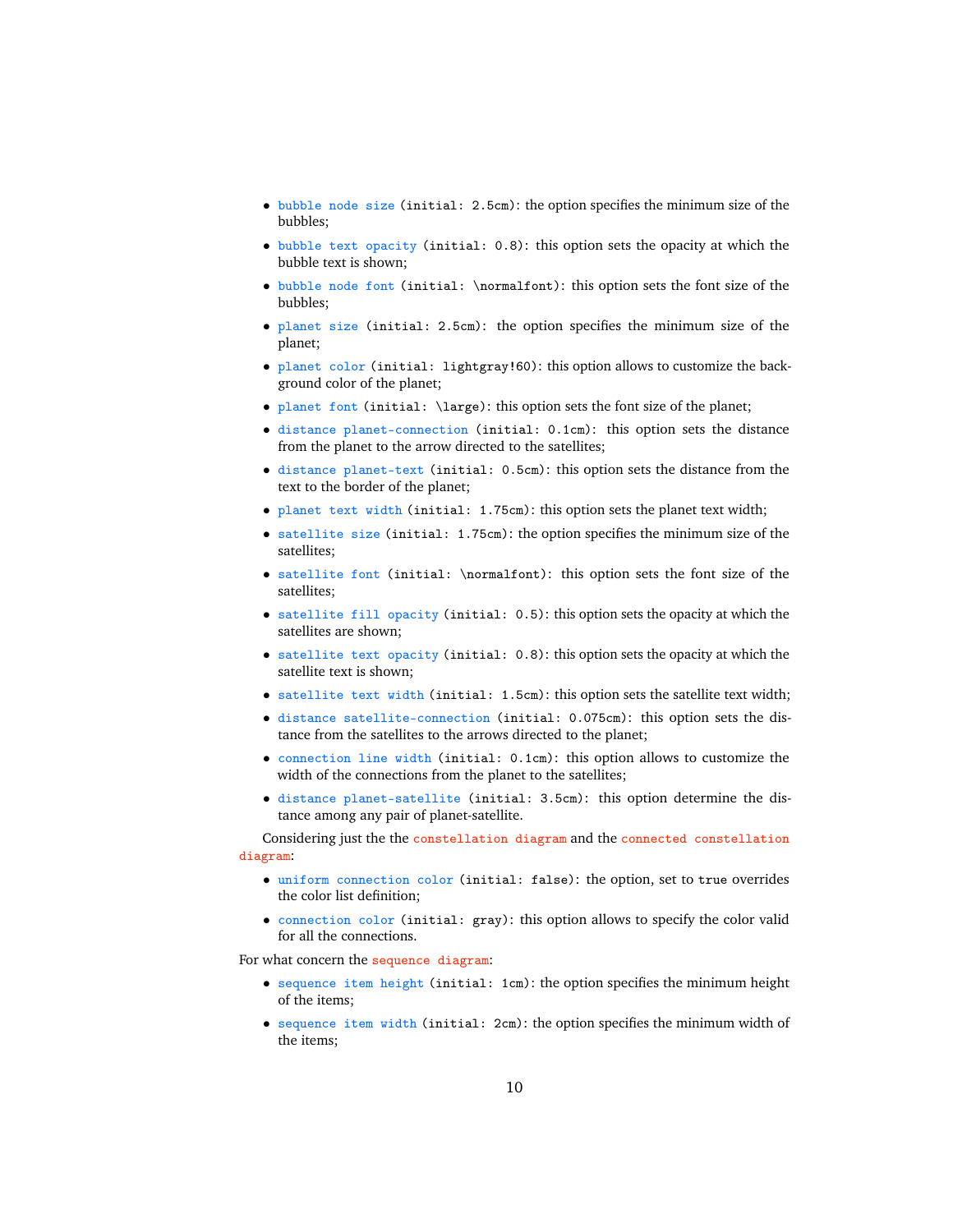- sequence item border color (initial: gray): sets the border line color;
- sequence item border size (initial: 1.65\pgflinewidth): sets the border line width;
- sequence item font size (initial: \normalfont): this option sets the font size of the items;
- sequence item fill opacity (initial: 1): sets the opacity at which the item is shown;
- sequence item text opacity (initial: 1): sets the opacity at which the item text is shown;
- sequence item text width (initial: 1.9cm): the option allows to select the item text width;
- sequence item text color (initial: black): the option allows to select the item text color;
- uniform sequence color (initial: false): the option, set to true overrides the color list definition;
- sequence item uniform color (initial: gray!60!black): this option allows to specify the color valid for all the items in the sequence.

#### <span id="page-10-0"></span>**4.2.3 Options of the additions library**

The options of the library necessitate to be set within a specific key additions; this key is defined as

```
\pgfkeys{/smart diagram/.cd,
additions/.style={/smart diagram/additions/.cd,#1}%
}
```
and it basically sets the correct path; indeed all of these keys are defined in a subtree of the main path: /smart diagram/additions. For example:

```
\smartdiagramset{
 additions={
  additional item offset=0.85cm,
  additional item border color=red,
  additional arrow color=red,
  additional arrow tip=stealth,
  additional arrow line width=1pt,
  additional arrow style=]-latex',
  }
}
```
Notice that each key starts with additional: in my opinion, although it may seems heavy type this every time, it could avoid some confusion with other keys.

• additional item shape (initial: rectangle,rounded corners): this option should be used to change the shape of the additional module; similarly to the key module shape, for some shapes the user should load manually the proper Ti*k*Z library;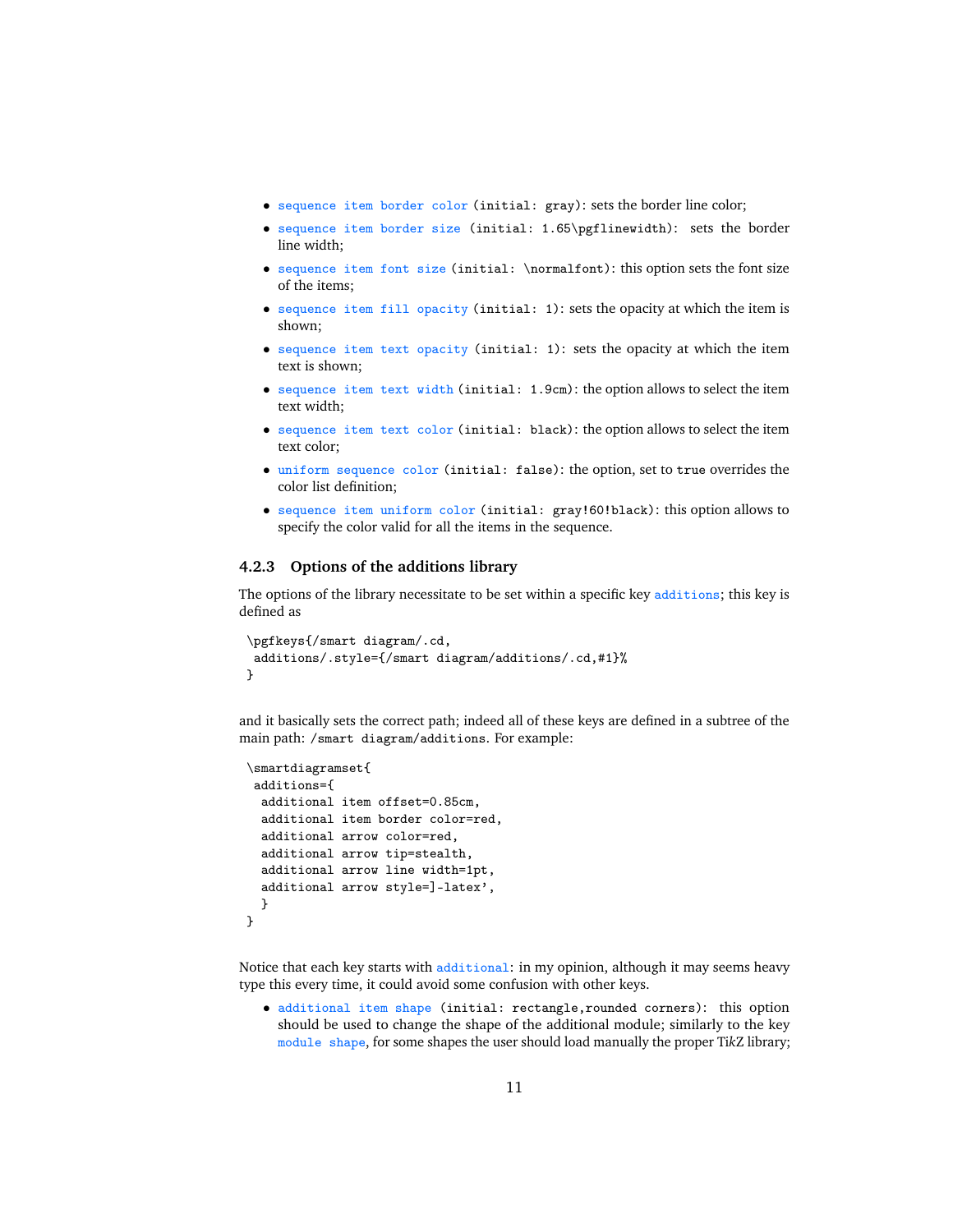- additional item border color (initial: none): sets the border line color;
- additional item bottom color (initial: white): this option sets the bottom color of the module; use it if you want to keep the same aspect of the diagrams: circular diagram, flow diagram, circular diagram:clockwise and flow diagram:horizontal;
- additional item fill color (initial: none): this option sets the fill color of the module; use it if you want to keep the same aspect of the other types of diagrams;
- additional item text width (initial: 1.75cm): it defines the text width of the module;
- additional item width (initial: 2cm): it defines the minimum width of the module;
- additional item height (initial: 1cm): it defines the minimum height of the module;
- additional item font (initial: \normalfont): this option allows to customize the font of the module;
- additional item border decoration (initial: none): this option allows to customize the module with a decoration; some more hints are given in section [6;](#page-20-0)
- additional item offset (initial: 0.25cm): this option defines the distance between the original module and the additional one;
- additional item fill opacity (initial: 1): it sets the fill opacity of the module;
- additional item text opacity (initial: 1): it sets the text opacity of the mod $n$ le;
- additional arrow tip (initial: stealth): this option defines the single arrow tip of the connection;
- additional arrow line width (initial: 0.1cm): this option defines the line width of the connection;
- additional arrow color (initial: gray): this option defines the connection color;
- additional arrow style (initial: ->): this option allows to customize the connection aspect, that is both arrow tips simultaneously;
- additional item shadow (initial: none): it allows to define a shadow for the module; use the usual Ti*k*Z shadow options;
- additional connections disabled (initial: true): this option when set to false makes all the connections visible.

## <span id="page-11-0"></span>**5 Gallery of examples**

custom color list - no

Horizontal flow chart: Example of an horizontal flow chart with custom color list and back arrow disabled:

```
\frac{1}{\text{begin}}
```
\smartdiagramset{border color=none,

set color list={blue!50!cyan,green!60!lime,orange!50!red,red!80!black}, back arrow disabled=true}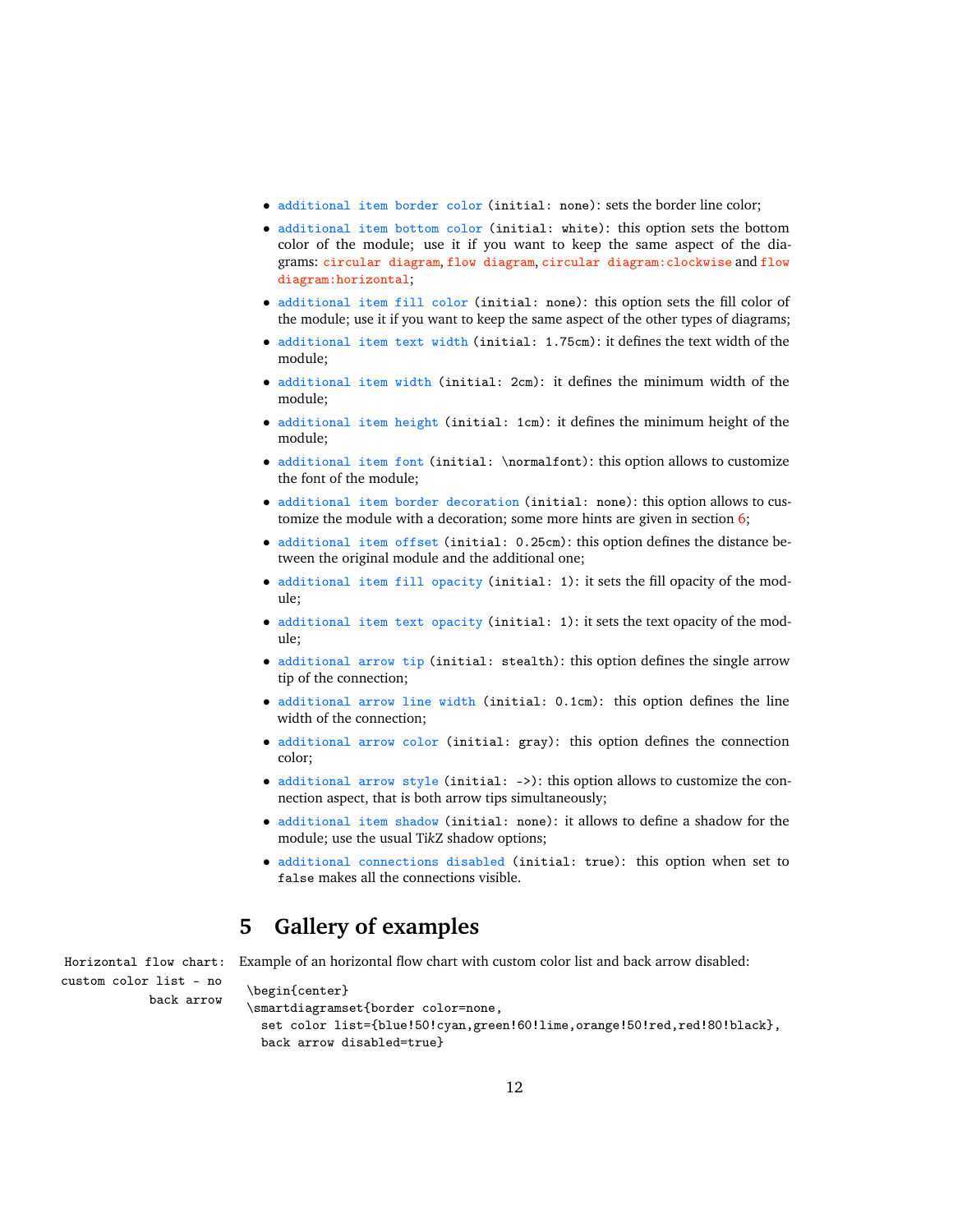\smartdiagram[flow diagram:horizontal]{Set up,Run,Analyse,Modify~/ Add} \end{center}



Horizontal flow chart: A similar example with an uniform color list and custom arrow style definition:

uniform color list custom arrow style \begin{center}

```
\smartdiagramset{border color=none,
  uniform color list=teal!60 for 4 items,
  arrow style=[-stealth',
 module x sep=3.75,
  back arrow distance=0.75,
}
```
\smartdiagram[flow diagram:horizontal]{Set up,Run,Analyse,Modify~/ Add} \end{center}



| Circular diagram with Another example: |                                                                                                                |
|----------------------------------------|----------------------------------------------------------------------------------------------------------------|
| custom options                         | \begin{center}<br>\smartdiagramset{circular distance=4cm,<br>font= $\langle \text{large}, \rangle$             |
|                                        | text width=2.5cm,<br>module minimum width=2.5cm,<br>module minimum height=1.5cm,<br>arrow tip=to}              |
|                                        | \smartdiagram[circular diagram]{Set up~/ Adapt,Run,Analyse,Modify~/ Add,<br>Check, Check again}<br>end{center} |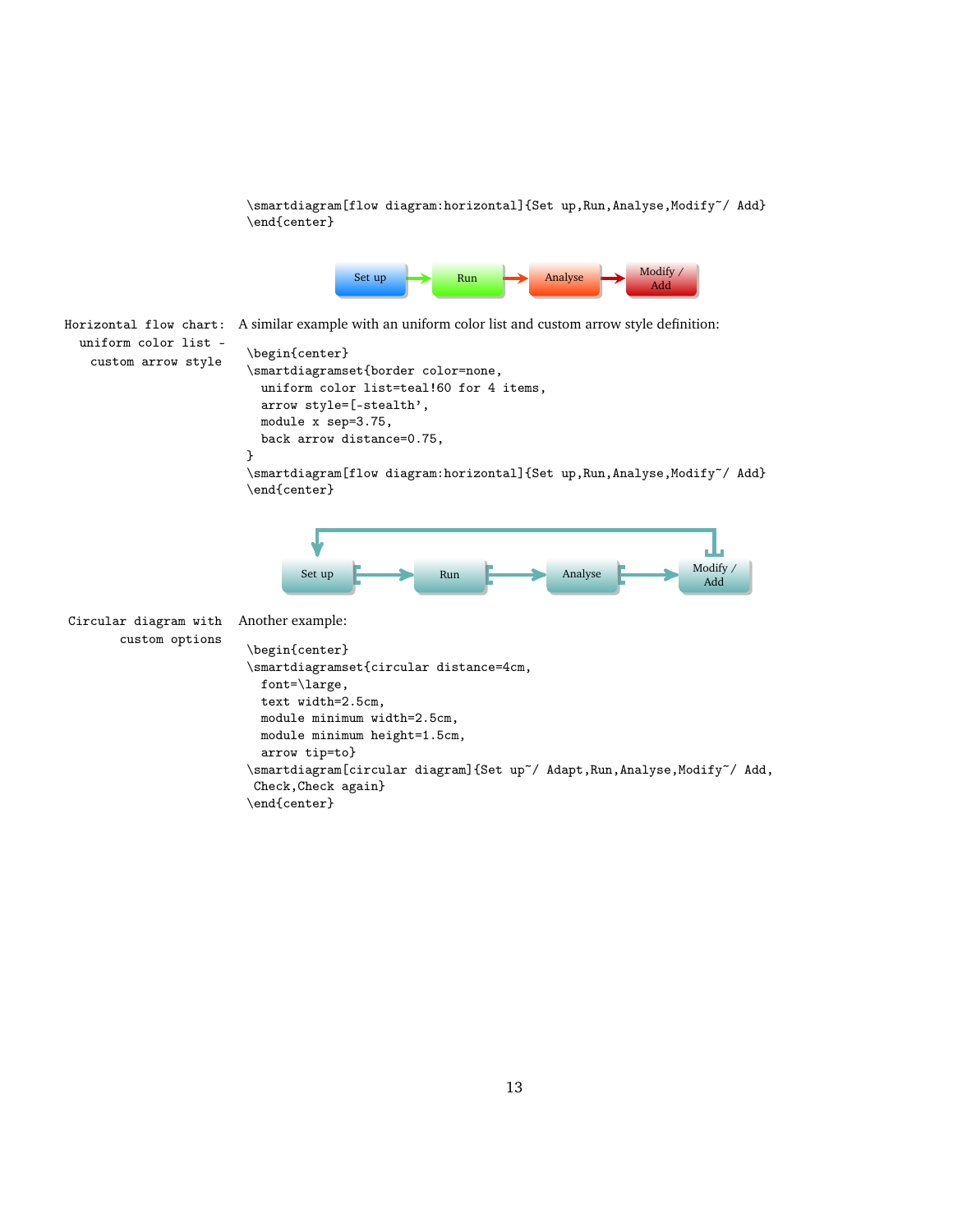

custom shape and final arrow disabled \begin{center}

Circular diagram with An example with a diamond shape and the final arrow disabled:

```
\usetikzlibrary{shapes.geometric} % required in the preamble
\smartdiagramset{module shape=diamond,
 font=\scriptsize,
module minimum width=1cm,
module minimum height=1cm,
 text width=1cm,
 circular distance=2cm,
 circular final arrow disabled=true,
}
\smartdiagram[circular diagram:clockwise]{Set up,Run,Analyse,Modify~/ Add}
\end{center}
```


Flow diagram with An example with a decorated shape and uniform arrow color: decorated border and uniform arrow color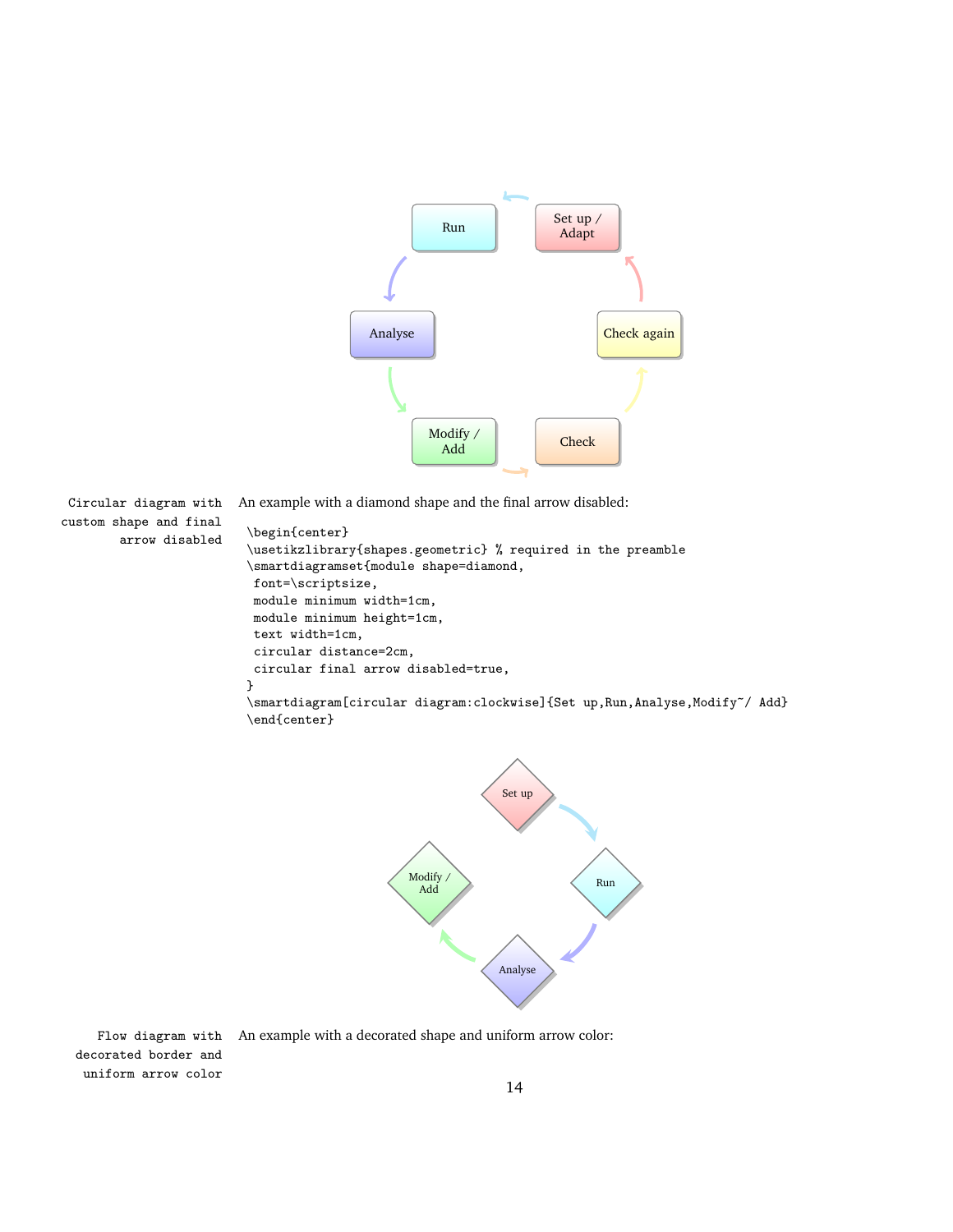```
\usetikzlibrary{decorations.pathmorphing} % required in the preamble
\begin{center}
\tikzset{my decoration/.style={decorate,decoration=zigzag}}
\smartdiagramset{module shape=rectangle,
  insert decoration={my decoration},
  uniform arrow color=true,
  arrow color=gray!50!black,
}
\smartdiagram[flow diagram]{Set up,Run,Analyse,Modify~/ Add}
\end{center}
```


Descriptive diagram An example of descriptive diagram:

```
\begin{center}
\smartdiagram[descriptive diagram]{
{Set up,The set up operation consist of..},
{Run, {After having set up the program, you must run..}},
{Analyse, You must check what did with analytical tools like..},
{Modify, {After the analysis, you can still modify or add..}},
}
\end{center}
```

```
Set up The set up operation consist of..
  Run
                      After having set up the
                     program, you must run..
Analyse You must check what did
                     with analytical tools like..
Modify \left\{\n\begin{array}{c}\n\text{After the analysis, you} \\
\text{see still model for each odd.}\n\end{array}\n\right\}can still modify or add..
```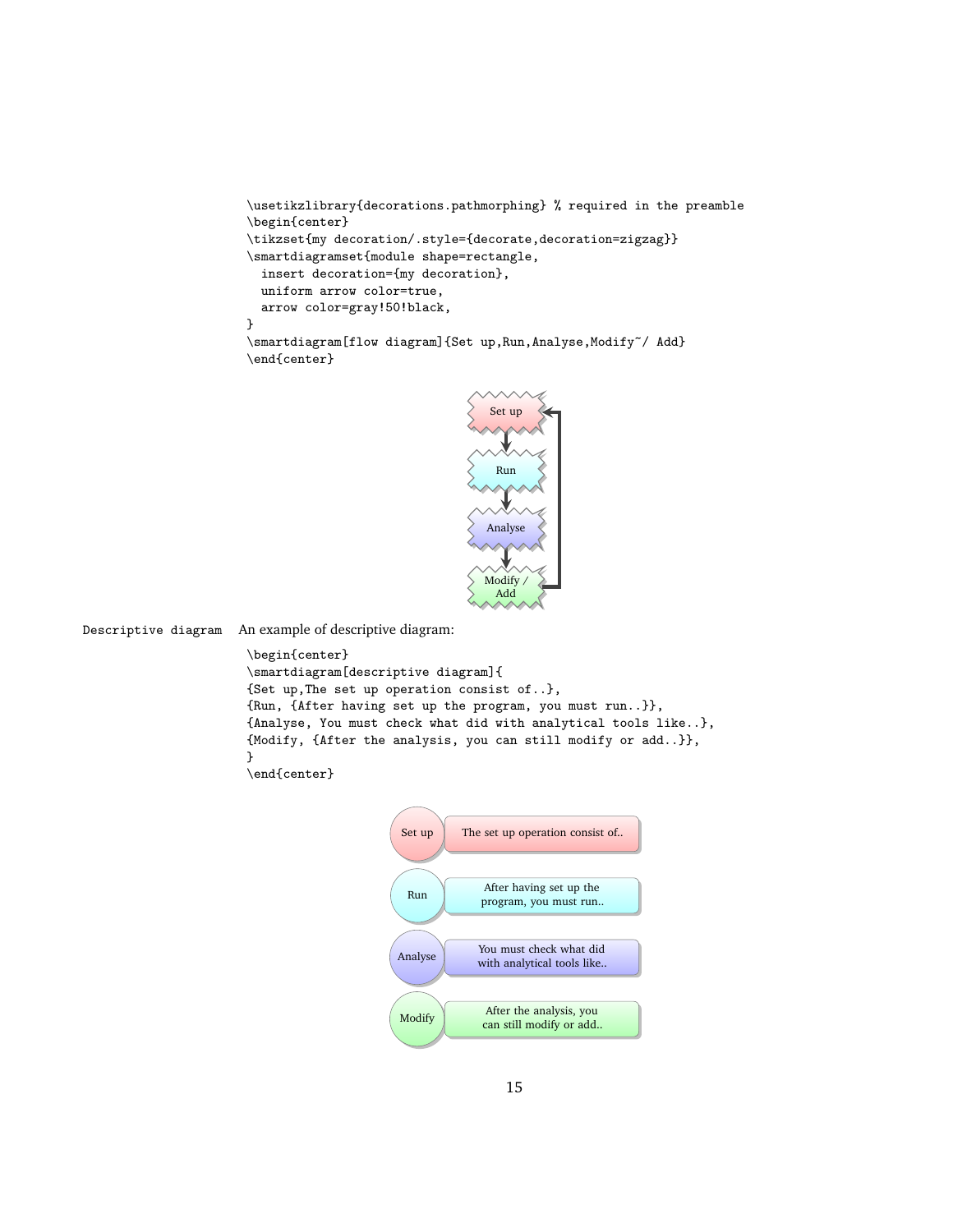Bubble diagram An example of bubble diagram:

```
\begin{center}
\smartdiagram[bubble diagram]{
Build a program, Set up, Run, Analyze, Modify~/\\ Add, Check
}
\end{center}
```


Constellation diagram An example of constellation diagram:

```
\begin{center}
\smartdiagram[constellation diagram]{
Build a program, Set up, Run, Analyze, Modify~/\\ Add
}
\verb|\end{center}|
```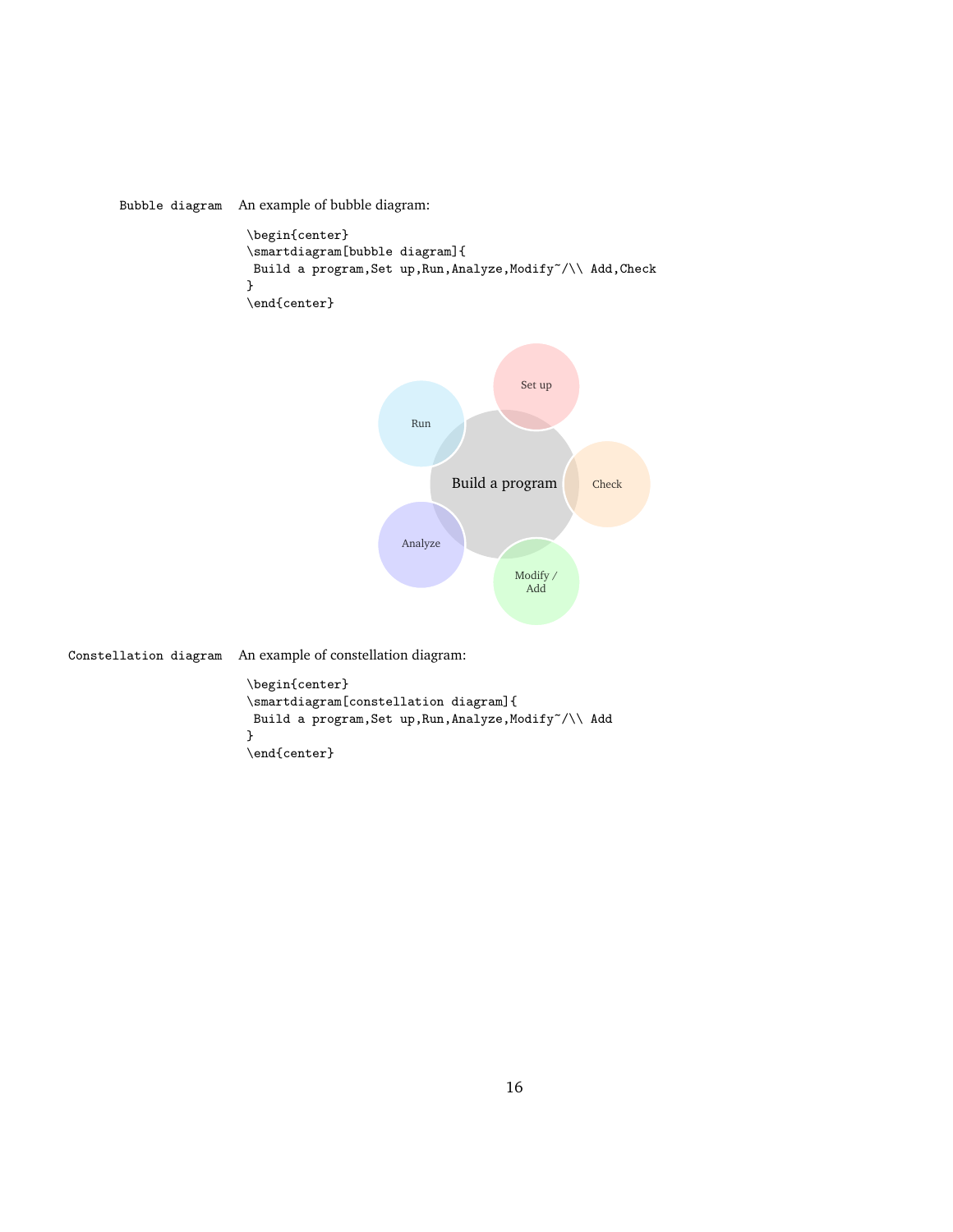

custom colors

Constellation diagram with An example of constellation diagram with custom colors:

```
\begin{center}
\smartdiagramset{set color list={orange!60, green!50!lime!60,magenta!60,
  blue!50!cyan},
  uniform connection color=true
}
\smartdiagram[constellation diagram]{
Build a program, Set up, Run, Analyze, Modify~/\\ Add
}
\end{center}
```
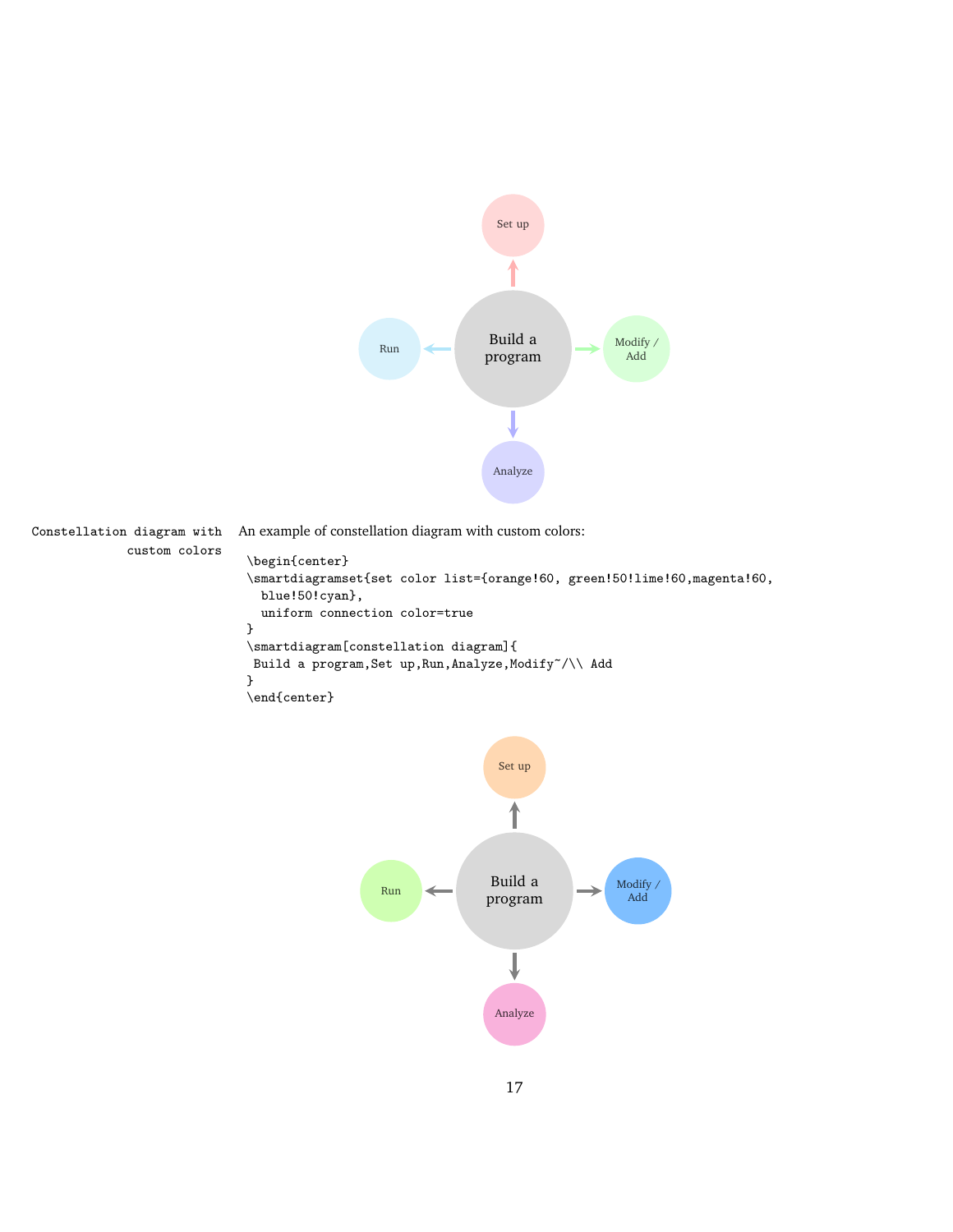```
Connected constellation An example of connected constellation diagram:
                diagram
                           \begin{center}
                           \smartdiagramset{planet color=orange!60,
                            distance planet-satellite=1cm
                           }
                           \smartdiagram[connected constellation diagram]
                            {Build a program,Set up,Run,Analyze,Modify~/\\ Add,Check}
                           \end{center}
```


Priority descriptive An example of priority descriptive diagram describing that Ti*k*Z is built on top of PGF and diagram Smartdiagram on top of Ti*k*Z:

```
\begin{center}
\smartdiagramset{
set color list={blue!50!cyan,green!60!lime,orange!50!red},
priority arrow width=2cm,
priority arrow height advance=2.25cm
}
\smartdiagram[priority descriptive diagram]{PGF,Ti\textit{k}Z,Smartdiagram}
\end{center}
```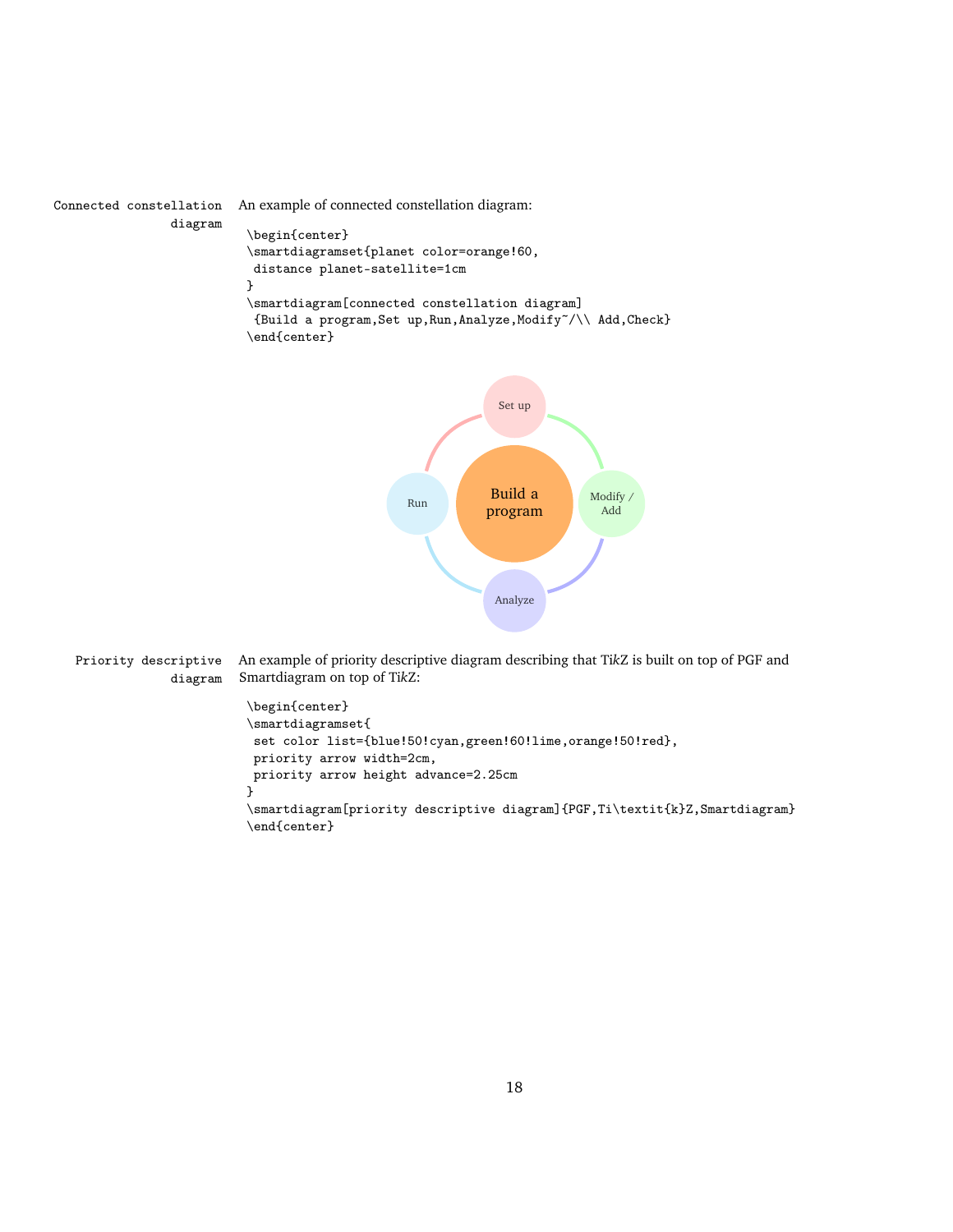

Sequence diagram The same previous example with a sequence diagram:

```
\begin{center}
\smartdiagram[sequence diagram]{PGF,Ti\textit{k}Z,Smartdiagram}
\end{center}
```


and with uniform sequence color set to true:

```
\begin{center}
\smartdiagramset{uniform sequence color=true,
  sequence item border color=black,sequence item font size=\footnotesize,
  sequence item text color=white
}
\smartdiagram[sequence diagram]{PGF,Ti\textit{k}Z,Smartdiagram}
\end{center}
```


Put additions to a diagram Here is an example of a circular diagram with some additions:

```
\usesmartdiagramlibrary{additions} % required in the preamble
\usetikzlibrary{arrows} % required in the preamble
\bigskip
\begin{minipage}[c][8cm]{\textwidth}
\centering
\smartdiagramset{
uniform color list=orange!60!yellow for 5 items,
 circular final arrow disabled=true,
```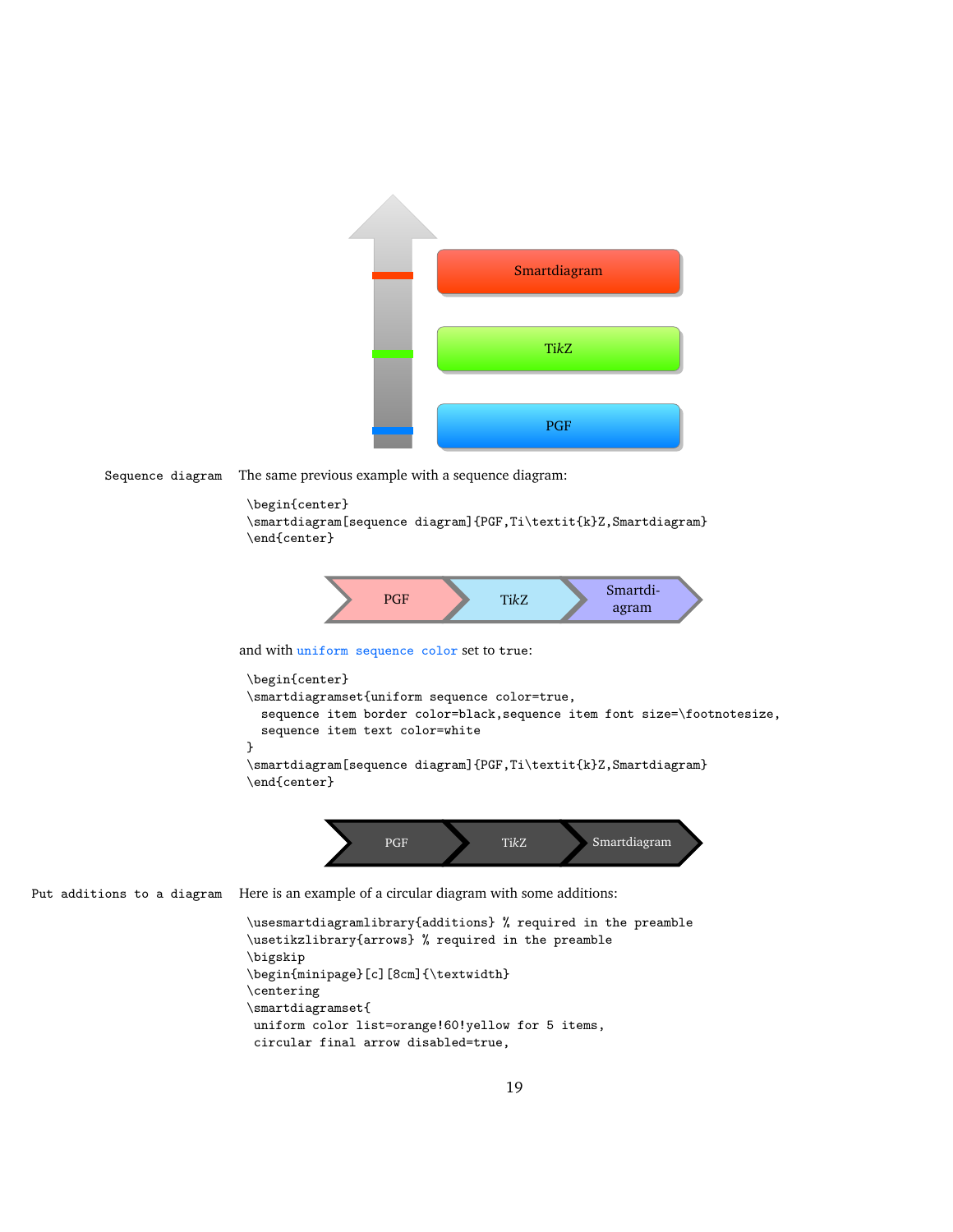```
circular distance=2.25cm,
 arrow tip=to,
 arrow line width=2pt,
 additions={
   additional item bottom color=orange!60!yellow,
   additional item border color=gray,
   additional item shadow=drop shadow,
   additional item offset=0.65cm,
   additional arrow line width=2pt,
   additional arrow tip=to,
   additional arrow color=orange!60!yellow,
}
}
\smartdiagramadd[circular diagram]{
aa,bb,cc,dd,ee
}{
above of module1/Start,right of module5/End
}
\smartdiagramconnect{to-}{module1/additional-module1}
\smartdiagramconnect{-to}{module5/additional-module2}
\end{minipage}
```
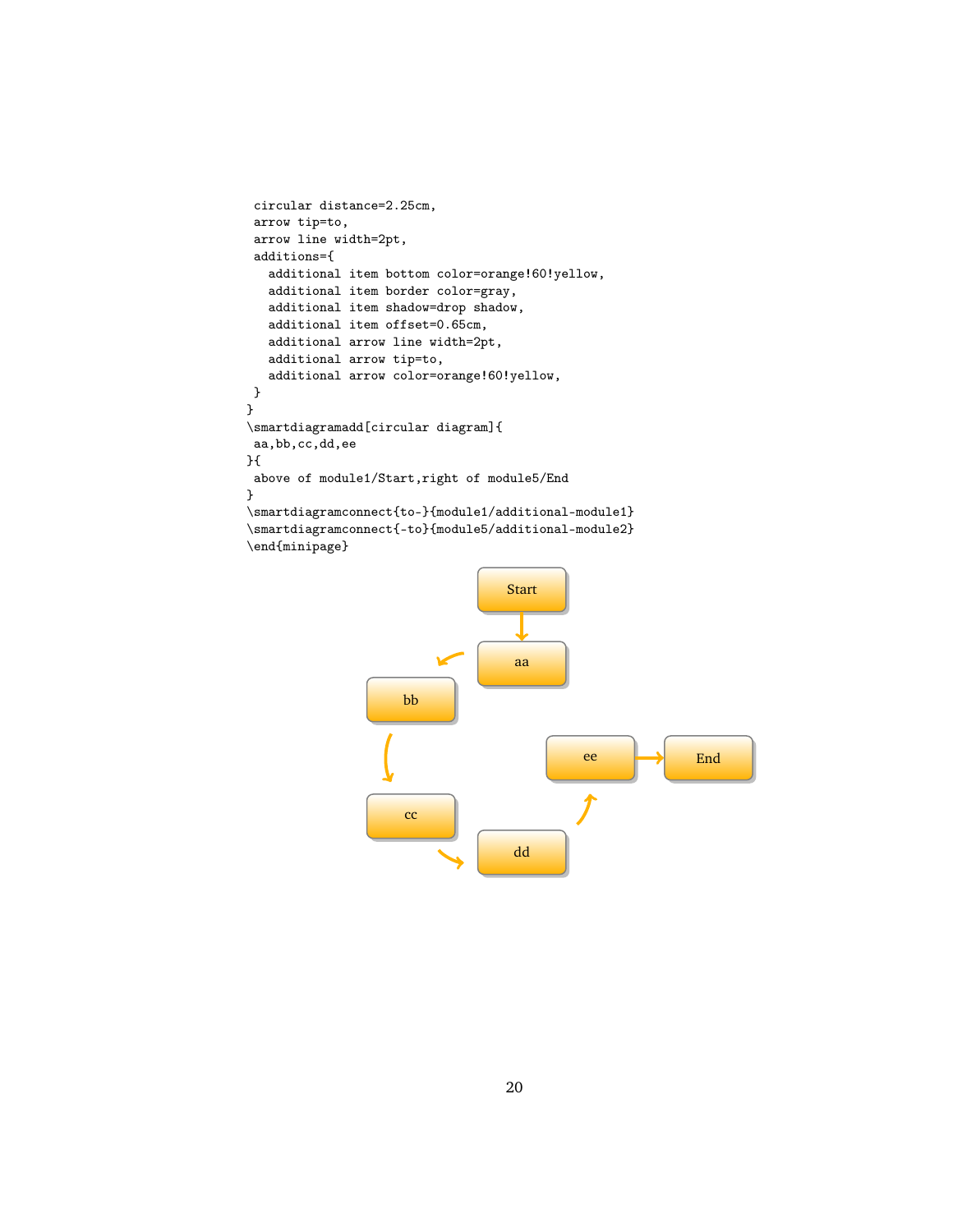## <span id="page-20-0"></span>**6 Recommendations and known issues**

#### <span id="page-20-1"></span>**6.1 Something about colors**

As seen in the section [4,](#page-6-0) the colors could be customized by means of the key set color list. By default there are 10 predefined colors; in order: red!40 , cyan!40 , blue!40 , green!40 , orange!40 , yellow!40 , magenta!40 , brown!40 , violet!40 and teal!40  $\bigcirc$ . This implies that, by default, it is not possible to have lists longer than 10 items. This, of course, could be avoided by declaring proper lists with, say, 20 colors and therefore develop diagrams with more than 10 items. In any case, it is always possible to reset custom color lists by means of:

```
\smartdiagramset{use predefined color list}
```
In order to use one color for all the items it is possible to exploit the uniform color list; it has a particular syntax:

\smartdiagramset{uniform color list=<some color> for <n> items}

The *(some color)* is set for a list of  $\langle n \rangle$  items and nothing more, so in order to avoid problems make sure you dimension  $\langle n \rangle$  correctly. Indeed, in case  $\langle n \rangle$  is lower than the number of items inside the diagram the following happens:

```
\begin{center}
\smartdiagramset{
uniform color list=gray!60!black for 2 items,
back arrow disabled=true,
}
\smartdiagram[flow diagram:horizontal]{PGF,Ti\textit{k}Z,Smartdiagram}
\end{center}
```


In conclusion, the uniform setting is extend only for  $\langle n \rangle$  items, for the remaining ones the predefined or a custom color list is used.

Notice also that the key uniform color list makes the arrow color be uniform for  $\langle n \rangle$ items, but it has no relation with the uniform arrow color which automatically makes *all* items with an uniform color. Indeed, the color taken by the arrows with:

\smartdiagramset{uniform arrow color=true}

could be customized throught the key arrow color, while uniform color list make modules and arrows be rendered with the same color.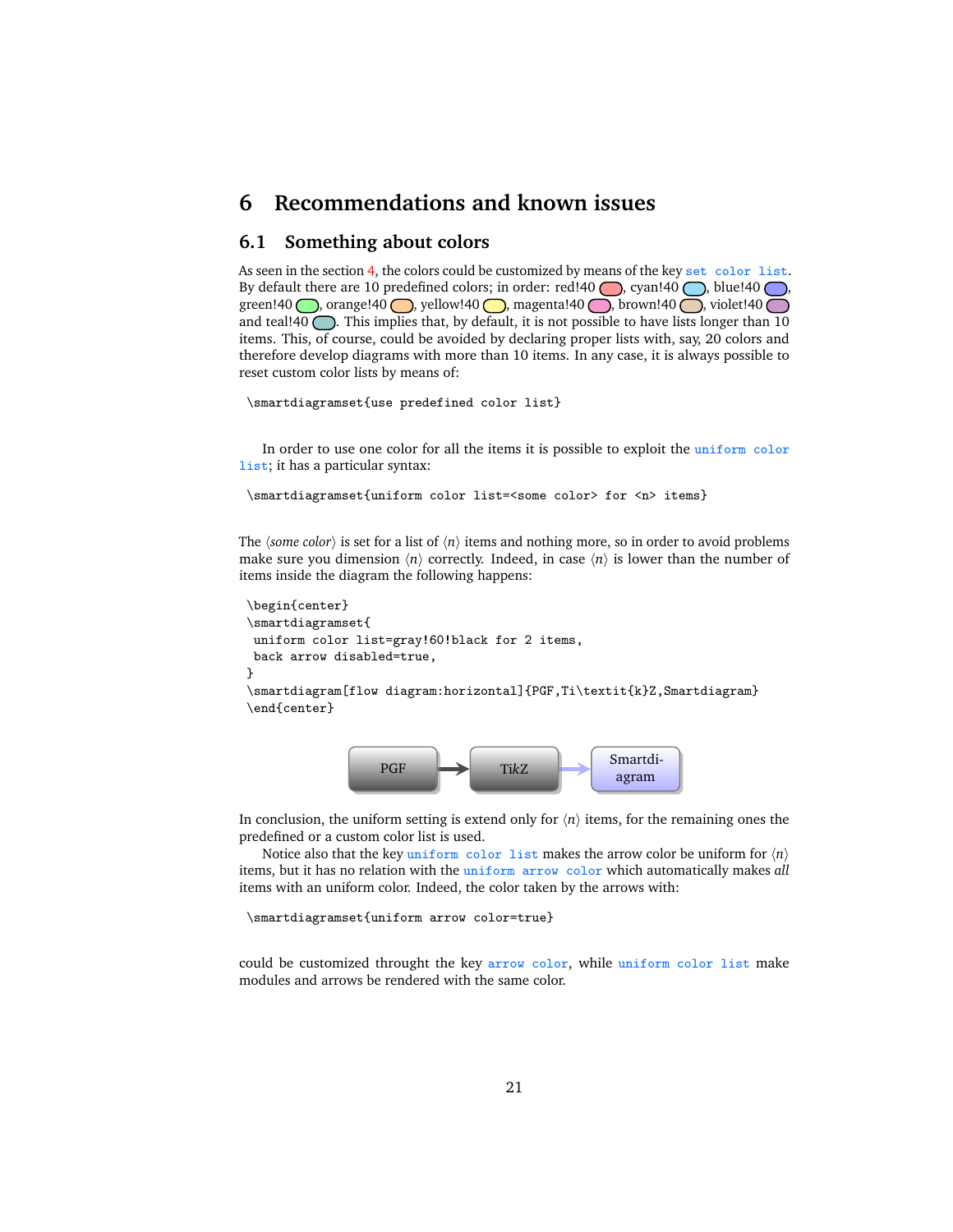## <span id="page-21-0"></span>**6.2 Defining styles**

The smartdiagram package admits the definition of styles to collect key-definitions; for example:

```
\smartdiagramset{my diagram style/.style={
       module shape=diamond,
       font=\scriptsize,
       module minimum width=1cm,
       module minimum height=1cm,
       text width=1cm
  }
}
```
can be subsequently used in:

```
\begin{center}
 \smartdiagramset{my diagram style, arrow tip=to}
 \smartdiagram[circular diagram]{Do, This, Only, For, Me}
\end{center}
\begin{center}
 \smartdiagramset{my diagram style, module y sep=2.5}
\smartdiagram[flow diagram]{Do, This, For, Me}
\end{center}
```
## <span id="page-21-1"></span>**6.3 Circular, bubble and constellation diagrams**

For these type of diagrams, the number of items is relevant: too many items lead to overlapping satellites and bubbles besides any attempt to resize things by means of keys that reduce the radius.

Notice also that imposing a too short distance from the planet to satellites is bad and leads to something like:

```
\begin{center}
\smartdiagramset{planet color=orange!60, distance planet-satellite=1cm}
\smartdiagram[connected constellation diagram]
{Build a program,Set up,Run,Analyze,Modify~/\\ Add,Check}
\end{center}
```
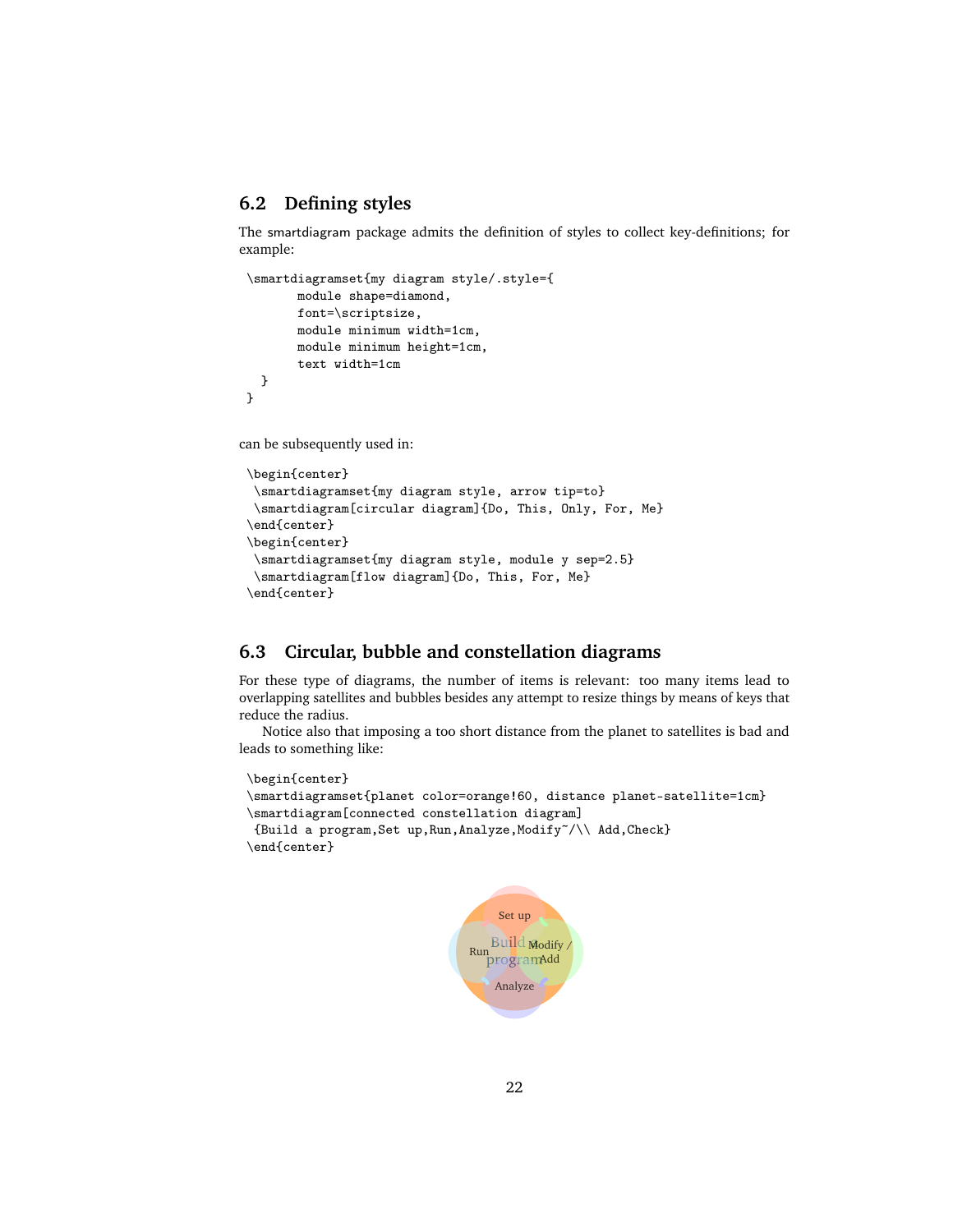## <span id="page-22-0"></span>**6.4 Descriptive diagrams**

When the user has to build a descriptive diagram, simple or animated, the following rules have to be respected:

- each description title and description should be separated by a comma;
- to use a comma inside a description, enclose by  $\{\}$  the description;
- use a comma after the last couple description title-description.

A working example:

```
\smartdiagram[descriptive diagram]{
{Set up, The set up operation consist of..},
{Run, {After having set up the program, you must run..}},
{Analyze, You must check what did with analytical tools like..},
}
```
A non-working example:

```
\smartdiagram[descriptive diagram]{
{Set up, The set up operation consist of..},
{Run, {After having set up the program, you must run..}},
{Analyze, You must check what did with analytical tools like..}
}
```
The *mandatory* final comma is missing thus, as result, the last couple description titledescription will be entirely treated as a description title.

Another suggestion regarding descriptive diagrams is about the description title: it should be short in order to avoid the size of the circle explode. To kept it under controll, the keys description title width, description title text width and description title font are of help.

#### <span id="page-22-1"></span>**6.5 Decorations**

To decorate the border of modules, it is kindly recommended to first declare the decoration choosen by means of an apposite style and then apply the style. The procedure, in code, should be as follows:

```
\tikzset{my wonderful decoration/.style={decorate,decoration=bent}}
\smartdiagramset{insert decoration=my wonderful decoration,...}
```
where the dots represent the other options.

The insertion of decorations inside a descriptive diagram are problematic: only random steps, bent and coil do not raise errors. Other decorations, like snake, raise as error:

```
! Dimension too large.
```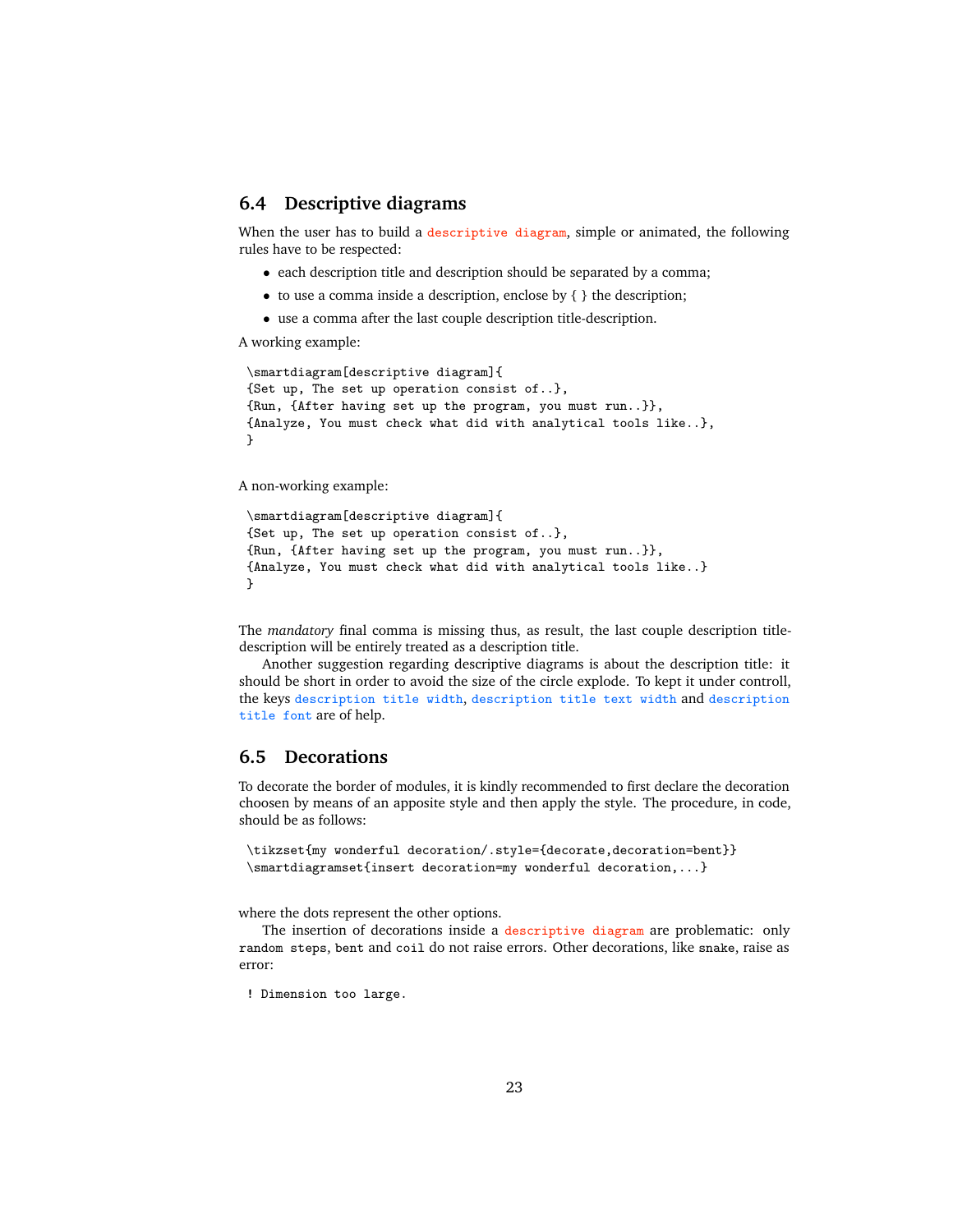but, after all, the decoration is deployed anyway.

In case the user wants to decorate a border with a decoration that involves random numbers, such as random steps or other custom-built decorations, it is preferable to set a seed for the animated diagram, to avoid that at each step the border of the same module changes. An example:

```
\begin{frame}
\begin{center}
\pgfmathsetseed{12354}
\tikzset{my decoration/.style={decorate,decoration=random steps}}
\smartdiagramset{insert decoration=my decoration}
\smartdiagramanimated[descriptive diagram]{
{Set up, The set up operation consist of..},
{Run, {After having set up the program, you must run..}},
{Analyze, You must check what did with analytical tools like..},
{Modify, {After the analysis, you can still modify or add..}},
}
\end{center}
\end{frame}
```
## <span id="page-23-0"></span>**6.6 Priority descriptive diagrams**

The vertical arrow is drawn in background with a fading effect: it may occurr that under some pdf editor this effect is not shown (this happened to me with evince, but it perfectly worked with okular).

For what concern these diagrams there is a bug in displaying the tick line when the priority arrow head extend is set with a bigger size than the default; a minimal-nonworking example:

```
\begin{center}
\smartdiagramset{priority arrow width=2cm,
priority arrow height advance=2.25cm,
priority arrow head extend=0.3cm}
\smartdiagram[priority descriptive diagram]{PGF,Ti\textit{k}Z,Smartdiagram}
\end{center}
```
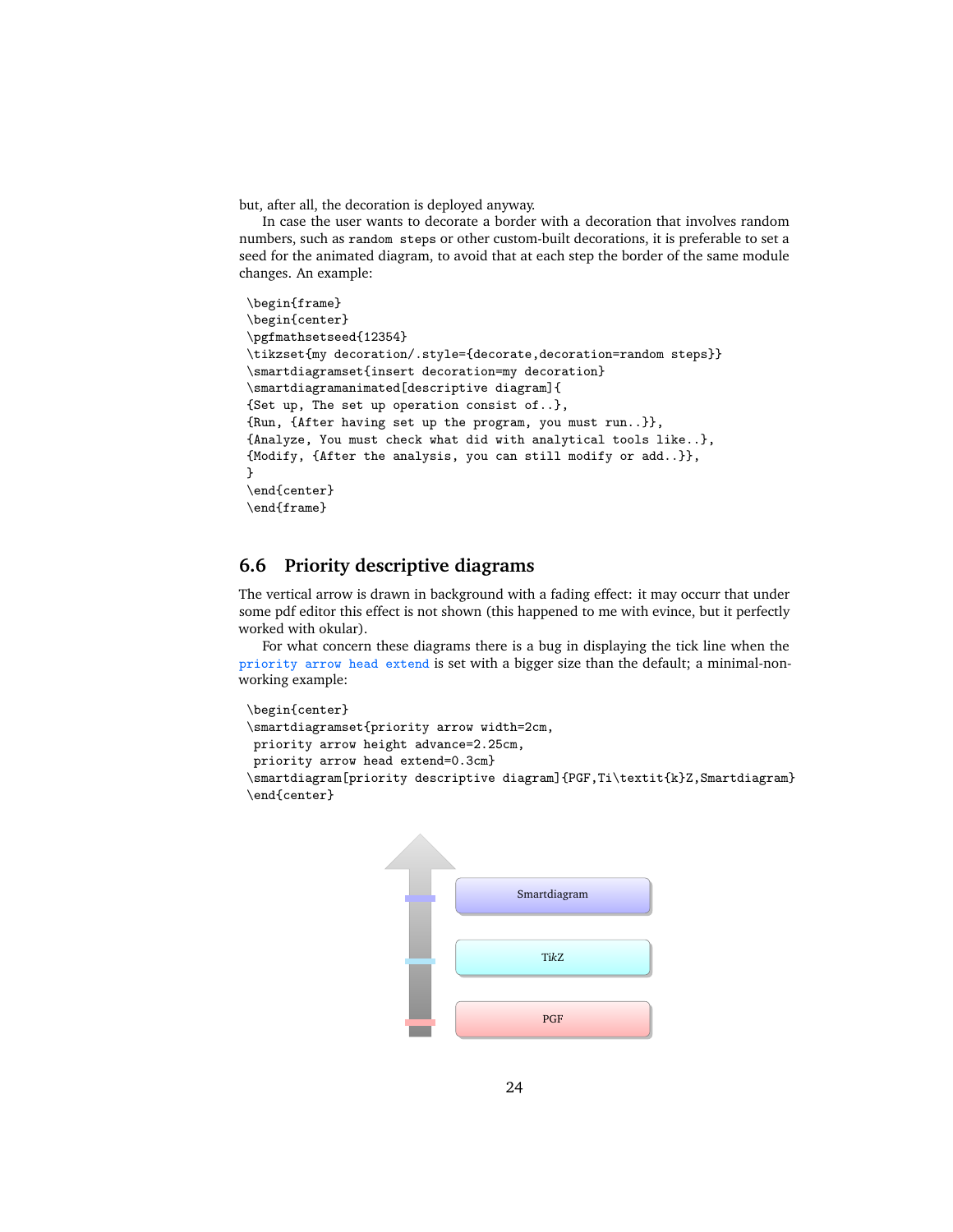## <span id="page-24-0"></span>**7 Aknowledgements**

I would like to acknowledge first of all [Alain Matthes](http://tex.stackexchange.com/users/3144/alain-matthes) and [Mohsen](http://tex.stackexchange.com/users/4956/mohsen) because the bubble diagram and the constellation diagram are based on [Alain's answer](http://tex.stackexchange.com/questions/52394/high-level-macros-and-environments-based-on-tikz?#52408) while the circular diagram is based on [Mohsen's answer.](http://tex.stackexchange.com/questions/52394/high-level-macros-and-environments-based-on-tikz?#52972)

I would also like to thank [Enrico Gregorio](http://tex.stackexchange.com/users/4427/egreg) and [Ahmed Musa](http://tex.stackexchange.com/users/994/ahmed-musa) for the courtesy of explaining me why my poor attempt in creating the set color list failed and for providing me valid solutions. Enrico also kindly fixed a spacing bug concerning the uniform color list.

Last, but not least, I would like to thank prof. Ludger Humbert for suggesting and providing the code for the circular diagram:clockwise as well as for pointing out some bugs in the version 0.3 and André Hilbig for suggesting the key back arrow disabled.

## <span id="page-24-1"></span>**8 Implementation**

## <span id="page-24-2"></span>**8.1 Initialization and Package Options**

This subsection highlights which are the package loaded and the tikzlibraries needed.

```
1 \RequirePackage{tikz}
\overline{2}3 \RequirePackage{etoolbox}
4 \RequirePackage{xparse}
5 \RequirePackage{xstring}
6
7 \usetikzlibrary{backgrounds,
8 calc,
9 fadings,
10 shadows,
11 shapes.arrows,
12 shapes.symbols
13 }
14 \pgfdeclarelayer{smart diagram arrow back}
15 \pgfsetlayers{background,smart diagram arrow back,main}
16
17
18 \def\usesmartdiagramlibrary{\pgfutil@ifnextchar[{\use@smartdiagramlibrary}{\use@@smartdiagramlibrary}}%}
19 \def\use@smartdiagramlibrary[#1]{\use@@smartdiagramlibrary{#1}}
20 \def\use@@smartdiagramlibrary#1{%
21 \edef\pgf@list{#1}%
22 \pgfutil@for\pgf@temp:=\pgf@list\do{%
23 \expandafter\pgfkeys@spdef\expandafter\pgf@temp\expandafter{\pgf@temp}%
24 \ifx\pgf@temp\pgfutil@empty
25 \else
26 \expandafter\ifx\csname smartdiagram@library@\pgf@temp @loaded\endcsname\relax%
27 \expandafter\global\expandafter\let\csname smartdiagram@library@\pgf@temp @loaded\endcsnam
28 \expandafter\edef\csname smartdiagram@library@#1@atcode\endcsname{\the\catcode'\@}
29 \expandafter\edef\csname smartdiagram@library@#1@barcode\endcsname{\the\catcode'\|}
30 \catcode'\@=11
31 \catcode'\|=12
32 \pgfutil@InputIfFileExists{smartdiagramlibrary\pgf@temp.code.tex}{}{
```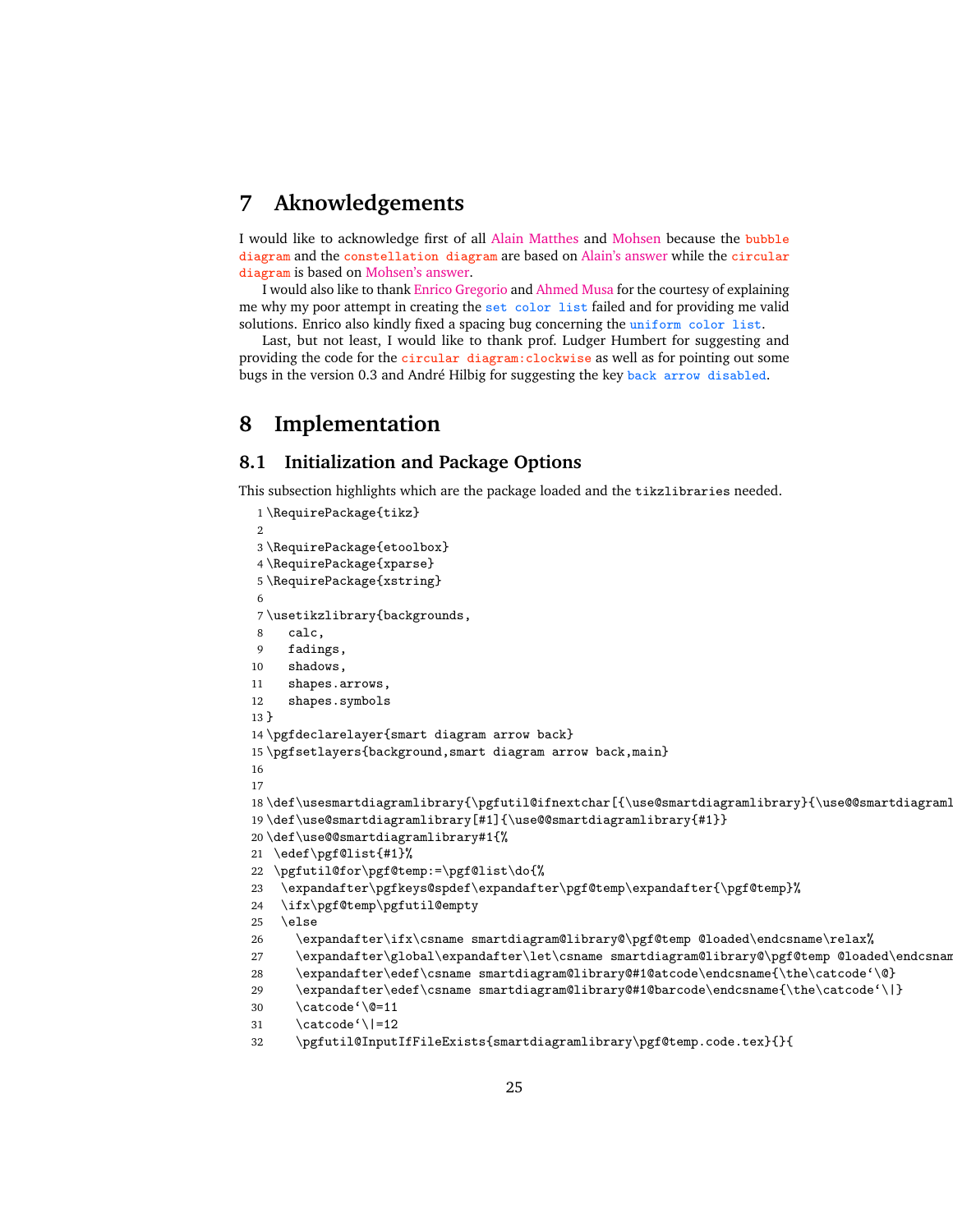```
33 \PackageError{smartdiagram}{I did not find the smartdiagram library '\pgf@temp'.}{}
34 }%
35 \catcode'\@=\csname smartdiagram@library@#1@atcode\endcsname
36 \catcode'\|=\csname smartdiagram@library@#1@barcode\endcsname
37 \fi%
38 \fi
39 }%
40 }
41
42 \usesmartdiagramlibrary{core.definitions}
43 \usesmartdiagramlibrary{core.styles}
44 \usesmartdiagramlibrary{core.commands}
```
## <span id="page-25-0"></span>**8.2 Keys and color declaration**

The predefined colors:

```
45 \@namedef{color@1}{red!40}
46 \@namedef{color@2}{cyan!40}
47 \@namedef{color@3}{blue!40}
48 \@namedef{color@4}{green!40}
49 \@namedef{color@5}{orange!40}
50 \@namedef{color@6}{yellow!40}
51 \@namedef{color@7}{magenta!40}
52 \@namedef{color@8}{brown!40}
53 \@namedef{color@9}{violet!40}
54 \@namedef{color@10}{teal!40}
```
Basic shape definition and function to compute the height of the priority descriptive diagram:

```
55 \tikzset{rnd rectangle/.style={rectangle,rounded corners}
56 }
57
58 \def\CalcHeight(#1,#2)#3{%
59 \pgfpointdiff{\pgfpointanchor{#1}{south west}}{\pgfpointanchor{#2}{north west}}
60 \pgfmathsetmacro{\myheight}{veclen(\pgf@x,\pgf@y)}
61\global\expandafter\edef\csname #3\endcsname{\myheight}
62 }
```
The key definition and the functions to set them:

```
63 \pgfkeys{/smart diagram/.cd, module minimum width/.initial=2cm,
64 module minimum height/.initial={1cm},
65 module y sep/.initial={1.65},
66 module x sep/.initial={2.75},
67 descriptive items y sep/.initial={1.75},
68 text width/.initial={1.5cm},
69 description title width/.initial={1.5cm},
70 description text width/.initial={5cm},
71 description title text width/.initial={1.25cm},
72 description title font/.initial={\small},
73 description font/.initial={\small},
```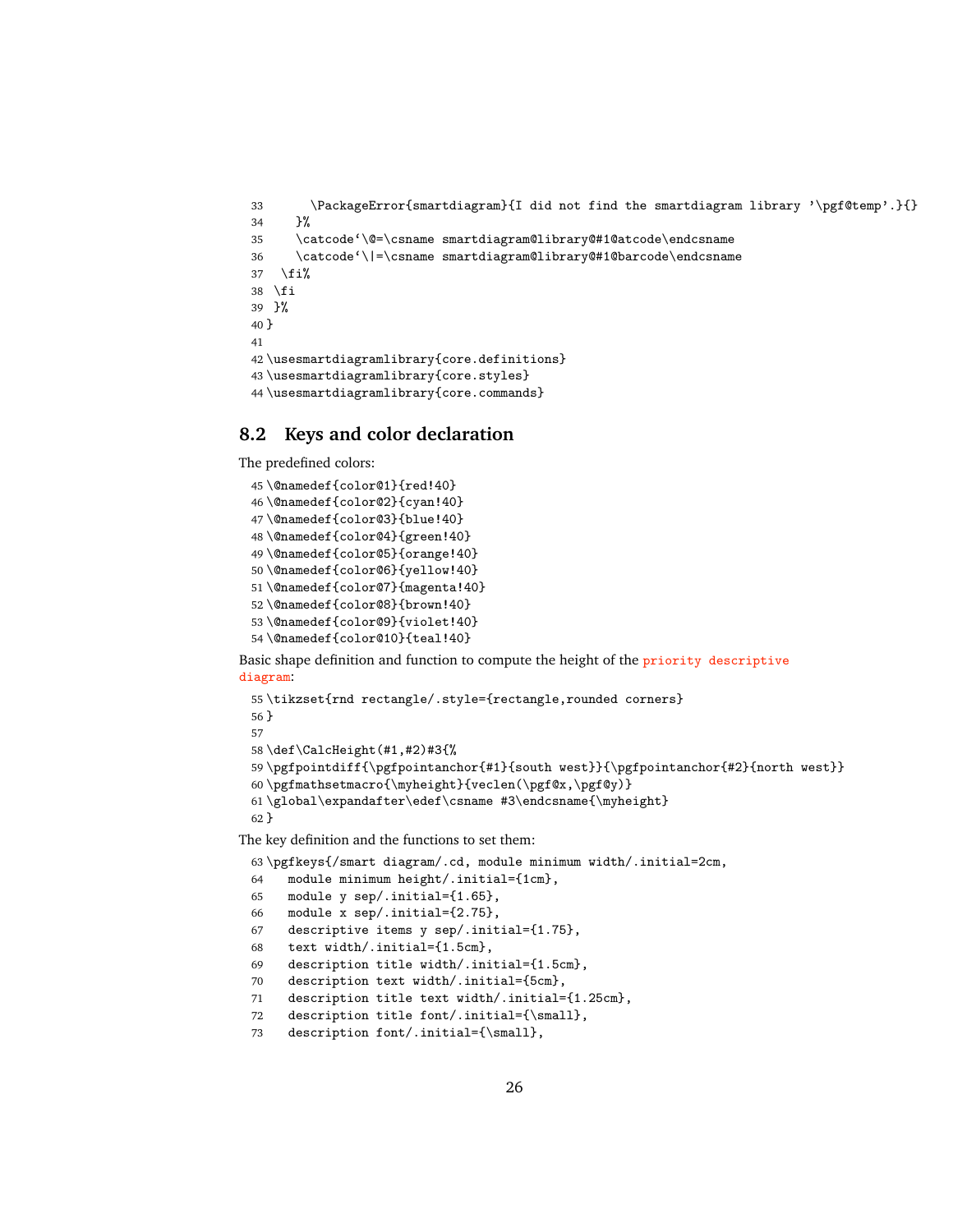```
74 description width/.initial={5.5cm},
75 font/.initial={\small},
76 border color/.initial={gray},
77 circular distance/.initial={2.75cm},
78 arrow line width/.initial={0.1cm},
79 module shape/.initial={rnd rectangle},
80 insert decoration/.initial={},
81 arrow tip/.initial={stealth},
82 arrow color/.initial={gray},
83 bubble center node size/.initial={4cm},
84 bubble center node font/.initial={\large},
85 bubble center node color/.initial={lightgray!60},
86 distance center/other bubbles/.initial=0.8cm,
87 distance text center bubble/.initial={0.5cm},
88 bubble fill opacity/.initial={0.5},
89 bubble node size/.initial={2.5cm},
90 bubble text opacity/.initial={0.8},
91 bubble node font/.initial={\normalfont},
92 planet size/.initial={2.5cm},
93 planet color/.initial={lightgray!60},
94 planet font/.initial={\large},
95 distance planet-connection/.initial={0.1cm},
96 distance planet-text/.initial={0.5cm},
97 planet text width/.initial={1.75cm},
98 satellite size/.initial={1.75cm},
99 satellite font/.initial={\normalfont},
100 satellite fill opacity/.initial={0.5},
101 satellite text opacity/.initial={0.8},
102 satellite text width/.initial={1.5cm},
103 distance satellite-connection/.initial={0.075cm},
104 connection line width/.initial={0.1cm},
105 connection color/.initial={gray},
106 distance planet-satellite/.initial={3.5cm},
107 priority arrow width/.initial={1.5cm},
108 priority arrow head extend/.initial={0.15cm},
109 priority tick size/.initial={5pt},
110 priority arrow height advance/.initial={2cm},
111 sequence item height/.initial={1cm},
112 sequence item width/.initial={2cm},
113 sequence item border color/.initial={gray},
114 sequence item border size/.initial={1.75\pgflinewidth},
115 sequence item font size/.initial={\normalfont},
116 sequence item fill opacity/.initial={1},
117 sequence item text opacity/.initial={1},
118 sequence item text width/.initial={1.9cm},
119 sequence item text color/.initial={black},
120 sequence item uniform color/.initial={gray!60!black},
121 arrow style/.initial={<-},
122 text color/.initial={black},
123 back arrow distance/.initial={0.5},
```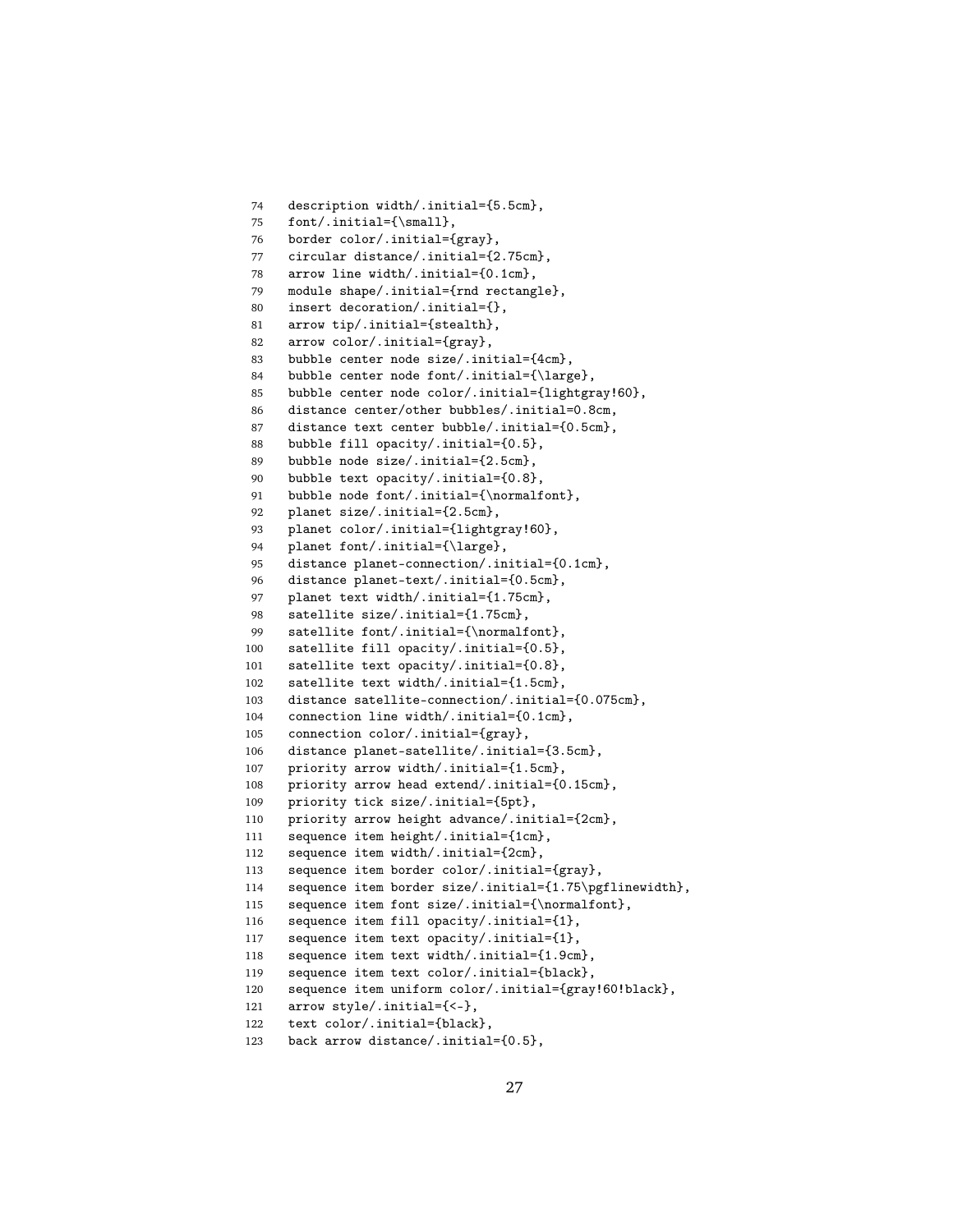```
124 }%
125
126 \pgfkeys{/smart diagram/.cd, module minimum width/.get=\sm@core@modulewidth,
127 module minimum height/.get=\sm@core@moduleheight,
128 module y sep/.get=\sm@core@moduleysep,
129 module x sep/.get=\sm@core@modulexsep,
130 descriptive items y sep/.get=\sm@core@descriptiveitemsysep,
131 text width/.get=\sm@core@moduletextwidth,
132 description title width/.get=\sm@core@descriptiontitlewidth,
133 description text width/.get=\sm@core@descriptiontextwidth,
134 description title text width/.get=\sm@core@descriptiontitletextwidth,
135 description title font/.get=\sm@core@descriptiontitlefontsize,
136 description font/.get=\sm@core@descriptionfontsize,
137 description width/.get=\sm@core@descriptionwidth,
138 font/.get=\sm@core@modulefontsize,
139 border color/.get=\sm@core@bordercolor,
140 circular distance/.get=\sm@core@circulardistance,
141 arrow line width/.get=\sm@core@arrowlinewidth,
142 module shape/.get=\sm@core@moduleshape,
143 insert decoration/.get=\sm@core@borderdecoration,
144 arrow tip/.get=\sm@core@arrowtip,
145 arrow color/.get=\sm@core@arrowcolor,
146 bubble center node size/.get=\sm@core@bubblecenternodesize,
147 bubble center node font/.get=\sm@core@bubblecenternodefont,
148 bubble center node color/.get=\sm@core@bubblecenternodecolor,
149 distance center/other bubbles/.get=\sm@core@distancecenterotherbubbles,
150 distance text center bubble/.get=\sm@core@distancetextcenterbubble,
151 bubble fill opacity/.get=\sm@core@bubblefillopacity,
152 bubble node size/.get=\sm@core@bubblenodesize,
153 bubble text opacity/.get=\sm@core@bubbletextopacity,
154 bubble node font/.get=\sm@core@bubblenodefont,
155 planet size/.get=\sm@core@planetminimumsize,
156 planet color/.get=\sm@core@planetcolor,
157 planet font/.get=\sm@core@planetfont,
158 distance planet-connection/.get=\sm@core@planetoutersep,
159 distance planet-text/.get=\sm@core@planetinnersep,
160 planet text width/.get=\sm@core@planettextwidth,
161 satellite size/.get=\sm@core@satelliteminimumsize,
162 satellite font/.get=\sm@core@satellitefont,
163 satellite fill opacity/.get=\sm@core@satellitefillopacity,
164 satellite text opacity/.get=\sm@core@satellitetextopacity,
165 satellite text width/.get=\sm@core@satellitetextwidth,
166 distance satellite-connection/.get=\sm@core@satelliteoutersep,
167 connection line width/.get=\sm@core@connectionlinewidth,
168 connection color/.get=\sm@core@connectioncolor,
169 distance planet-satellite/.get=\sm@core@distanceplanetsatellite,
170 priority arrow width/.get=\sm@core@priorityarrowwidth,
171 priority arrow head extend/.get=\sm@core@priorityarrowheadextend,
172 priority tick size/.get=\sm@core@prioritytick,
```

```
173 priority arrow height advance/.get=\sm@core@priorityarrowheightadvance,
```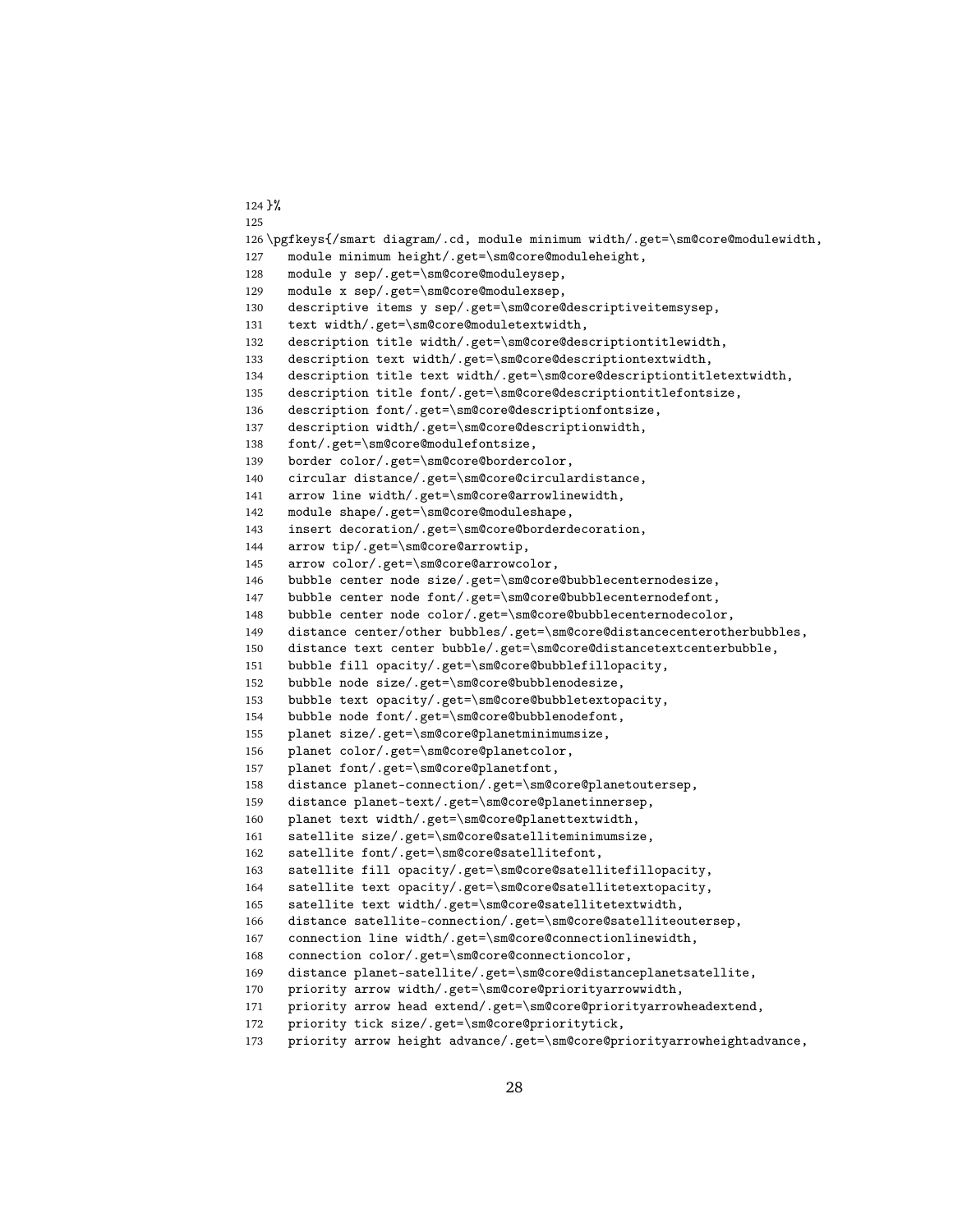```
174 sequence item height/.get=\sm@core@seqitemheight,
175 sequence item width/.get=\sm@core@seqitemwidth,
176 sequence item border color/.get=\sm@core@seqitembordercolor,
177 sequence item border size/.get=\sm@core@seqlinewidth,
178 sequence item font size/.get=\sm@core@seqitemfont,
179 sequence item fill opacity/.get=\sm@core@seqitemfillopacity,
180 sequence item text opacity/.get=\sm@core@seqitemtextopacity,
181 sequence item text width/.get=\sm@core@seqitemtextwidth,
182 sequence item text color/.get=\sm@core@seqitemtextcolor,
183 sequence item uniform color/.get=\sm@core@seqitemuniformcol,
184 arrow style/.get=\sm@core@arrowstyle,
185 text color/.get=\sm@core@textcolor,
186 back arrow distance/.get=\sm@core@backarrowdistance,
187 }%
The specific key to set the list of colors:
188 \pgfkeys{/smart diagram/.cd, set color list/.code={%
189 \foreach \listitem [count=\i] in {#1}{%
190 \global\@namedef{color@\i\expandafter}\expandafter{\listitem}%
```

```
191 }%
192 }%
193 }
194
195 \pgfkeys{/smart diagram/.cd, uniform color list/.code args={#1 for #2 items}{%
196 \foreach \listitem [count=\i] in \{1,\ldots,\#2\}\{\%197 \global\@namedef{color@\i\expandafter}\expandafter{#1}%
198 }%
199 }%
200 }
201
202 \pgfkeys{/smart diagram/.cd, use predefined color list/.code={%
203 \@namedef{color@1}{red!30}%
204 \@namedef{color@2}{cyan!30}%
205 \@namedef{color@3}{blue!30}%
206 \@namedef{color@4}{green!30}%
207 \@namedef{color@5}{orange!30}%
208 \@namedef{color@6}{yellow!30}%
209 \@namedef{color@7}{magenta!30}%
210 \@namedef{color@8}{brown!30}%
211 \@namedef{color@9}{violet!30}%
212 \@namedef{color@10}{teal!30}%
213 }
214 }
```
The specific key to disable the back arrow in the flow diagram and in the flow diagram:horizontal:

```
215 \newif\ifbackarrowdisabled
216 \pgfkeys{/smart diagram/.cd,
217 back arrow disabled/.is if=backarrowdisabled,
218 back arrow disabled=false,
219 }
```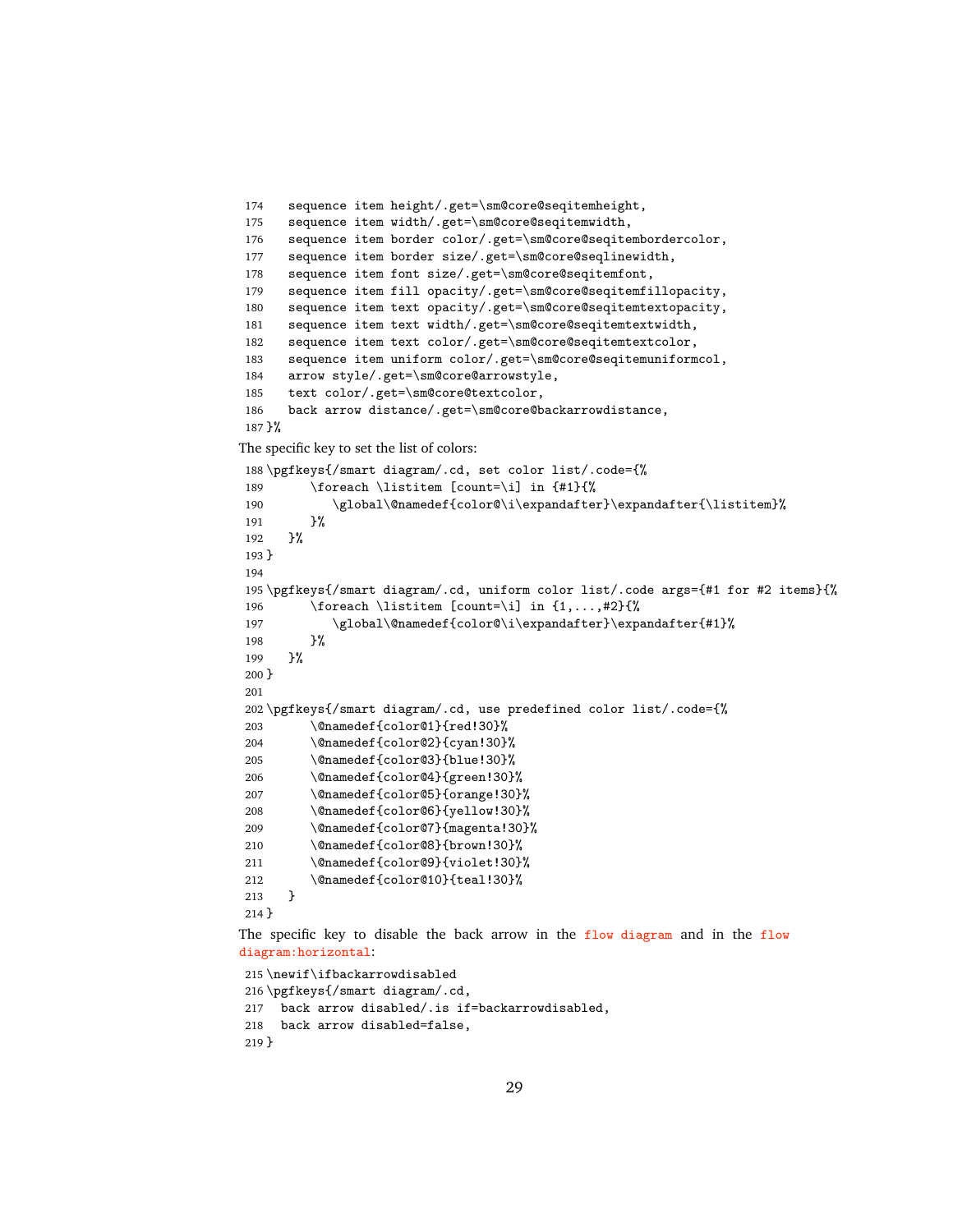The specific key to disable the final arrow in the circular diagram and in the circular diagram: clockwise: \newif\ifcircularfinalarrowdisabled \pgfkeys{/smart diagram/.cd, circular final arrow disabled/.is if=circularfinalarrowdisabled, circular final arrow disabled=false, } The command to activate the various keys: 225 \NewDocumentCommand{\smartdiagramset}{m}{% \pgfkeys{/smart diagram/.cd,#1}% \pgfkeys{/smart diagram/.cd, module minimum width/.get=\sm@core@modulewidth, module minimum height/.get=\sm@core@moduleheight, module y sep/.get=\sm@core@moduleysep, module x sep/.get=\sm@core@modulexsep, descriptive items y sep/.get=\sm@core@descriptiveitemsysep, text width/.get=\sm@core@moduletextwidth, description title width/.get=\sm@core@descriptiontitlewidth, description text width/.get=\sm@core@descriptiontextwidth, description title text width/.get=\sm@core@descriptiontitletextwidth, description title font/.get=\sm@core@descriptiontitlefontsize, description font/.get=\sm@core@descriptionfontsize, description width/.get=\sm@core@descriptionwidth, font/.get=\sm@core@modulefontsize, border color/.get=\sm@core@bordercolor, circular distance/.get=\sm@core@circulardistance, arrow line width/.get=\sm@core@arrowlinewidth, module shape/.get=\sm@core@moduleshape, insert decoration/.get=\sm@core@borderdecoration, arrow tip/.get=\sm@core@arrowtip, arrow color/.get=\sm@core@arrowcolor, bubble center node size/.get=\sm@core@bubblecenternodesize, bubble center node font/.get=\sm@core@bubblecenternodefont, bubble center node color/.get=\sm@core@bubblecenternodecolor, distance center/other bubbles/.get=\sm@core@distancecenterotherbubbles, distance text center bubble/.get=\sm@core@distancetextcenterbubble, bubble fill opacity/.get=\sm@core@bubblefillopacity, bubble node size/.get=\sm@core@bubblenodesize, bubble text opacity/.get=\sm@core@bubbletextopacity, bubble node font/.get=\sm@core@bubblenodefont, planet size/.get=\sm@core@planetminimumsize, planet color/.get=\sm@core@planetcolor, planet font/.get=\sm@core@planetfont, distance planet-connection/.get=\sm@core@planetoutersep, distance planet-text/.get=\sm@core@planetinnersep, planet text width/.get=\sm@core@planettextwidth, satellite size/.get=\sm@core@satelliteminimumsize, satellite font/.get=\sm@core@satellitefont, satellite fill opacity/.get=\sm@core@satellitefillopacity, satellite text opacity/.get=\sm@core@satellitetextopacity,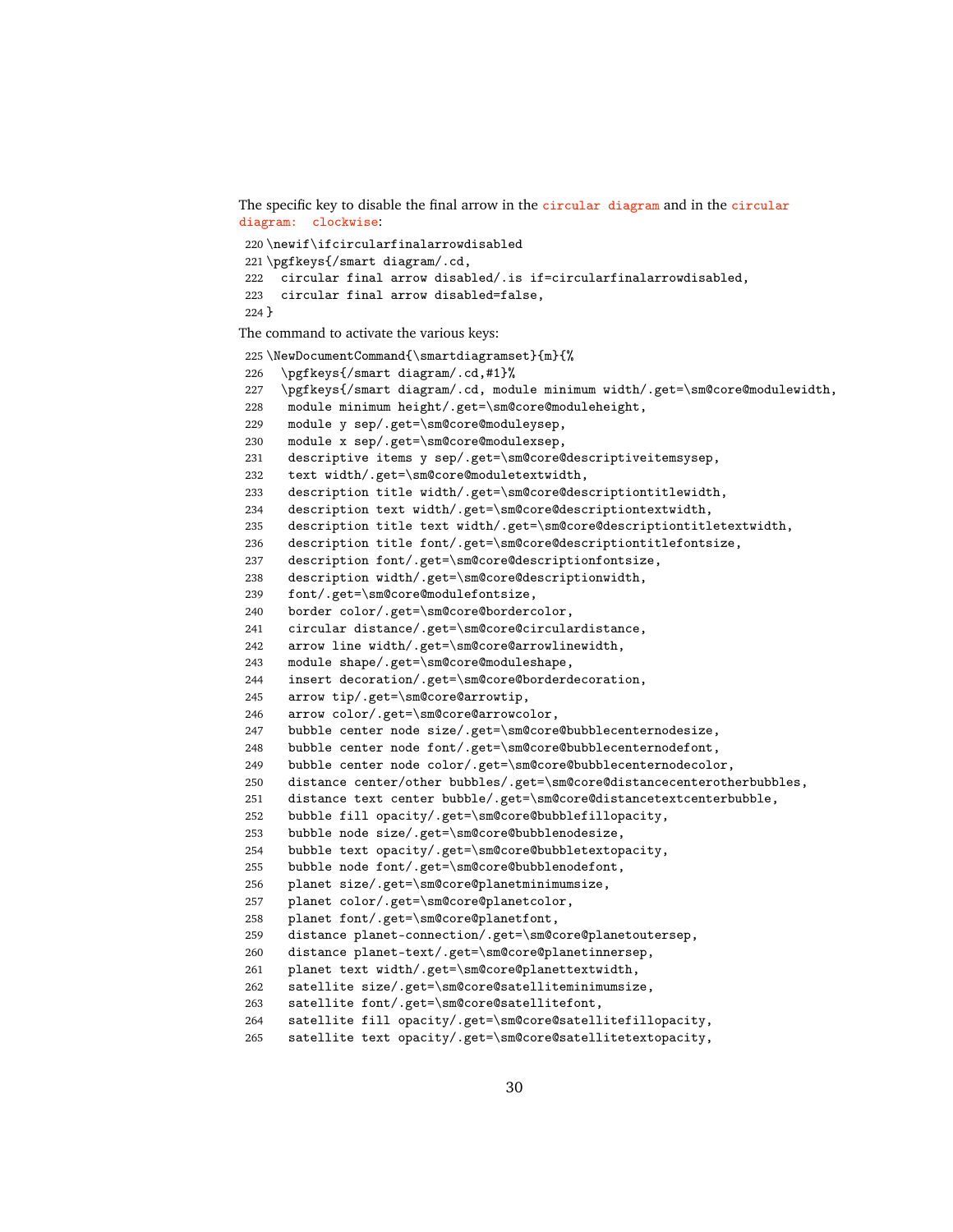```
266 satellite text width/.get=\sm@core@satellitetextwidth,
267 distance satellite-connection/.get=\sm@core@satelliteoutersep,
268 connection line width/.get=\sm@core@connectionlinewidth,
269 connection color/.get=\sm@core@connectioncolor,
270 distance planet-satellite/.get=\sm@core@distanceplanetsatellite,
271 priority arrow width/.get=\sm@core@priorityarrowwidth,
272 priority arrow head extend/.get=\sm@core@priorityarrowheadextend,
273 priority tick size/.get=\sm@core@prioritytick,
274 priority arrow height advance/.get=\sm@core@priorityarrowheightadvance,
275 sequence item height/.get=\sm@core@seqitemheight,
276 sequence item width/.get=\sm@core@seqitemwidth,
277 sequence item border color/.get=\sm@core@seqitembordercolor,
278 sequence item border size/.get=\sm@core@seqlinewidth,
279 sequence item font size/.get=\sm@core@seqitemfont,
280 sequence item fill opacity/.get=\sm@core@seqitemfillopacity,
281 sequence item text opacity/.get=\sm@core@seqitemtextopacity,<br>282 sequence item text width/.get=\sm@core@seqitemtextwidth.
       sequence item text width/.get=\sm@core@seqitemtextwidth,
283 sequence item text color/.get=\sm@core@seqitemtextcolor,
284 sequence item uniform color/.get=\sm@core@seqitemuniformcol,
285 arrow style/.get=\sm@core@arrowstyle,
286 text color/.get=\sm@core@textcolor,
287 back arrow distance/.get=\sm@core@backarrowdistance,
288 }%
289 }%
Key to let the sequence color be uniform:
290 \pgfkeys{/smart diagram/.cd,%
291 uniform sequence color/.is choice,%
292 uniform sequence color/true/.code={%
293 \tikzset{sequence item/.append style={%
294 fill=\sm@core@seqitemuniformcol,
295 },%
296 }%
297 },%
298 uniform sequence color/false/.style={sequence item},%<br>299 uniform sequence color/.default=false.%
        uniform sequence color/.default=false,%
300 }%
Key to let the connection planet satellite color be uniform:
301 \pgfkeys{/smart diagram/.cd,%
302 uniform connection color/.is choice,%<br>303 uniform connection color/true/.code={}
         uniform connection color/true/.code={%
304 \tikzset{connection planet satellite/.append style={%
305 \sm@core@connectioncolor
306 }, %
307 }%
308 },%
309 uniform connection color/false/.style={connection planet satellite},%
310 uniform connection color/.default=false,%
311 }%
```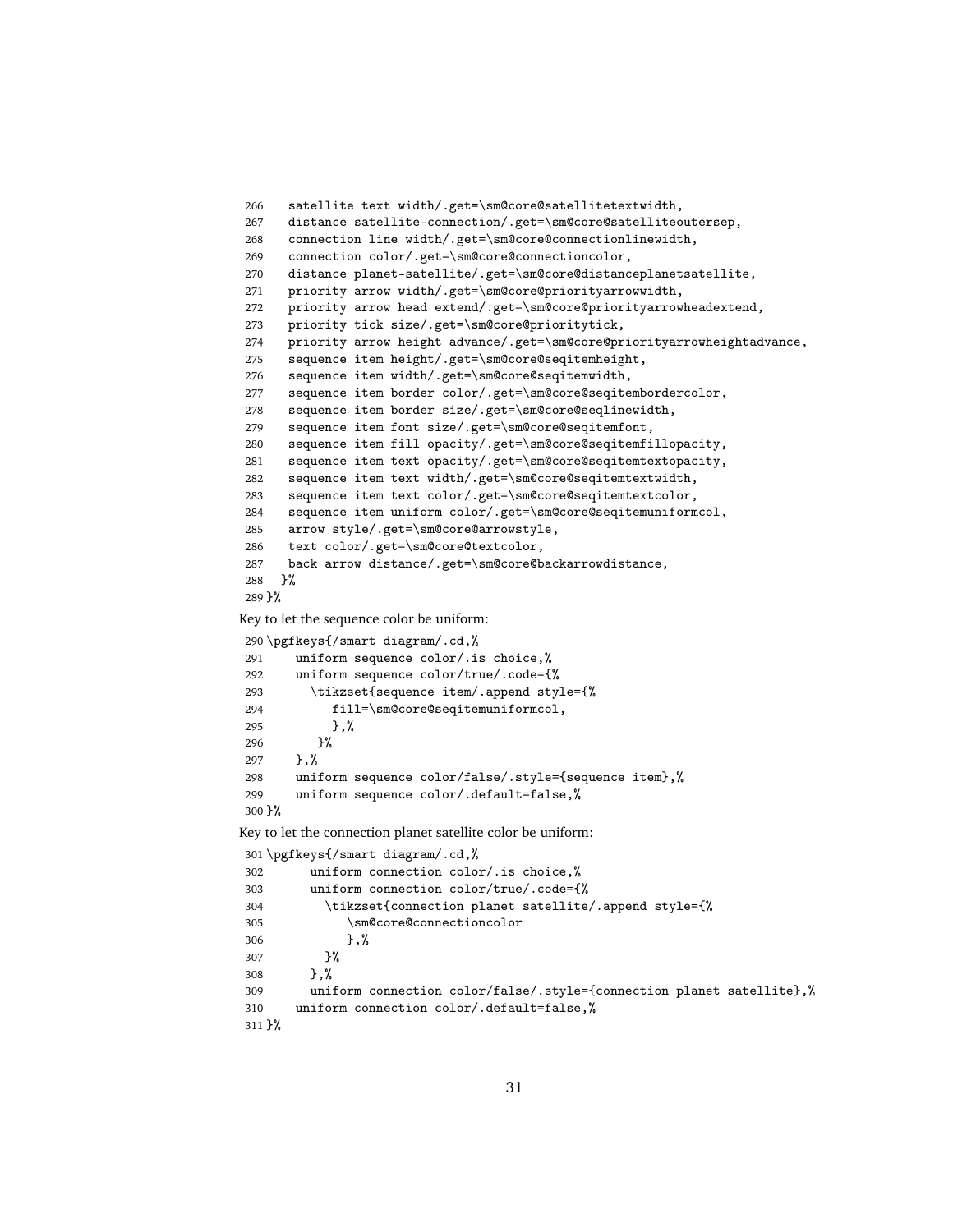Key to let the arrow color be uniform:

```
312 \pgfkeys{/smart diagram/.cd,%
313 uniform arrow color/.is choice,%
314 uniform arrow color/true/.code={%
315 \tikzset{diagram arrow type/.append style={%
316 \sm@core@arrowcolor
317 }, %
318 }%
319 },%
320 uniform arrow color/false/.style={diagram arrow type},%
321 uniform arrow color/.default=false,%
322 }%
323
```
The fading style applied to the priority descriptive diagram and styles diagram definition:

```
324 \tikzfading[name=priorityarrowfading,
325 bottom color=transparent!5,
326 top color=transparent!80
327 ]
328 \tikzset{priority arrow fill/.style={
329 fill=gray,
330 path fading=priorityarrowfading
331 }
332 }
333
334 \tikzset{module/.style={%
335 \pgfkeysvalueof{/smart diagram/module shape},
336 thick,
337 draw=\sm@core@bordercolor,
338 top color=white,
339 bottom color=\col,
340 text=\sm@core@textcolor,
341 text width=\sm@core@moduletextwidth,
342 minimum width=\sm@core@modulewidth,
343 minimum height=\sm@core@moduleheight,
344 font=\sm@core@modulefontsize,
345 \sm@core@borderdecoration
346 },
347 diagram arrow type/.style={%
348 \sm@core@arrowstyle,
349 >=\sm@core@arrowtip,
350 line width=\sm@core@arrowlinewidth,
351 \col
352 },%
353 }
354 \tikzset{description title/.style={%
355 circle,
356 draw=\sm@core@bordercolor,
357 minimum width=\sm@core@descriptiontitlewidth,
```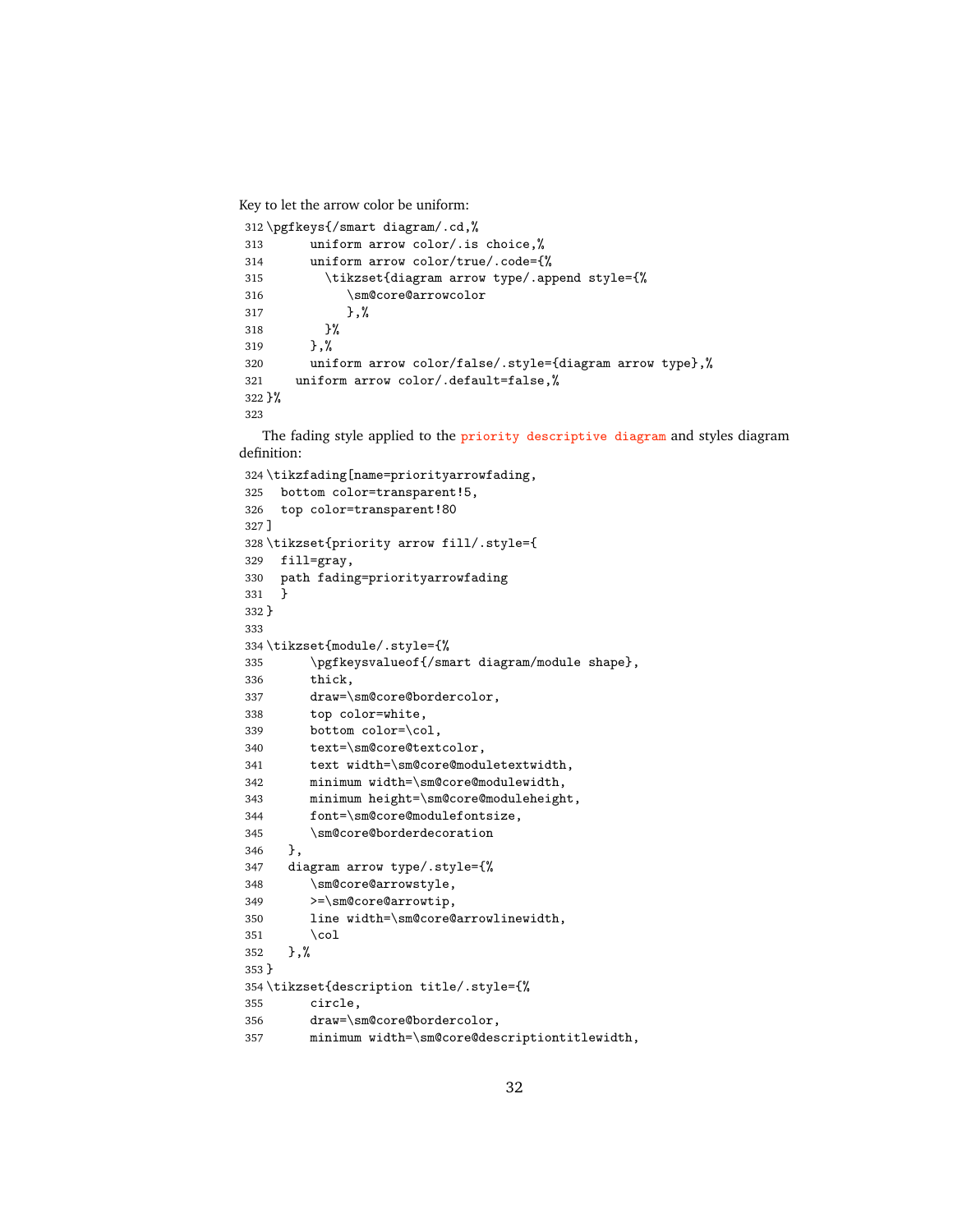```
358 anchor=east,
359 bottom color=\col,
360 top color=white!80!\col,
361 font=\sm@core@descriptiontitlefontsize,
362 text width=\sm@core@descriptiontitletextwidth,
363 \sm@core@borderdecoration,
364 },
365 description/.style={%
366 \pgfkeysvalueof{/smart diagram/module shape},
367 text width=\sm@core@descriptiontextwidth,
368 draw=\sm@core@bordercolor,
369 anchor=west,
370 minimum height=\sm@core@moduleheight,
371 minimum width=\sm@core@descriptionwidth,
372 bottom color=\col,
373 top color=white!80!\col,
374 font=\sm@core@descriptionfontsize,
375 \sm@core@borderdecoration,
376 }%
377 }
378 \tikzset{priority arrow/.style={
379 draw=\sm@core@bordercolor,
380 single arrow,
381 minimum height=\distancemodules,
382 minimum width=\sm@core@priorityarrowwidth,
383 priority arrow fill,
384 rotate=90,
385 single arrow head extend=\sm@core@priorityarrowheadextend,
386 anchor=west,
387 }
388 }
389 \tikzset{bubble center node/.style={
390 minimum size=\sm@core@bubblecenternodesize,
391 circle,
392 fill=\sm@core@bubblecenternodecolor,
393 font=\sm@core@bubblecenternodefont,
394 outer sep=\sm@core@distancecenterotherbubbles,
395 inner sep=\sm@core@distancetextcenterbubble,
396 },
397 bubble node/.style={
398 minimum size=\sm@core@bubblenodesize,
399 circle,
400 ultra thick,
401 font=\sm@core@bubblenodefont,
402 draw=white,
403 fill opacity=\sm@core@bubblefillopacity,
404 fill=\col,
405 text opacity=\sm@core@bubbletextopacity,
406 }
407 }
```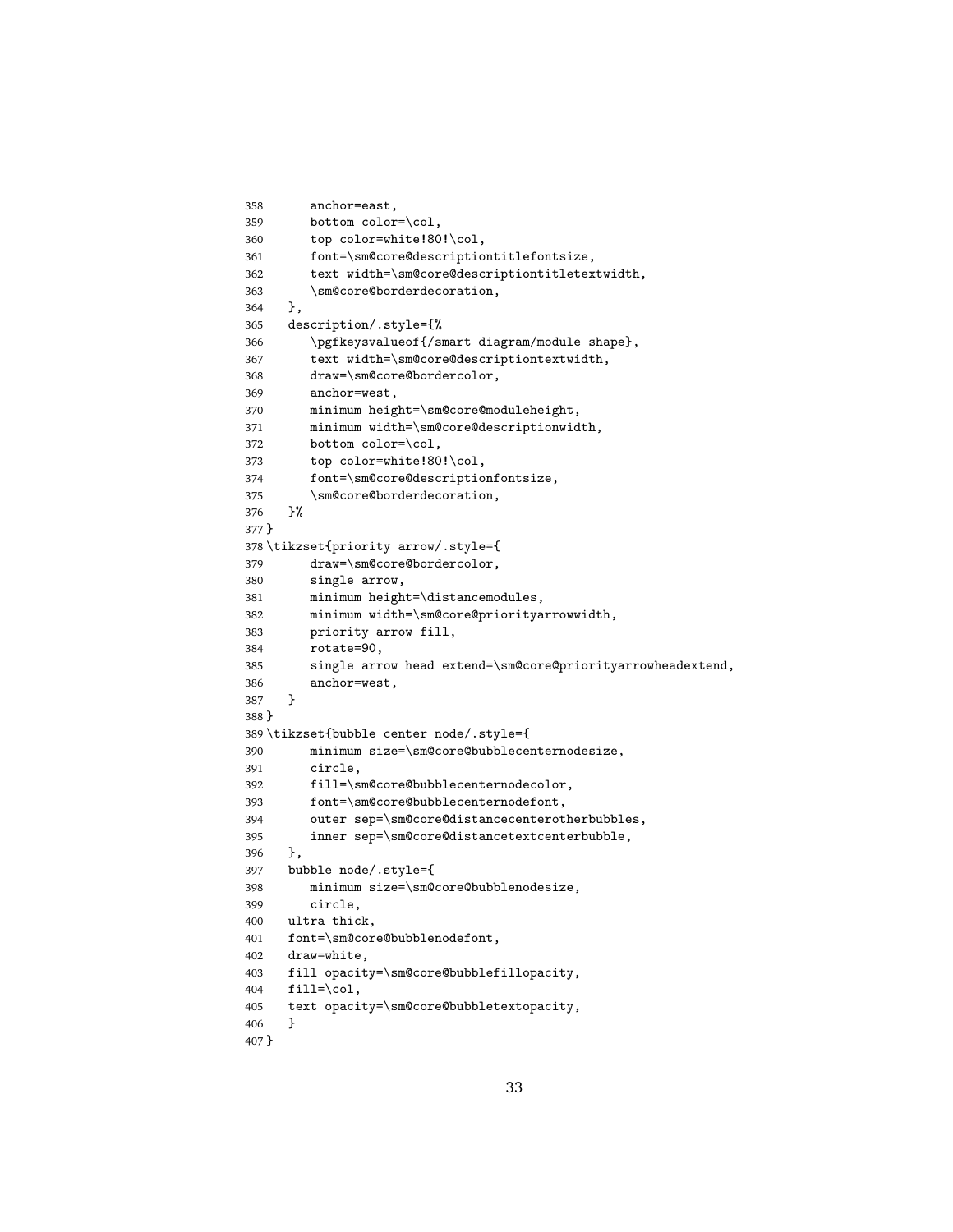```
408 \tikzset{planet/.style={
409 minimum size=\sm@core@planetminimumsize,
410 circle,
411 fill=\sm@core@planetcolor,
412 font=\sm@core@planetfont,
413 outer sep=\sm@core@planetoutersep,
414 inner sep=\sm@core@planetinnersep,
415 text width=\sm@core@planettextwidth,
416 },
417 satellite/.style={
418 minimum size=\sm@core@satelliteminimumsize,
419 circle,
420 font=\sm@core@satellitefont,
421 fill opacity=\sm@core@satellitefillopacity,
422 fill=\col,
423 text opacity=\sm@core@satellitetextopacity,
424 text width=\sm@core@satellitetextwidth,
425 outer sep=\sm@core@satelliteoutersep,
426 },
427 connection planet satellite/.style={
428 ->,
429 line width=\sm@core@connectionlinewidth,
430 >=\sm@core@arrowtip,
431 \col,
432 }
433 }
434
435 \tikzset{sequence item/.style={
436 minimum height=\sm@core@seqitemheight,
437 minimum width=\sm@core@seqitemwidth,
438 signal,
439 signal from=west,
440 signal to=east,
441 draw=\sm@core@seqitembordercolor,
442 line width=\sm@core@seqlinewidth,
443 font=\sm@core@seqitemfont,
444 fill opacity=\sm@core@seqitemfillopacity,
445 fill=\col,
446 text opacity=\sm@core@seqitemtextopacity,
447 text width=\sm@core@seqitemtextwidth,
448 text=\sm@core@seqitemtextcolor,
449 }
450 }
451 % let the first word of the item be hypenate
452 \tikzset{let hypenation/.style={%
453 execute at begin node={%
454 \hspace{0pt}%
455 }%
456 }%
457 }%
```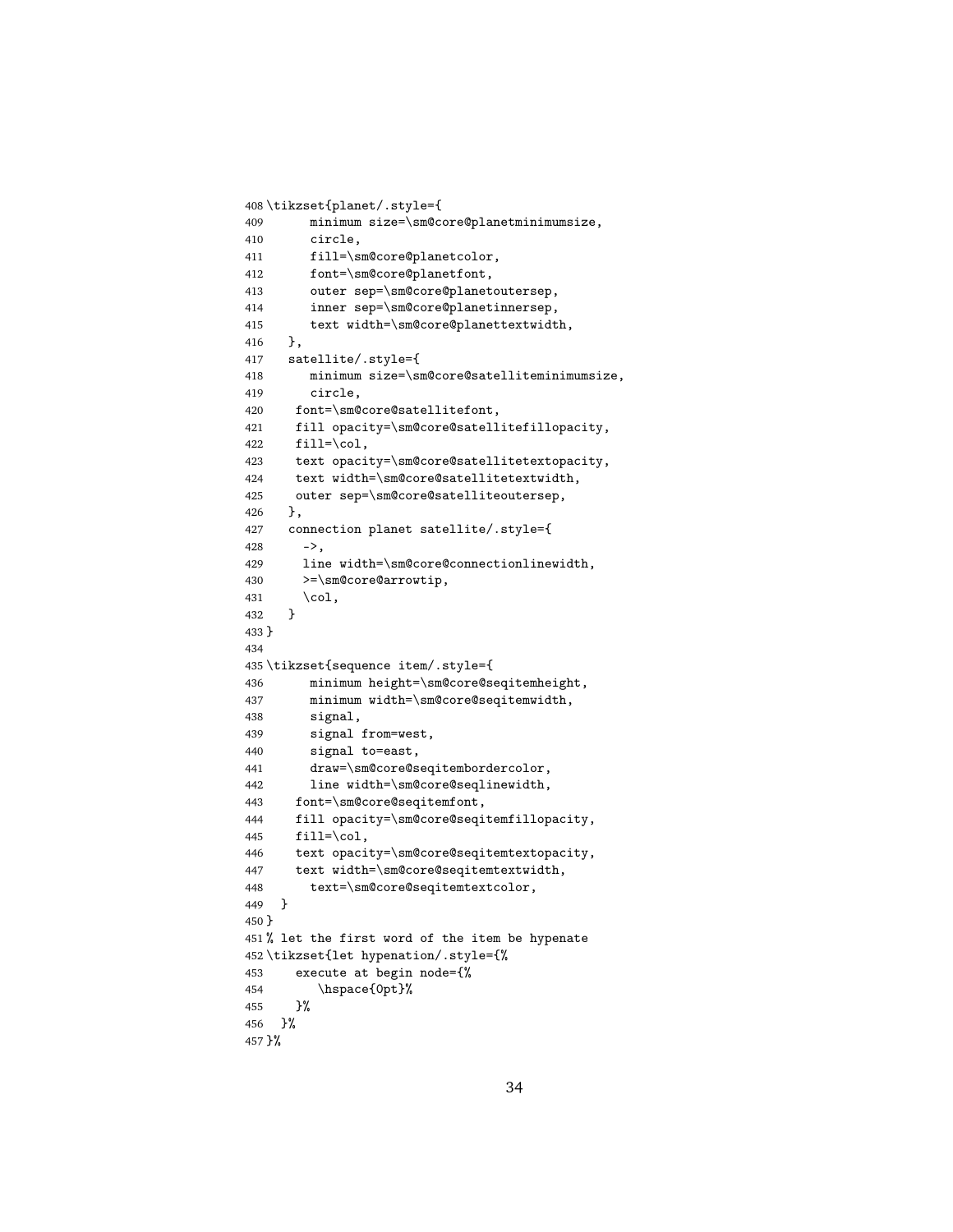The definition of the visibility style:

```
458 \tikzset{%
459 sminvisible/.style={opacity=0,text opacity=0},
460 smvisible on/.style={smalt=#1{}{sminvisible}},
461 smalt/.code args={<#1>#2#3}{%
462 \alt<#1>{\pgfkeysalso{#2}}{\pgfkeysalso{#3}}
463 },%
464 }%
```
#### <span id="page-34-0"></span>**8.3 Commands**

Definition of the two commands. The diagrams:

```
465 \NewDocumentCommand{\smartdiagram}{r[] m}{%
466 \StrCut{#1}{:}\diagramtype\option
467 \IfNoValueTF{#1}{% true-no value 1
468 \PackageError{smartdiagram}%
469 {Type of the diagram not inserted. Please insert it}%
470 {Example: \protect\smartdiagram[flow diagram]}}
471 {%false-no value 1
472 \IfStrEq{\diagramtype}{}{%
473 \PackageError{smartdiagram}{Type of the diagram not inserted. Please insert it}
474 {Example: \protect\smartdiagram[flow diagram]}
475 }{}
476 \IfStrEq{\diagramtype}{circular diagram}{% true-circular diagram
477 \begin{tikzpicture}[every node/.style={align=center,let hypenation}]
478
479 \foreach \smitem [count=\xi] in {#2} {\global\let\maxsmitem\xi}
480
481 \foreach \smitem [count=\xi] in {#2}{%
482 \IfStrEq{\option}{clockwise}{% true-clockwise-circular diagram
483 \pgfmathtruncatemacro{\angle}{180+360/\maxsmitem*\xi}
484 }{% false-clockwise-circular diagram
485 \pgfmathtruncatemacro{\angle}{360/\maxsmitem*\xi}
486 }
487 \edef\col{\@nameuse{color@\xi}}
488 \IfStrEq{\option}{clockwise}{% true-clockwise-circular diagram
489 \node[module,drop shadow] (module\xi)
490 at (-\angle:\sm@core@circulation) {\smitem };
491 }{% false-clockwise-circular diagram
492 \node[module,drop shadow] (module\xi)
493 at (\angle:\sm@core@circulardistance) {\smitem };
494 }
495 }%
496 \foreach \smitem [count=\xi] in {#2}{%
497 \ifnum\xi=\maxsmitem
498 \ifcircularfinalarrowdisabled
499 \relax
500 \else
501 \pgfmathtruncatemacro{\xj}{mod(\xi, \maxsmitem) + 1)}
```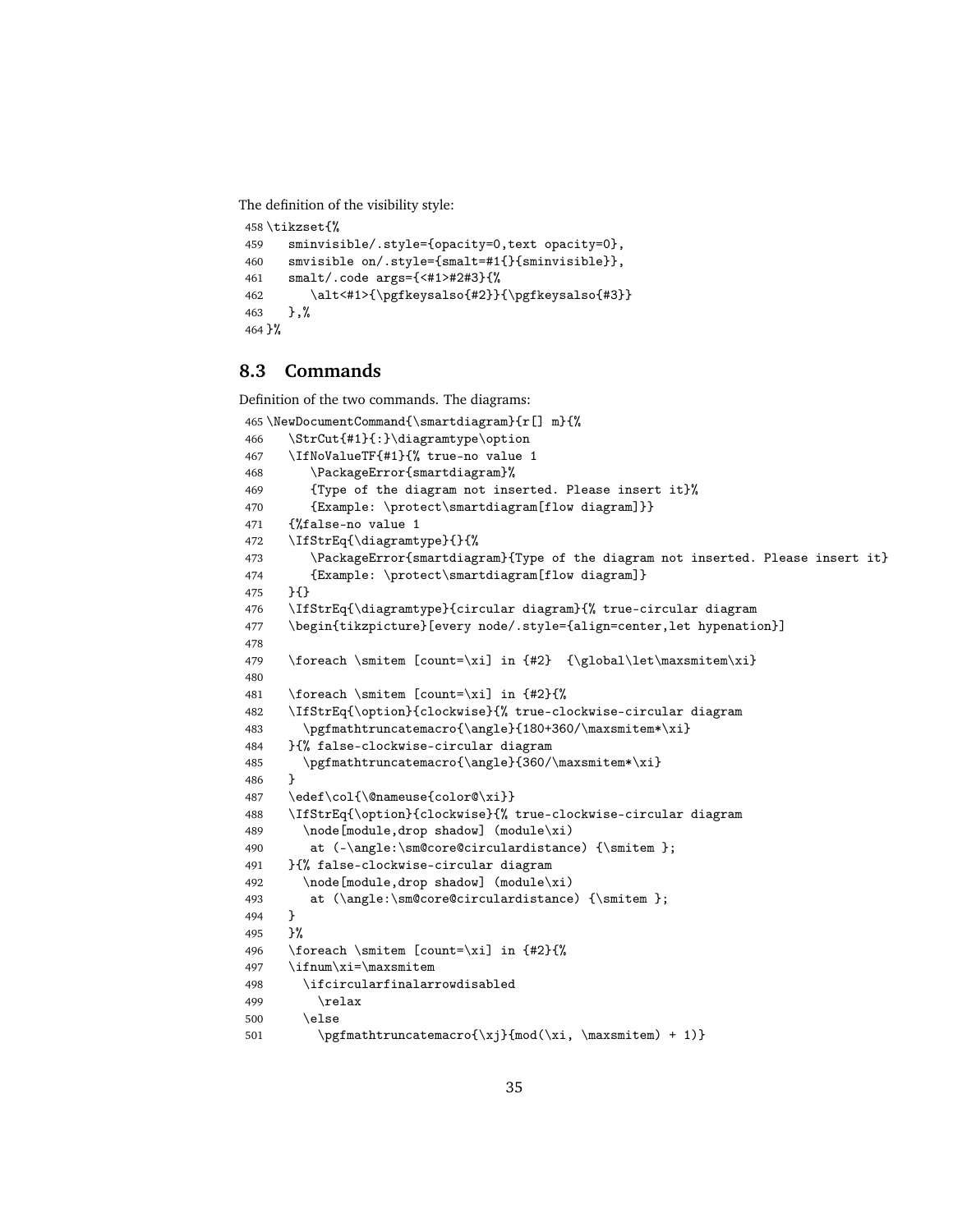```
502 \edef\col{\@nameuse{color@\xj}}
503 \IfStrEq{\option}{clockwise}{% true-clockwise-circular diagram
504 \draw[diagram arrow type,shorten <=0.3cm,shorten >=0.3cm]
505 (module\xj) to[bend right] (module\xi);
506 }{% false-clockwise-circular diagram
507 \draw[diagram arrow type, shorten <= 0.3cm, shorten >=0.3cm]
508 (module\xj) to[bend left] (module\xi);
509 }
510 \fi
511 \else
512 \pgfmathtruncatemacro{\xj}{mod(\xi, \maxsmitem) + 1)}
513 \edef\col{\@nameuse{color@\xj}}
514 \IfStrEq{\option}{clockwise}{% true-clockwise-circular diagram
515 \draw[diagram arrow type,shorten <=0.3cm,shorten >=0.3cm]
516 (module\xj) to[bend right] (module\xi);
517 }{% false-clockwise-circular diagram
518 \draw[diagram arrow type,shorten <=0.3cm,shorten >=0.3cm]
519 (module\xij) to[bend left] (module\xii);
520 }
521
522 \fi
523 }%
524 \end{tikzpicture}
525 }{}% end-circular diagram
526 \IfStrEq{\diagramtype}{flow diagram}{% true-flow diagram
527 \begin{tikzpicture}[every node/.style={align=center,let hypenation}]
528
529 \foreach \smitem [count=\xi] in {#2} {\global\let\maxsmitem\xi}
530
531 \foreach \smitem [count=\xi] in {#2}{%
532 \edef\col{\@nameuse{color@\xi}}
533 \IfStrEq{\option}{horizontal}{% true-horizontal-flow diagram
534 \path let \n1 = {int(0-\xi)}, \n2={0+\xi*\sm@core@modulexsep} in
535 node[module,drop shadow] (module\xi) at +(\n2,0) {\smitem};
536 }{% false-horizontal-flow diagram
537 \path let \n1 = {int(0-\xi)}, \n2={0-\xi*\sm@core@moduleysep} in
538 node[module,drop shadow] (module\xi) at +(0,\n2) {\smitem};
539 }
540 }%
541
542 \foreach \smitem [count=\xi] in {#2}{%
543 \pgfmathtruncatemacro{\xj}{mod(\xi, \maxsmitem) + 1)}
544 \edef\col{\@nameuse{color@\xj}}
545 \ifnum\xi<\maxsmitem
546 \begin{pgfonlayer}{smart diagram arrow back}
547 \draw[diagram arrow type] (module\xj) -- (module\xi);
548 \end{pgfonlayer}
549 \fi
550 % last arrow - not display it in background - check if disabled
551 \ifbackarrowdisabled
```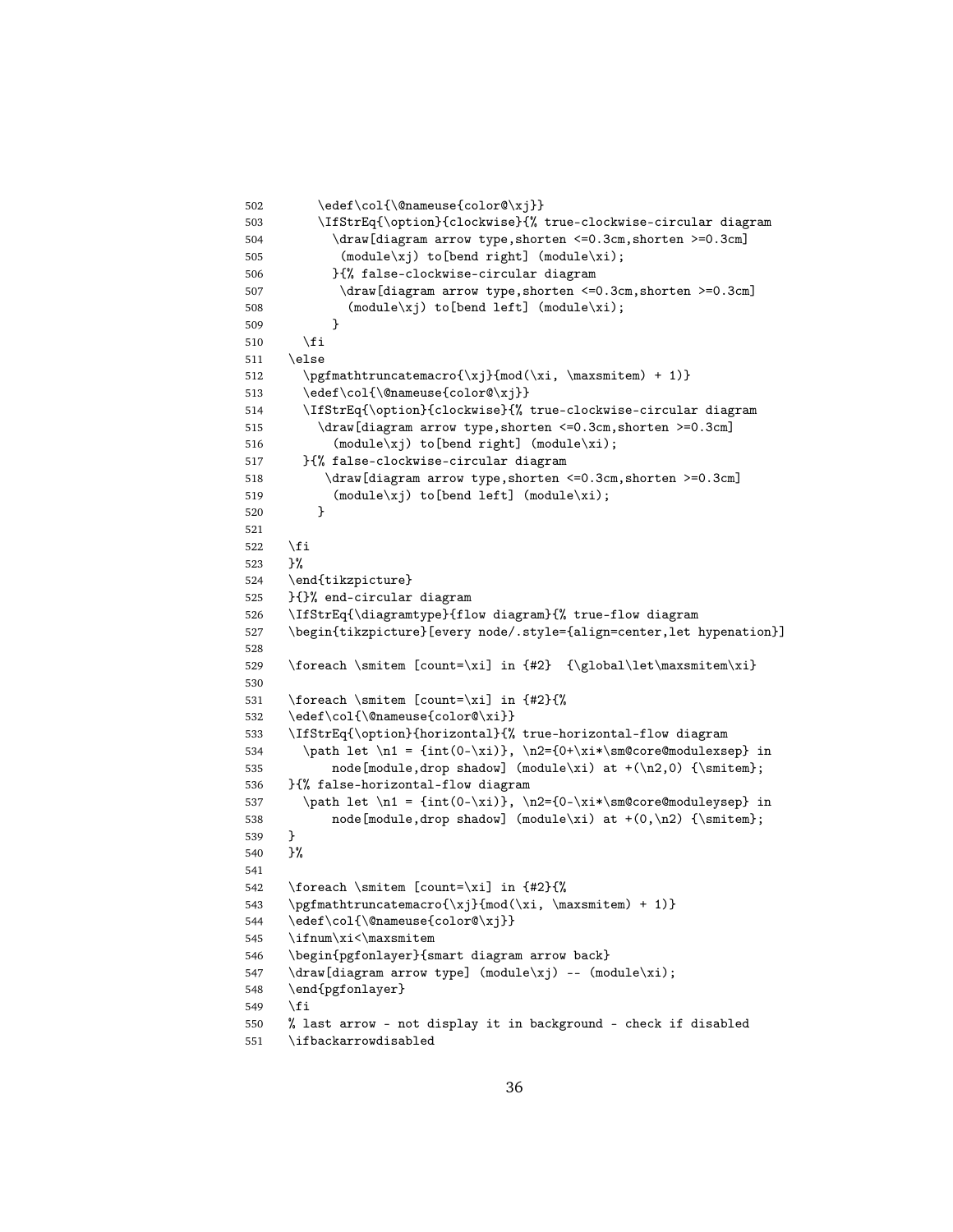```
552 \relax
553 \else
554 \ifnum\xi=\maxsmitem
555 \IfStrEq{\option}{horizontal}{% true-horizontal-flow diagram
556 \tikzset{square arrow/.style={%
557 to path={-- ++(0,\sm@core@backarrowdistance) -| (\tikztotarget)}
558 }%
559 }%
560 \draw[diagram arrow type, square arrow]
561 (module\xj.north) to (module\xi.north);
562 }{% false-horizontal-flow diagram
563 \tikzset{square arrow/.style={%
564 to path={-- ++(\sm@core@backarrowdistance,0) |- (\tikztotarget)}
565 }%
566 }%
567 \draw[diagram arrow type,square arrow]
568 (module\xj.east) to (module\xi);
569 }%
570 \fi
571 \fi
572 }%
573 \end{tikzpicture}
574 }{}% end-flow diagram
575 \IfStrEq{\diagramtype}{descriptive diagram}{% true-descr. diagram
576 \begin{tikzpicture}[every node/.style={align=center,let hypenation}]
577 \foreach \smitem [count=\xi] in {#2}{%
578 \edef\col{\@nameuse{color@\xi}}
579 \foreach \subitem [count=\xii] in \smitem{%
580 \ifnumequal{\xii}{1}{% true
581 \node[description title,drop shadow]
582 (module-title\xi) at (0,0-\xi*\sm@core@descriptiveitemsysep) {\subitem};
583 }{}
584 \ifnumequal{\xii}{2}{% true
585 \node[description,drop shadow](module\xi)
586 at (0,0-\xi*\smash{\text{descriptiveitemsysep}} {\sub{with} };
587 }{}
588 }%
589 }%
590 \end{tikzpicture}
591 }{}% end-descr. diagram
592 \IfStrEq{\diagramtype}{bubble diagram}{% true-bubble diagram
593 \begin{tikzpicture}[every node/.style={align=center,let hypenation}]
594 \foreach \smitem [count=\xi] in {#2}{\global\let\maxsmitem\xi}
595 \pgfmathtruncatemacro\actualnumitem{\maxsmitem-1}
596 \foreach \smitem [count=\xi] in {#2}{%
597 \ifnumequal{\xi}{1}{ %true
598 \node[bubble center node](center bubble){\smitem};
599 }{%false
600 \pgfmathtruncatemacro\{xj\}{\xi-1}
601 \pgfmathtruncatemacro{\angle}{360/\actualnumitem*\xj}
```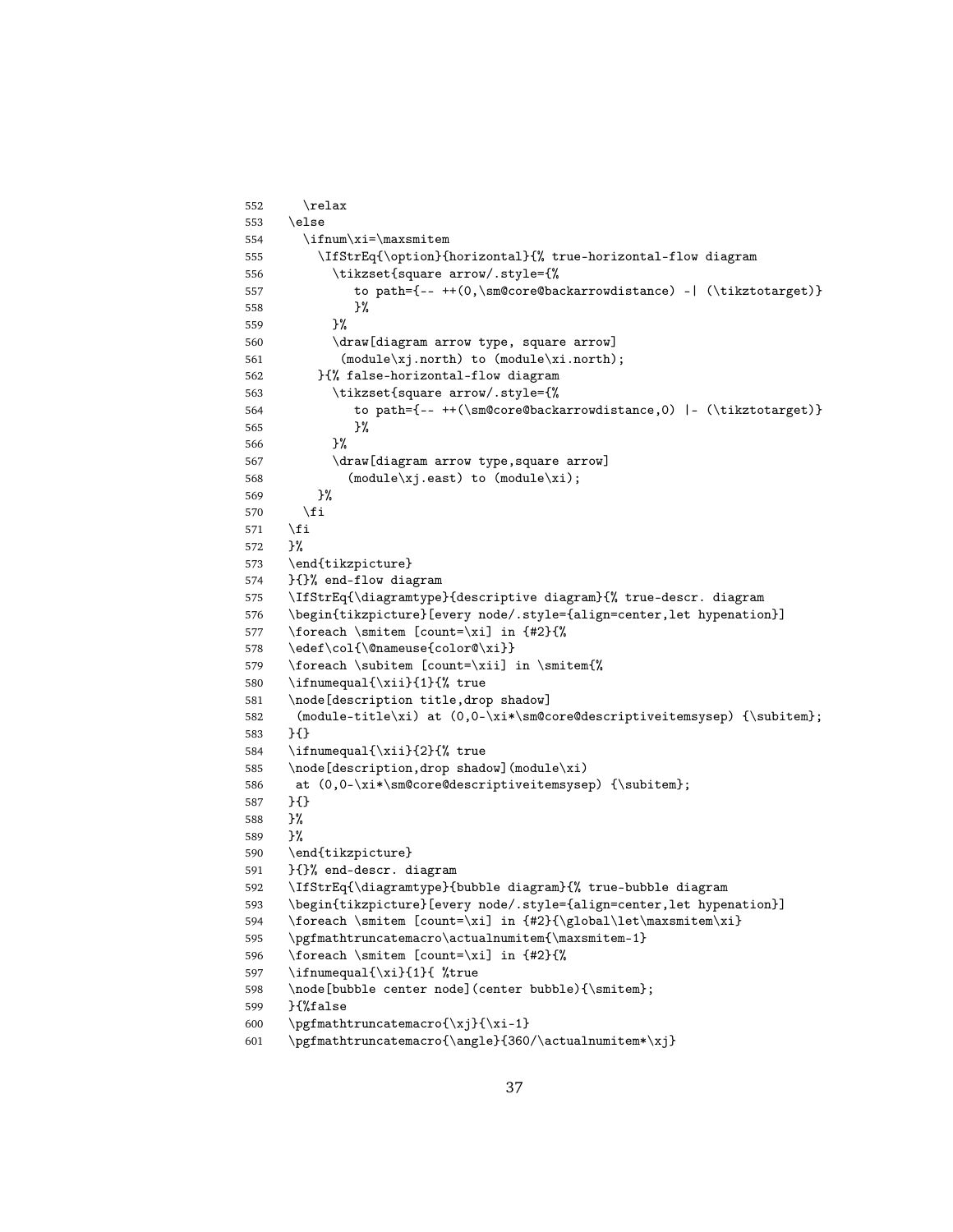```
602 \edef\col{\@nameuse{color@\xj}}
603 \node[bubble node] (module\xi)
604 at (center bubble.\angle) {\smitem };
605 }%
606 }%
607 \end{tikzpicture}
608 }{}%end-bubble diagram
609 \IfStrEq{\diagramtype}{constellation diagram}{% true-const diagram
610 \begin{tikzpicture}[every node/.style={align=center,let hypenation}]
611 \foreach \smitem [count=\xi] in \{\#2\} {\global\let\max{sim\xi}\}612 \pgfmathtruncatemacro\actualnumitem{\maxsmitem-1}
613 \foreach \smitem [count=\xi] in {#2}{%
614 \ifnumequal{\xi}{1}{ %true
615 \node[planet](planet){\smitem};
616 }{%false
617 \pgfmathtruncatemacro{\xj}{\xi-1}
618 \pgfmathtruncatemacro{\angle}{360/\actualnumitem*\xj}
619 \edef\col{\@nameuse{color@\xj}}
620 \node[satellite] (satellite\xi)
621 at \langle\,\rangle: at \langle\,\rangle: at \langle\,\rangle:
622 \draw[connection planet satellite] (planet) -- (satellite\xi);
623 }%
624 }%
625 \end{tikzpicture}
626 }{}%end-const diagram
627 \IfStrEq{\diagramtype}{connected constellation diagram}{% true-conn const diagram
628 \begin{tikzpicture}[every node/.style={align=center,let hypenation}]
629 \foreach \smitem [count=\xi] in {#2}{\global\let\maxsmitem\xi}
630 \pgfmathtruncatemacro\actualnumitem{\maxsmitem-1}
631 \foreach \smitem [count=\xi] in {#2}{%
632 \ifnumequal{\xi}{1}{ %true
633 \node[planet](planet){\smitem};
634 }{%false
635 \pgfmathtruncatemacro{\xj}{\xi-1}
636 \pgfmathtruncatemacro{\angle}{360/\actualnumitem*\xj}
637 \edef\col{\@nameuse{color@\xj}}
638 \node[satellite] (satellite\xj)
639 at \langle\sm@core@distanceplanetsatellite) {\smitem };
640 }%
641 \frac{1}{6}642 \foreach \smitem [count=\xi] in \{2\}\643 \ifnumgreater{\xi}{1}{ %true
644 \pgfmathtruncatenacro{\xj}{\xi-1}645 \edef\col{\@nameuse{color@\xj}}
646 \pgfmathtruncatemacro\xk}{mod(\xj,\actualnumitem) +1}
647 \path[connection planet satellite,-]
648 (satellite\xj) edge[bend right] (satellite\xk);
649 }{}
650 }%
651 \end{tikzpicture}
```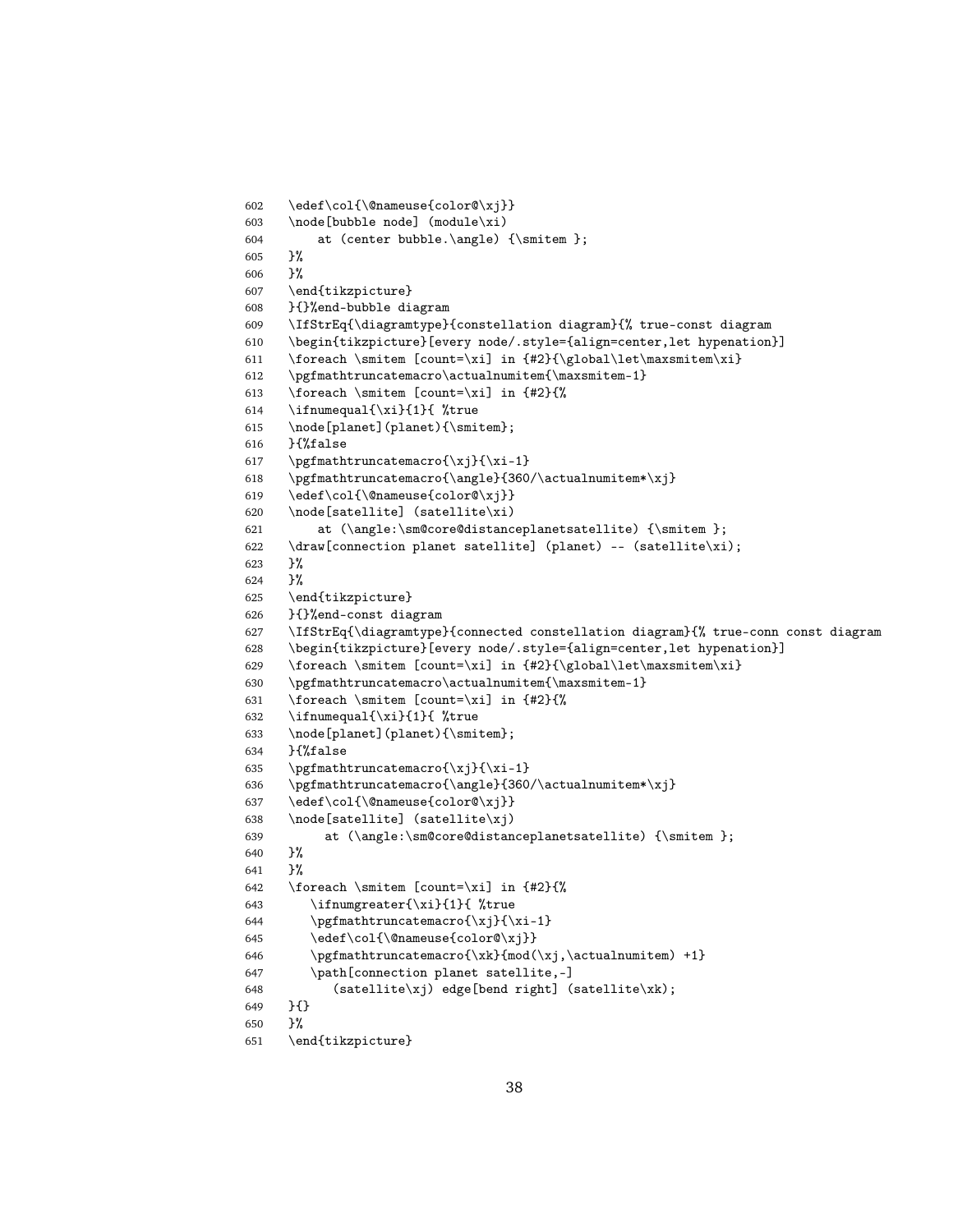```
652 }{}%end-connected constellation diagram
653 \IfStrEq{\diagramtype}{priority descriptive diagram}{% true-priority descriptive diagram
654 \pgfmathparse{subtract(\sm@core@priorityarrowwidth,\sm@core@priorityarrowheadextend)}
655 \pgfmathsetmacro\sm@core@priorityticksize{\pgfmathresult/2}
656 \pgfmathsetmacro\arrowtickxshift{(\sm@core@priorityarrowwidth-\sm@core@priorityticksize)/2}
657 \begin{tikzpicture}[every node/.style={align=center,let hypenation}]
658 \foreach \smitem [count=\xi] in {#2}{\global\let\maxsmitem\xi}
659 \foreach \smitem [count=\xi] in {#2}{%
660 \edef\col{\@nameuse{color@\xi}}
661 \node[description,drop shadow](module\xi)
662 at (0,0+\xi*\sm@core@descriptiveitemsysep) {\smitem};
663 \draw[line width=\sm@core@prioritytick,\col]
664 ([xshift=-\arrowtickxshift pt]module\xi.base west)--
665 ($([xshift=-\arrowtickxshift pt]module\xi.base west)-(\sm@core@priorityticksize pt,0)$);
666 }%
667 \coordinate (A) at (module1);
668 \coordinate (B) at (module\maxsmitem);
669 \CalcHeight(A,B){heightmodules}
670 \pgfmathadd{\heightmodules}{\sm@core@priorityarrowheightadvance}
671 \pgfmathsetmacro{\distancemodules}{\pgfmathresult}
672 \pgfmathsetmacro\arrowxshift{\sm@core@priorityarrowwidth/2}
673 \begin{pgfonlayer}{background}
674 \node[priority arrow] at ([xshift=-\arrowxshift pt]module1.south west){};
675 \end{pgfonlayer}
676 \end{tikzpicture}
677 }{}% end-priority descriptive diagram
678 \IfStrEq{\diagramtype}{sequence diagram}{% true-sequence diagram
679 \begin{tikzpicture}[every node/.style={align=center,let hypenation}]
680 \foreach \x[count=\xi, count=\prevx from 0] in {#2}{%
681 \edef\col{\@nameuse{color@\xi}}
682 \ifnum\xi=1
683 \node[sequence item] (sequence-item\xi) {\x};
684 \else
685 \node[sequence item,anchor=west] (sequence-item\xi) at (sequence-item\prevx.east) {\x};
686 \fi
687 }
688 \end{tikzpicture}
689 }{}% end-sequence diagram
690 }% end-no value 1
691 }% end-command
The command definition for the animated diagrams:
692 \NewDocumentCommand{\smartdiagramanimated}{r[] m}{%
693 \StrCut{#1}{:}\diagramtype\option
694 \IfNoValueTF{#1}{% true-no value 1
695 \PackageError{smartdiagram}{Type of the diagram not inserted. Please insert it}
696 {Example: \protect\smartdiagram[flow diagram]}}
697 {%false-no value 1
698 \IfStrEq{\diagramtype}{}{%
699 \PackageError{smartdiagram}{Type of the diagram not inserted. Please insert it}
```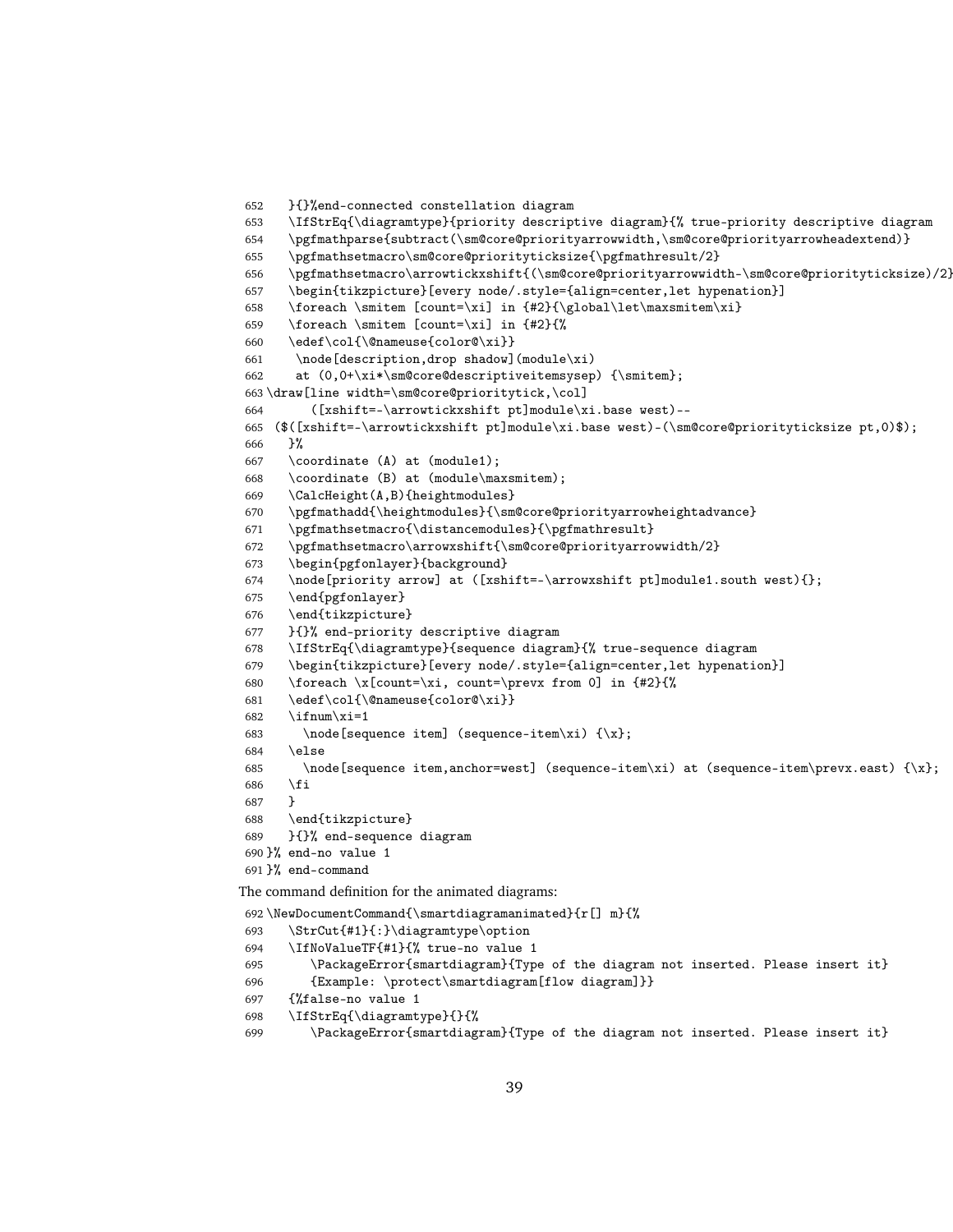```
700 {Example: \protect\smartdiagram[flow diagram]}
701 }{}
702 \IfStrEq{\diagramtype}{circular diagram}{% true-circular diagram
703 \begin{tikzpicture}[every node/.style={align=center,let hypenation}]
704 \foreach \smitem [count=\xi] in \{\n  42\} {\global\let\maxsmitem\xi}
705 \foreach \smitem [count=\xi] in {#2}{%
706 \IfStrEq{\option}{clockwise}{% true-clockwise-circular diagram
707 \pgfmathtruncatemacro{\angle}{180+360/\maxsmitem*\xi}
708 }{% false-clockwise-circular diagram
709 \pgfmathtruncatemacro{\angle}{360/\maxsmitem*\xi}
710 }
711 \edef\col{\@nameuse{color@\xi}}
712 \IfStrEq{\option}{clockwise}{% true-clockwise-circular diagram
713 \node[module,
714 drop shadow={smvisible on=\langle x_i - \rangle},
715 smvisible on=\langle xi-\rangle (module\langle xi \rangle)
716 at (-\angle:\smash{\cscirculardistance}) {\smitem};
717 }{% false-clockwise-circular diagram
718 \node[module,
719 drop shadow={smvisible on=<\xi->},
720 smvisible on=\langle x_i - \rangle (module\langle x_i \rangle)
721 at (\angle:\sm@core@circulardistance) {\smitem};
722 }
723 }%
724 \foreach \smitem [count=\xi] in {#2}{%
725 \ifnum\xi=\maxsmitem
726 \ifcircularfinalarrowdisabled
727 \relax
728 \else
729 \pgfmathtruncatenacro{\xj}{mod(\xi, \maxsmitem) + 1)}730 \pgfmathtruncatenaccro{\adv}{\xi + 1}731 \edef\col{\@nameuse{color@\xj}}
732 \IfStrEq{\option}{clockwise}{% true-clockwise-circular diagram
733 \draw[diagram arrow type,shorten <=0.3cm,shorten >=0.3cm,
734 smvisible on=<\adv->]
735 (module\xj) to[bend right] (module\xi);
736 }{% false-clockwise-circular diagram
737 \draw[diagram arrow type,shorten <=0.3cm,shorten >=0.3cm,
738 smvisible on=<\adv->]
739 (module\xj) to[bend left] (module\xi);
740 }
741 \forallfi
742 \rightarrow \text{else}743 \pgfmathtruncatemacro{\xj}{mod(\xi, \maxsmitem) + 1)}
744 \pgfmathtruncatemacro{\adv}{\xi + 1)}
745 \edef\col{\@nameuse{color@\xj}}
746 \IfStrEq{\option}{clockwise}{% true-clockwise-circular diagram
747 \draw[diagram arrow type, shorten <=0.3cm, shorten >=0.3cm,
748 smvisible on=<\adv->]
749 (module\xj) to[bend right] (module\xi);
```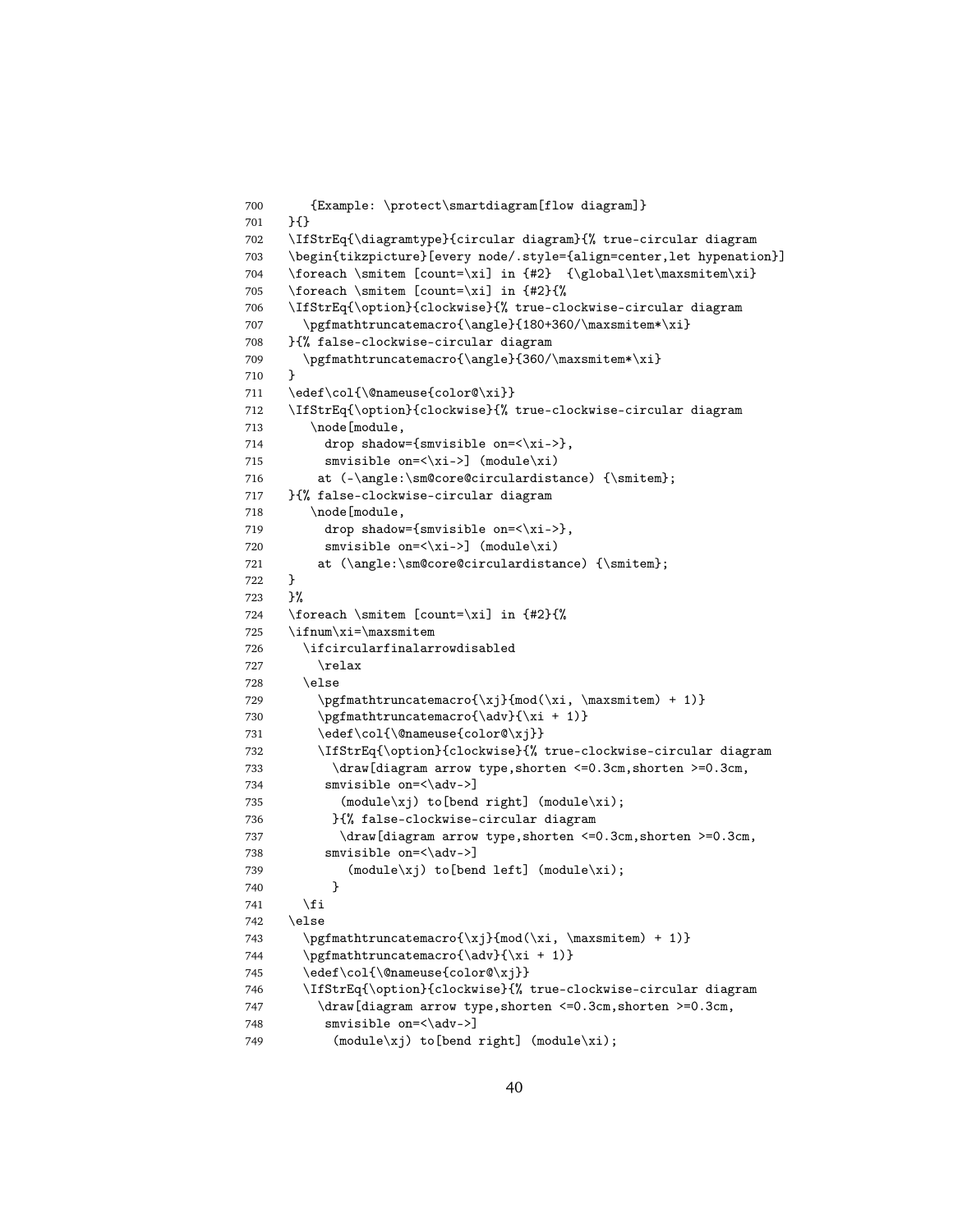```
750 }{% false-clockwise-circular diagram
751 \draw[diagram arrow type, shorten <= 0.3cm, shorten >= 0.3cm,
752 smvisible on=<\adv->]
753 (module\xj) to[bend left] (module\xi);
754 }
755
756 \fi
757 }%
758 \end{tikzpicture}
759 }{}% end-circular diagram
760 \IfStrEq{\diagramtype}{flow diagram}{% true-flow diagram
761 \begin{tikzpicture}[every node/.style={align=center,let hypenation}]
762
763 \foreach \smitem [count=\xi] in {#2} {\global\let\maxsmitem\xi}
764
765 \foreach \smitem [count=\xi] in {#2}{%
766 \edef\col{\@nameuse{color@\xi}}
767 \IfStrEq{\option}{horizontal}{% true-horizontal-flow diagram
768 \path let \n1 = {int(0-\xi)}, \n2={0+\xi*\sm@core@modulexsep}
769 in node[module,drop shadow={smvisible on=<\xi->},
770 smvisible on=\xi-> (module\xi) at +(\n2,0) {\smitem};
771 }{% false-horizontal-flow diagram
772 \path let \n1 = {int(0-\xi)}, \n2={0-\xi*\sm@core@moduleysep}
773 in node[module,drop shadow={smvisible on=<\xi->},
774 smvisible on=\xi-> (module\xi) at +(0,\n2) {\smitem};
775 }
776 }%
777
778 \foreach \smitem [count=\xi] in {#2}{%
779 \pgfmathtruncatemacro{\xj}{mod(\xi, \maxsmitem) + 1)}
780 \edef\col{\@nameuse{color@\xj}}
781 \ifnum\xi<\maxsmitem
782 \begin{pgfonlayer}{smart diagram arrow back}
783 \draw[diagram arrow type, smvisible on=<\xi->]
784 (module\xi) -- (module\xii);
785 \end{pgfonlayer}
786 \fi
787 % last arrow - not display it in background - check if disabled
788 \ifbackarrowdisabled
789 \relax
790 \else
791 \ifnum\xi=\maxsmitem
792 \IfStrEq{\option}{horizontal}{% true-horizontal-flow diagram
793 \tikzset{square arrow/.style={
794 to path={-- ++(0,\sm@core@backarrowdistance) -| (\tikztotarget)}
795 }
796 }
797 \draw[diagram arrow type, square arrow, smvisible on=<\xi->]
798 (module\xj.north) to (module\xi.north);
799 }{% false-horizontal-flow diagram
```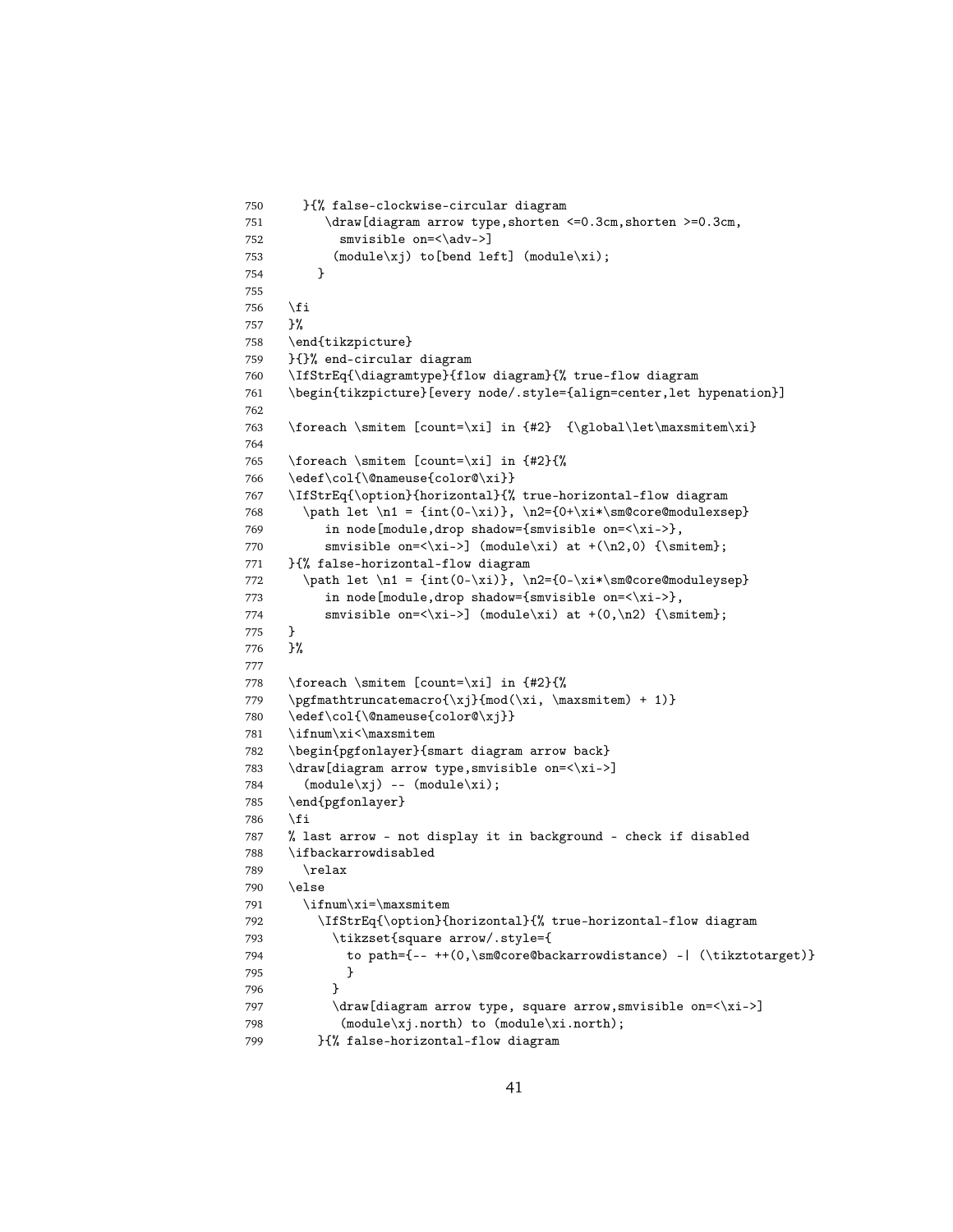```
800 \tikzset{square arrow/.style={
801 to path={-- ++(\sm@core@backarrowdistance,0) |- (\tikztotarget)}
802 }
803 }
804 \draw[diagram arrow type,square arrow,smvisible on=<\xi->]
805 (module\xij.east) to (module\xii);
806 }
807 \fi
808 \fi
809 }%
810 \end{tikzpicture}
811 }{}% end-flow diagram
812 \IfStrEq{\diagramtype}{descriptive diagram}{% true-descriptive diagram
813 \begin{tikzpicture}[every node/.style={align=center,let hypenation}]
814 \foreach \smitem [count=\xi] in {#2}{%
815 \edef\col{\@nameuse{color@\xi}}
816
817 \foreach \subitem [count=\xii] in \smitem{%
818 \pgfmathtruncatemacro\subitemvisible{\xi}
819 \ifnumequal{\xii}{1}{% true
820 \node[description title,drop shadow, smvisible on=<\subitemvisible->]
821 (module-title\xi) at (0,0-\xi*\\smash{\cos}\atop\mskip{0.5mu}\mskip{0.5mu}822 }{}
823 \ifnumequal{\xii}{2}{% true
824 \node[description,drop shadow,smvisible on=<\subitemvisible->]
825 (module\xi)at (0,0-\xi*)\simeq0 as \xi (\subitem};\pause
826 }{}
827 }%
828 }%
829 \end{tikzpicture}
830 }{}% end-descriptive diagram
831 \IfStrEq{\diagramtype}{bubble diagram}{% true-bubble diagram
832 \begin{tikzpicture}[every node/.style={align=center,let hypenation}]
833 \foreach \smitem [count=\xi] in {#2}{\global\let\maxsmitem\xi}
834 \pgfmathtruncatemacro\actualnumitem{\maxsmitem-1}
835 \foreach \smitem [count=\xi] in {#2}{%
836 \ifnumequal{\xi}{1}{ %true
837 \node[bubble center node, smvisible on=<\xi->](center bubble){\smitem};
838 }{%false
839 \pgfmathtruncatemacro{\xj}{\xi-1}
840 \pgfmathtruncatemacro{\angle}{360/\actualnumitem*\xj}
841 \edef\col{\@nameuse{color@\xj}}
842 \node[bubble node, smvisible on=<\xi->](module\xi)
843 at (center bubble.\angle) {\smitem };
844 }%
845 }%
846 \end{tikzpicture}
847 }{}%end-bubble diagram
848 \IfStrEq{\diagramtype}{constellation diagram}{% true-const diagram
849 \begin{tikzpicture}[every node/.style={align=center,let hypenation}]
```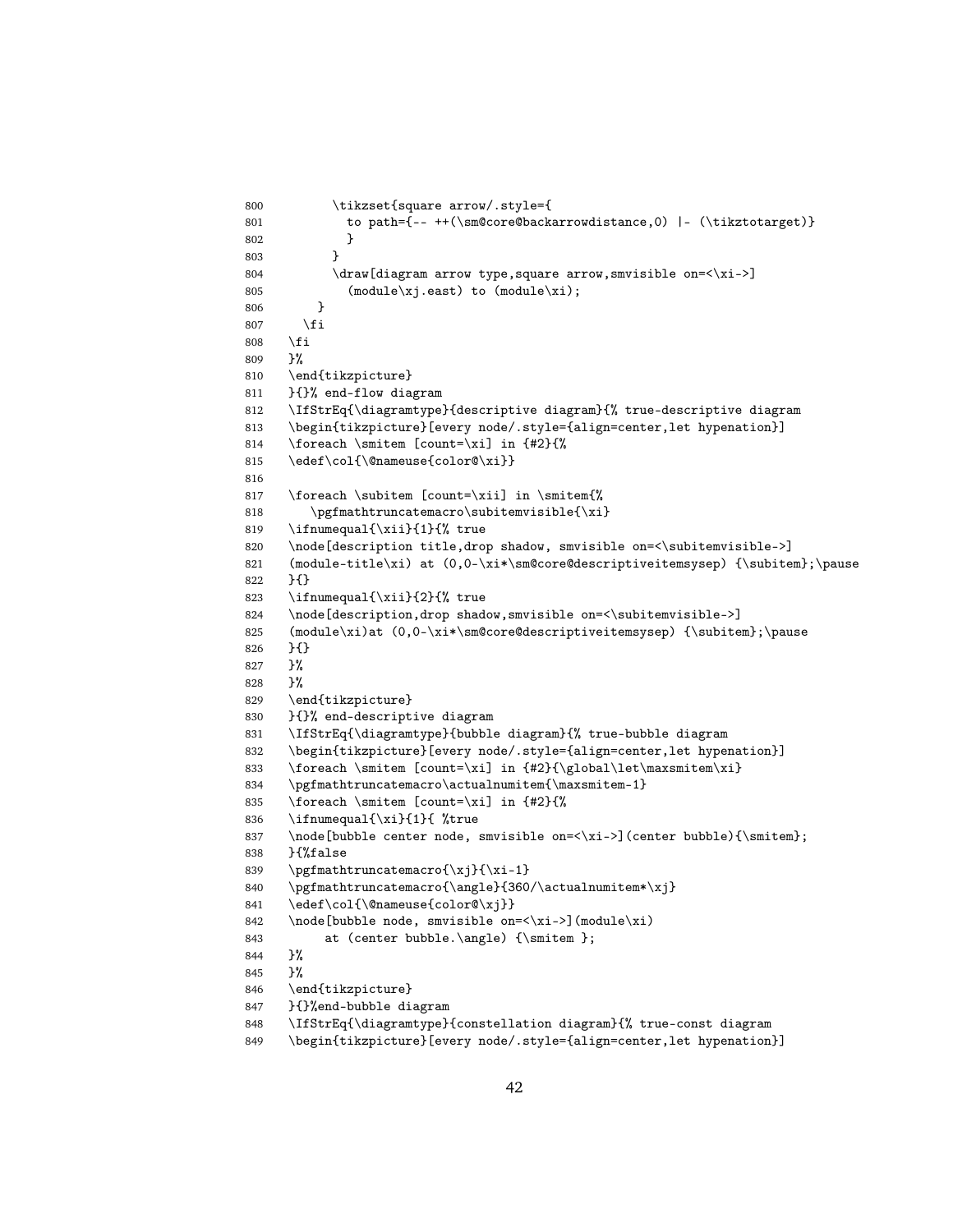```
850 \foreach \smitem [count=\xi] in {#2}{\global\let\maxsmitem\xi}
851 \pgfmathtruncatemacro\actualnumitem{\maxsmitem-1}
852 \foreach \smitem [count=\xi] in {#2}{%
853 \ifnumequal{\xi}{1}{ %true
854 \node[planet, smvisible on=<\xi->](planet){\smitem};
855 }{%false
856 \pgfmathtruncatemacro\{\xj\} \xi-1}
857 \pgfmathtruncatemacro{\angle}{360/\actualnumitem*\xj}
858 \edef\col{\@nameuse{color@\xj}}
859 \node[satellite, smvisible on=<\xi->] (satellite\xi)
860 at \langle\sm@core@distanceplanetsatellite) {\smitem };
861 \draw[connection planet satellite, smvisible on=<\xi->]
862 (planet) -- (satellite\xi);
863 }%
864 }%
865 \end{tikzpicture}
866 }{}%end-constellation diagram
867 \IfStrEq{\diagramtype}{connected constellation diagram}{% true-conn const diagram
868 \begin{tikzpicture}[every node/.style={align=center,let hypenation}]
869 \foreach \smitem [count=\xi] in {#2}{\global\let\maxsmitem\xi}
870 \pgfmathtruncatemacro\actualnumitem{\maxsmitem-1}
871 \foreach \smitem [count=\xi] in {#2}{%
872 \ifnumequal{\xi}{1}{ %true
873 \node[planet,smvisible on=<\xi->](planet){\smitem};
874 }{%false
875 \pgfmathtruncatemacro{\xj}{\xi-1}
876 \pgfmathtruncatemacro{\angle}{360/\actualnumitem*\xj}
877 \edef\col{\@nameuse{color@\xj}}
878 \node[satellite,smvisible on=<\xi->] (satellite\xj)
879 at \langle\sm@core@distanceplanetsatellite) {\smitem };
880 }%
881 }%
882 \foreach \smitem [count=\xi] in {#2}{%
883 \ifnumgreater{\xi}{1}{ %true
884 \pgfmathtruncatemacro{\xj}{\xi-1}
885 \edef\col{\@nameuse{color@\xj}}
886 \pgfmathtruncatemacro{\xk}{mod(\xj,\actualnumitem) +1}
887 \pgfmathtruncatemacro{\smvisible}{\xi+1}
888 \path[connection planet satellite,-,smvisible on=<\smvisible->]
889 (satellite\xj) edge[bend right] (satellite\xk);
890 }{}
891 }%
892 \end{tikzpicture}
893 }{}%end-connected constellation diagram
894 \IfStrEq{\diagramtype}{priority descriptive diagram}{% true-priority descriptive diagram
895 \pgfmathparse{subtract(\sm@core@priorityarrowwidth,\sm@core@priorityarrowheadextend)}
896 \pgfmathsetmacro\sm@core@priorityticksize{\pgfmathresult/2}
897 \pgfmathsetmacro\arrowtickxshift{(\sm@core@priorityarrowwidth-\sm@core@priorityticksize)/2}
898 \begin{tikzpicture}[every node/.style={align=center,let hypenation}]
899 \foreach \smitem [count=\xi] in {#2}{\global\let\maxsmitem\xi}
```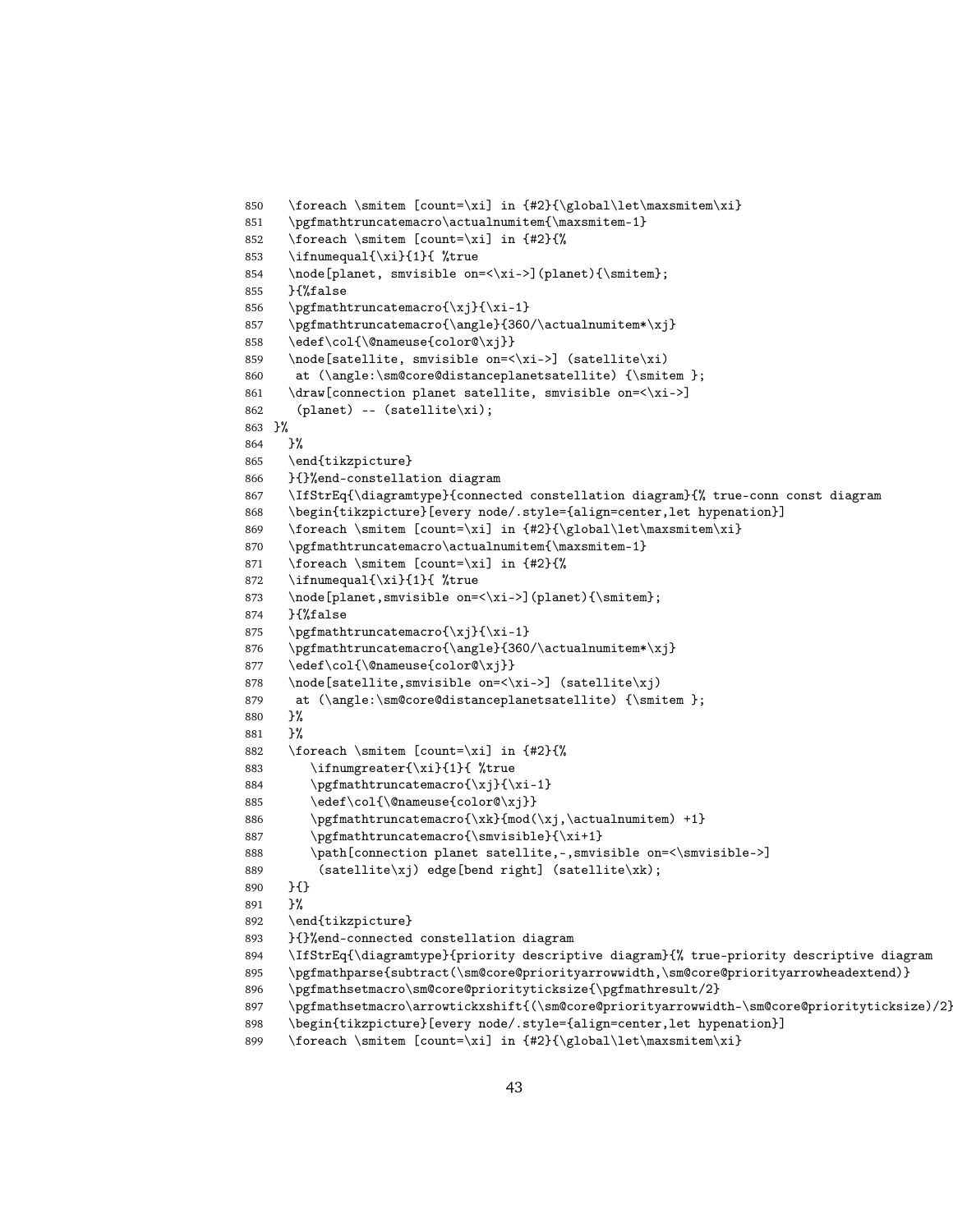```
900 \foreach \smitem [count=\xi] in {#2}{%
901 \edef\col{\@nameuse{color@\xi}}
902 \pgfmathtruncatemacro\smvisible{\xi+1}
903 \node[description,drop shadow={smvisible on=<\smvisible->},smvisible on=<\smvisible->]
904 (module\xi) at (0,0+\xi*\smash{\text{core@descriptiveitem}}) {\smash{\text{c}}};
905 \draw[line width=\sm@core@prioritytick,\col,smvisible on=<\smvisible->]
906 ([xshift=-\arrowtickxshift pt]module\xi.base west)--
907 ($([xshift=-\arrowtickxshift pt]module\xi.base west)-(\sm@core@priorityticksize pt,0)$);
908 }%
909 \coordinate (A) at (module1);
910 \coordinate (B) at (module\maxsmitem);
911 \CalcHeight(A,B){heightmodules}
912 \pgfmathadd{\heightmodules}{\sm@core@priorityarrowheightadvance}
913 \pgfmathsetmacro{\distancemodules}{\pgfmathresult}
914 \pgfmathsetmacro\arrowxshift{\sm@core@priorityarrowwidth/2}
915 \begin{pgfonlayer}{background}
916 \node[priority arrow] at ([xshift=-\arrowxshift pt]module1.south west){};
917 \end{pgfonlayer}
918 \end{tikzpicture}
919 }{}% end-priority descriptive diagram
920 \IfStrEq{\diagramtype}{sequence diagram}{% true-sequence diagram
921 \begin{tikzpicture}[every node/.style={align=center,let hypenation}]
922 \foreach \x[count=\xi, count=\prevx from 0] in {#2}{%
923 \edef\col{\@nameuse{color@\xi}}
924 \iintnum\xi=1925 \node[sequence item,smvisible on=<\xi->] (sequence-item\xi) {\x};
926 \else
927 \node[sequence item,anchor=west,smvisible on=<\xi->]
928 (sequence-item\xi) at (sequence-item\prevx.east) \{\x};
929 \fi
930 }
931 \end{tikzpicture}
932 }{}% end-sequence diagram
933 }% end-no value 1
934 }% end-command
```
## <span id="page-43-0"></span>**8.4 Library Additions**

The library at first loads the Ti*k*Z library positioning.

```
935 \usetikzlibrary{positioning}
Key definition:
936 \pgfkeys{/smart diagram/additions/.cd,
937 additional item shape/.initial=\pgfkeysvalueof{/smart diagram/module shape},
938 additional item shape/.get=\sm@additions@additionalitemshape,
939 additional item shape/.store in=\sm@additions@additionalitemshape,
940 additional item border color/.initial=none,
941 additional item border color/.get=\sm@additions@additionalitembordercolor,
942 additional item border color/.store in=\sm@additions@additionalitembordercolor,
943 additional item bottom color/.initial=white,
```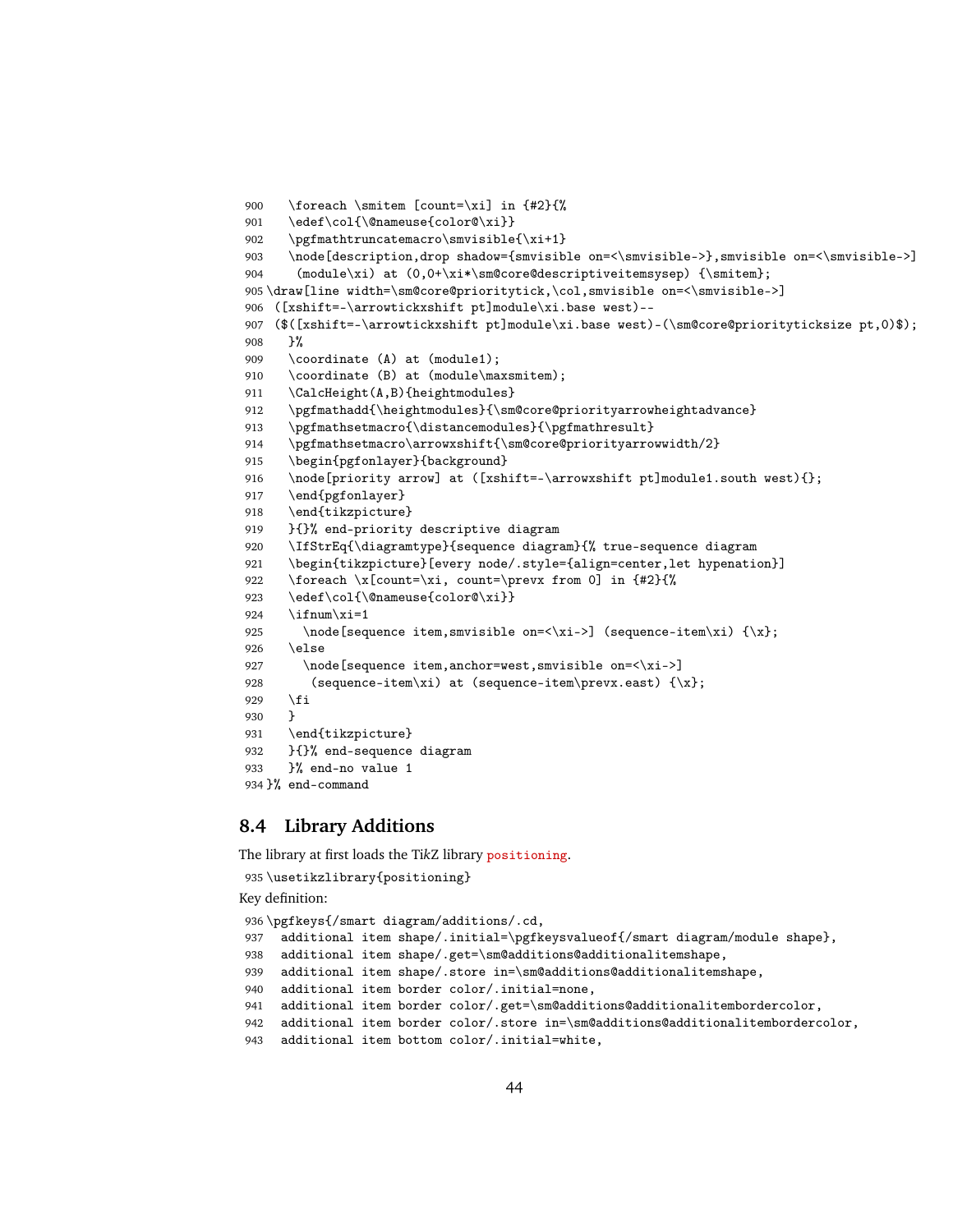```
944 additional item bottom color/.get=\sm@additions@additionalitembottomcolor,
945 additional item bottom color/.store in=\sm@additions@additionalitembottomcolor,
946 additional item fill color/.initial=none,
947 additional item fill color/.get=\sm@additions@additionalitemfillcolor,
948 additional item fill color/.store in=\sm@additions@additionalitemfillcolor,
949 additional item text width/.initial=1.75cm,
950 additional item text width/.get=\sm@additions@additionalitemtextwidth,
951 additional item text width/.store in=\sm@additions@additionalitemtextwidth,
952 additional item width/.initial=2cm,
953 additional item width/.get=\sm@additions@additionalitemwidth,
954 additional item width/.store in=\sm@additions@additionalitemwidth,
955 additional item height/.initial=1cm,
956 additional item height/.get=\sm@additions@additionalitemheight,
957 additional item height/.store in=\sm@additions@additionalitemheight,
958 additional item font/.initial=\normalfont,
959 additional item font/.get=\sm@additions@additionalitemfont,
960 additional item font/.store in=\sm@additions@additionalitemfont,
961 additional item border decoration/.initial={},
962 additional item border decoration/.get=\sm@additions@additionalitemdecoration,
963 additional item border decoration/.store in=\sm@additions@additionalitemdecoration,
964 additional item offset/.initial={0.25cm},
965 additional item offset/.get=\sm@additions@additionalitemoffset,
966 additional item offset/.store in=\sm@additions@additionalitemoffset,
967 additional item fill opacity/.initial={1},
968 additional item fill opacity/.get=\sm@additions@additionalitemfillopacity,
969 additional item fill opacity/.store in=\sm@additions@additionalitemfillopacity,
970 additional item text opacity/.initial={1},
971 additional item text opacity/.get=\sm@additions@additionalitemtextopacity,
972 additional item text opacity/.store in=\sm@additions@additionalitemtextopacity,
973 additional arrow tip/.initial={stealth},
974 additional arrow tip/.get=\sm@additions@additionalarrowtip,
975 additional arrow tip/.store in=\sm@additions@additionalarrowtip,
976 additional arrow line width/.initial={0.1cm},
977 additional arrow line width/.get=\sm@additions@additionalarrowlinewidth,
978 additional arrow line width/.store in=\sm@additions@additionalarrowlinewidth,
979 additional arrow color/.initial={gray},
980 additional arrow color/.get=\sm@additions@additionalarrowcolor,
981 additional arrow color/.store in=\sm@additions@additionalarrowcolor,
982 additional arrow style/.initial={->},
983 additional arrow style/.get=\sm@additions@additionalarrowstyle,
984 additional arrow style/.store in=\sm@additions@additionalarrowstyle,
985 additional item shadow/.initial={},
986 additional item shadow/.get=\sm@additions@additionalitemshadow,
987 additional item shadow/.store in=\sm@additions@additionalitemshadow,
988 }
989
990 \newif\ifconnectionsdisabled
991 \pgfkeys{/smart diagram/additions/.cd,
992 additional connections disabled/.is if=connectionsdisabled,
993 additional connections disabled=true,
```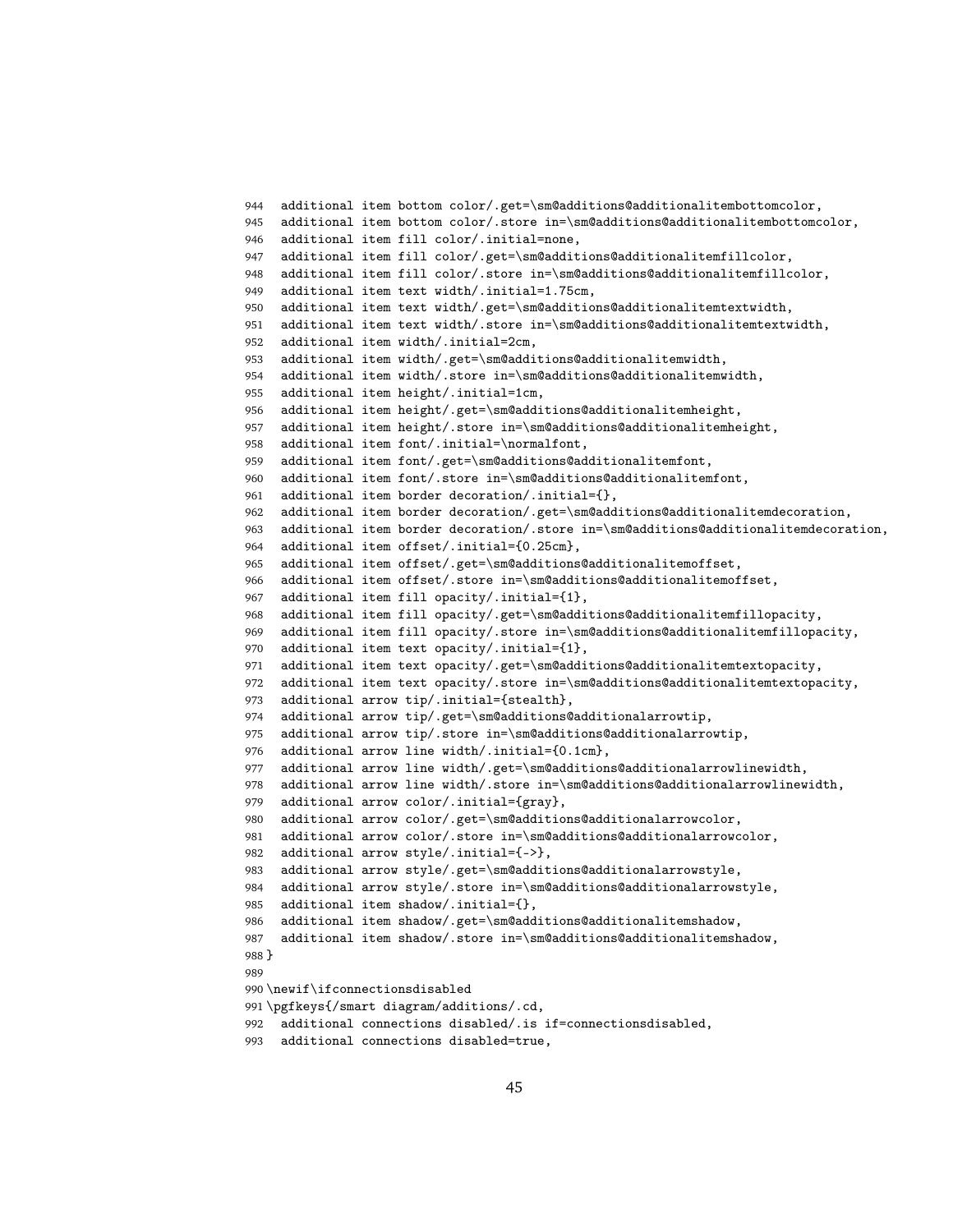```
994 }
995
996 \pgfkeys{/smart diagram/.cd,
997 additions/.style={/smart diagram/additions/.cd,#1}%
998 }
```
Style definition; the additional item style comprises lot of usual Ti*k*Z options: it possible to select a coloring with a vertical shading or an uniform filling.

```
999 \tikzset{additional item/.style={
1000 align=center,
1001 \sm@additions@additionalitemshape,
1002 thick,
1003 draw=\sm@additions@additionalitembordercolor,
1004 top color=white,
1005 bottom color=\sm@additions@additionalitembottomcolor,
1006 postaction={fill=\sm@additions@additionalitemfillcolor},
1007 text width=\sm@additions@additionalitemtextwidth,
1008 minimum width=\sm@additions@additionalitemwidth,
1009 minimum height=\sm@additions@additionalitemheight,
1010 font=\sm@additions@additionalitemfont,
1011 fill opacity=\sm@additions@additionalitemfillopacity,
1012 text opacity=\sm@additions@additionalitemtextopacity,
1013 \sm@additions@additionalitemshadow,
1014 \sm@additions@additionalitemdecoration
1015 },
1016 additional item arrow type/.style={
1017 \sm@additions@additionalarrowstyle,
1018 >=\sm@additions@additionalarrowtip,
1019 line width=\sm@additions@additionalarrowlinewidth,
1020 \sm@additions@additionalarrowcolor
1021 },
1022 }
```
Command definition; at first the diagram is created with the usual command, then the foreach iterates in order to get additions. The additions' strings are cut by means of the package xstring and its macro \StrCut. Of course, to all the tikzpictures, the option remember picture is added.

```
1023 \NewDocumentCommand{\smartdiagramadd}{r[] m m}{
1024 \tikzstyle{every picture}+=[remember picture]
1025 \smartdiagram[#1]{#2}
1026 \begin{tikzpicture}[remember picture,overlay,
1027 every node/.style={align=center,let hypenation}]
1028 \foreach \smitem [count=\xi] in {#2} {\global\let\numitems\xi}
1029 \foreach \smitem[count=\xi] in {#3}{
1030 \StrCut{\smitem}{/}\pos\textitem
1031 \StrCut{\pos}{\space of\space}\point\modulenum
1032 \node[additional item,
1033 \point=\sm@additions@additionalitemoffset of \modulenum]
1034 (additional-module\xi) {\textitem};
1035 \ifconnectionsdisabled
1036 \relax
```